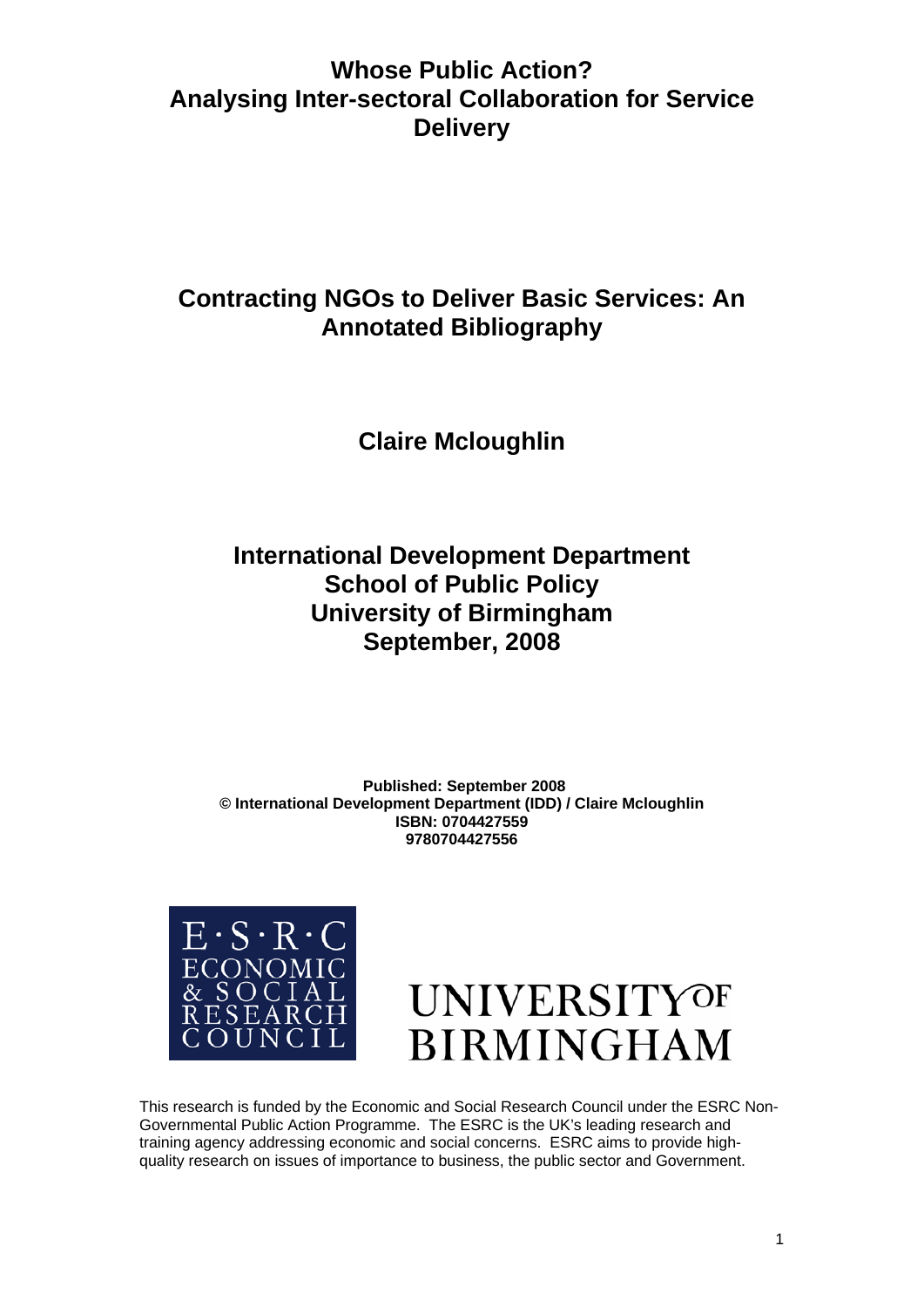## **Contents**

| .42 |
|-----|
|     |

Annex A: Selection of materials reviewed for the annotated bibliography........43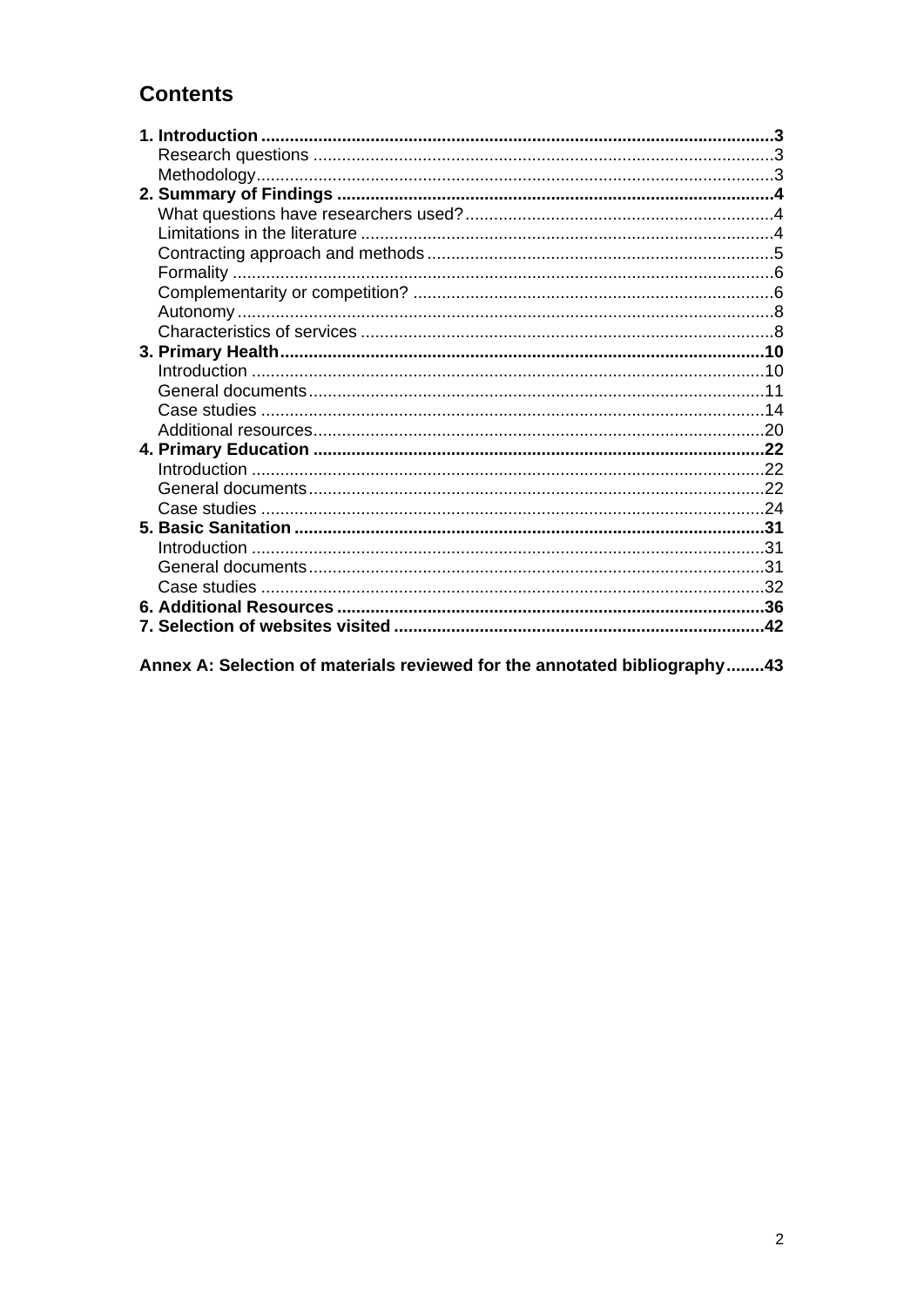## <span id="page-2-0"></span>**1. Introduction**

## <span id="page-2-1"></span>*Research questions*

This annotated bibliography was prepared for the *Whose Public Action? Analysing Inter-sectoral Collaboration for Service Delivery* research team to address the following questions:

- 1. What methods have governments used for contracting NGOs to deliver basic services (especially primary education, primary health and basic sanitation)?
- 2. What questions and methods have been used by researchers studying these cases?
- 3. What have been the results in terms of complementarity or competition between the parties (i.e. the results that interest are not mainly in terms of the quality of service provided to customers)? Why have certain arrangements been successful?
- 4. Is there any evidence that the characteristics of the services (e.g. measurability) affect the way contracts are made and operate?

## <span id="page-2-2"></span>*Methodology*

This bibliography includes case studies of NGOs engaged in some form of 'contract' with government to deliver services in education, health and basic sanitation. 'Contract' is understood as both formal and informal/looser agreements. A variety of terms are used in the literature to describe these relationships (e.g. partnership, collaboration, co-operation, joint venture, co-production). Whilst search terms were kept deliberately broad to capture the full range, the looser types of engagement may be underrepresented because they are less easily described in keywords.

The case studies included were chosen for the quality of information they present (comprehensiveness and objectivity) and the extent to which they address the research questions above. Much of the literature found did not centrally address the research questions. Search results were dominated instead by cases of: the role of NGOs/civil society in development processes and relationships between NGOs and the state more broadly (not necessarily in delivering services); partnerships/contracts between NGOs, or between NGOs and private sector or donors; donors directly contracting NGOs; private for-profit sector contracting; other sectors. Cases studied in depth through the *Whose Public Action?* research have been excluded from this bibliography.

Whilst the bibliography indicates the range and focus of the literature, it is not intended to be an exhaustive list of studies of government-NGO contractual arrangements. Other materials which broadly address the research questions but not in relation to the three sectors, and not in case study form, are included in the additional resources section. A selection of references reviewed for the bibliography is included in Annex A to demonstrate the scope of the wider literature.

Finally, the abstracts provided in this bibliography are not summaries of the case studies – they instead aim to highlight only the information relevant to the research questions.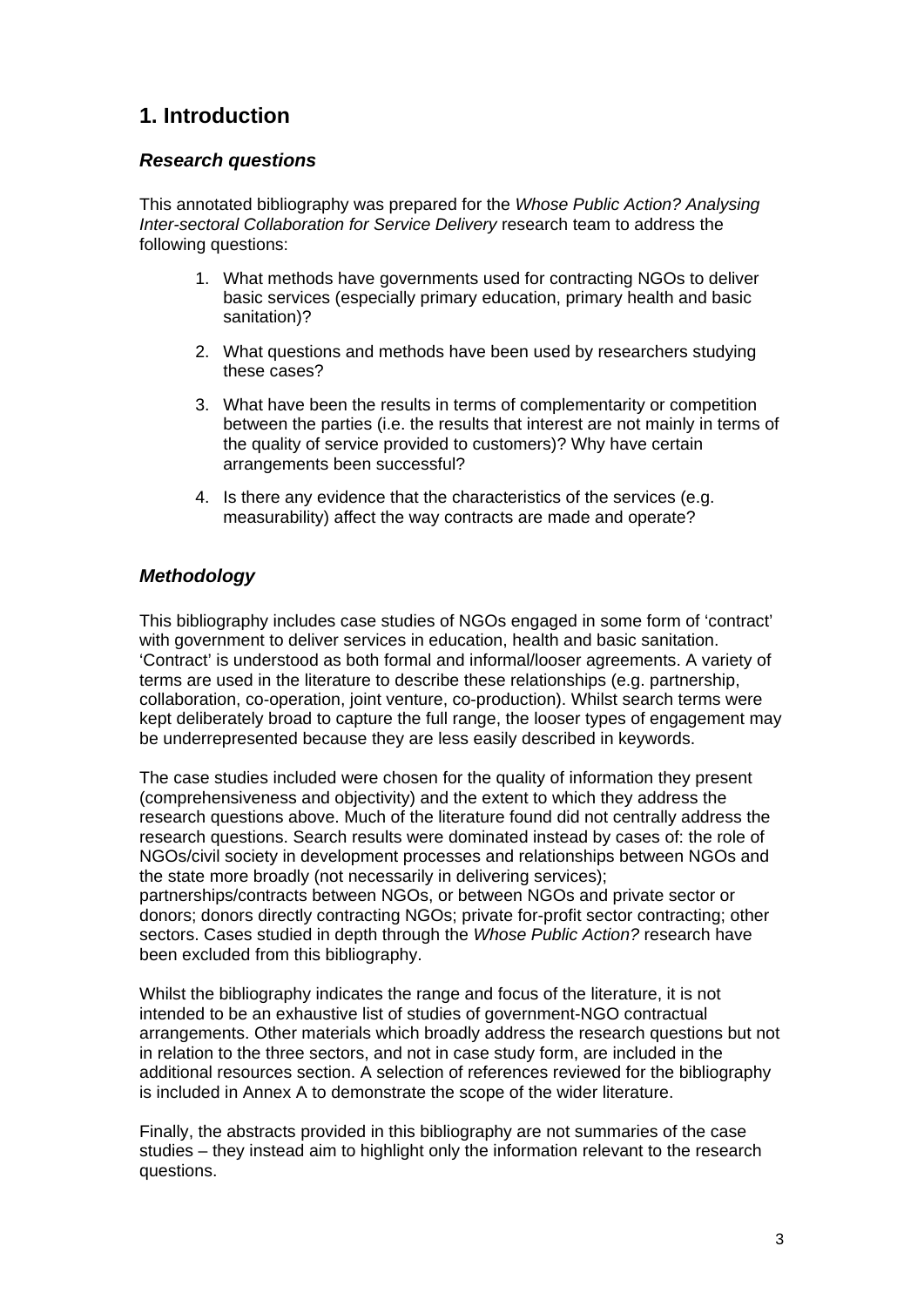## <span id="page-3-0"></span>**2. Summary of Findings**

## *What questions have researchers used?*

<span id="page-3-1"></span>The overwhelming majority of the available literature on contracting NGOs to deliver public services does not directly address the questions posed for this bibliography. In many of the case studies reviewed, the exact form/nature of the contractual relationship was unclear, and in some cases basic information like contract type, financing mechanisms, and monitoring/reporting arrangements were absent.

Where the outcomes of contracting have been evaluated or studied, it is usually in relation to the quality of the services delivered to the end user (e.g. efficiency, equity, accessibility). The dynamics of the contractual relationships, or the environment in which they operate, receive relatively little attention. Questions about whether or not contracting is more efficient and cost-effective than government-delivered services seem to dominate the research agenda, rather than why certain contractual methods are used or the outcomes for the contracted parties. The balance of power that emerges between the parties is not widely analysed in an objective, systematic or empirical way, although NGO autonomy is often a consideration. How the characteristics of the services affect the way that contracts are made and operate was not explicitly addressed in any of the case studies in the three focus sectors.

### <span id="page-3-2"></span>*Limitations in the literature*

There is by far more information available on contracting NGOs in health than in any other sector. More (rigorous) evaluations of the outcomes of contracting have been done in this sector. There appear to be very few analytical case studies on contracting NGOs in sanitation, and even fewer in education. Much of the material that is available is patchy and descriptive in nature. The 'grey' literature, for example, provides little analysis; donor material is often quite technical (merely listing contract specifications) and NGO materials usually take the form of project descriptions.

There is a substantial amount of academic literature discussing contract theory (relationships between trust, contract completeness, asset specificity, formality, etc., some recent examples are included in the additional resources section of the bibliography), and a number of descriptive case studies of contracting, but very few case studies set out to apply contract theory to their analysis (two exceptions are Gazely 2007 and Van Slyke 2006, but these are not in the core focus sectors – see additional resources section).

Overall, it has been very difficult to get a clear sense of the complete range of contracts between government and NGOs in any of the sectors. The largest, most prominent and well documented cases tend to receive the most attention (e.g. Cambodia in Health, Fe y Alegria in Education – less so in sanitation but still in this sector cases of slum sanitation seem to dominate). Smaller, less prominent contractual arrangements (for example in support or ancillary roles) are not well documented. No mappings of the types of activities that NGOs are contracted for were found for any of the sectors (although Leovinsohn in Health has done extensive work in pulling together information on case studies).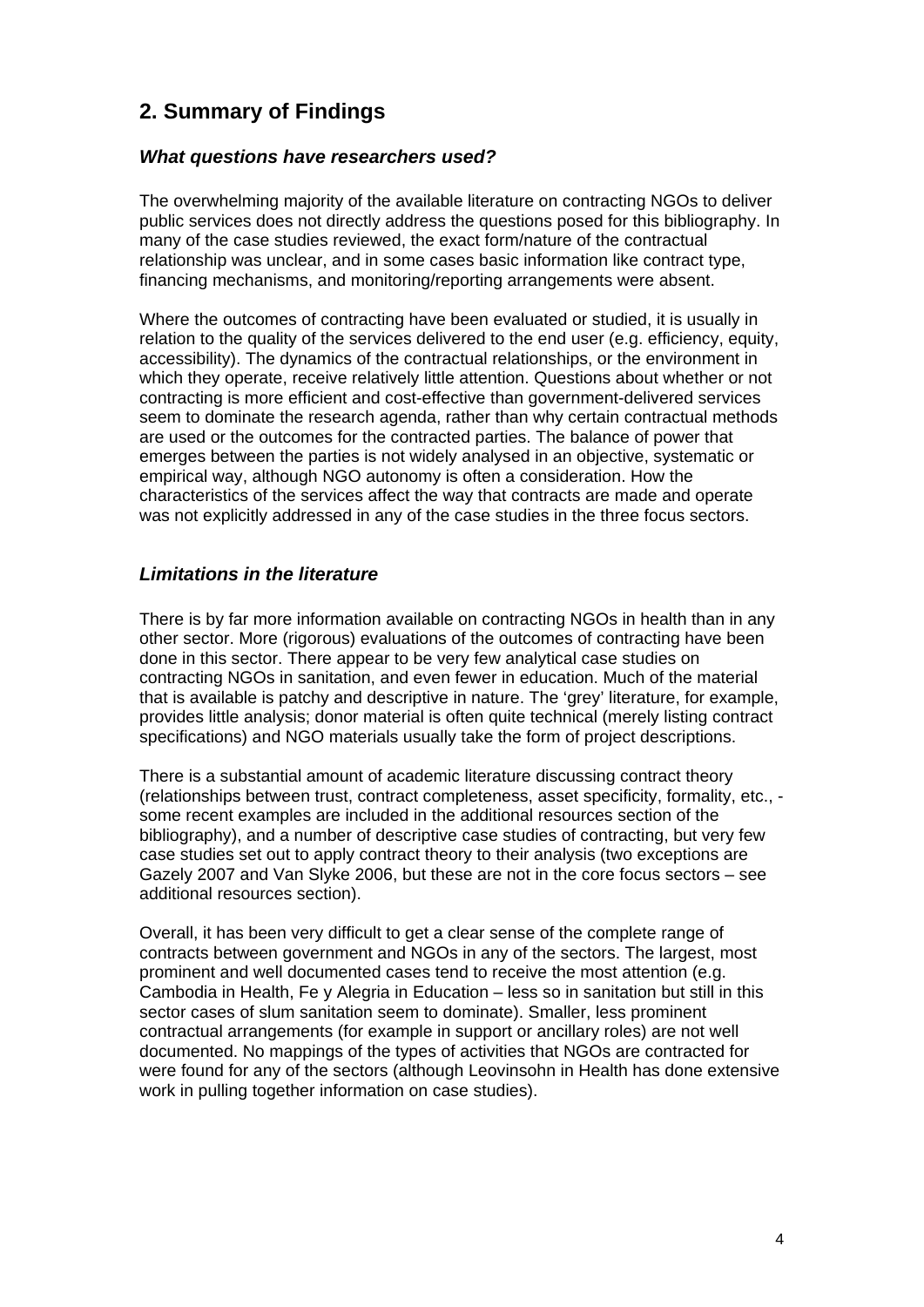## <span id="page-4-0"></span>*Contracting approach and methods*

The cases included in this bibliography represent only a small sample of the services that NGOs have been contracted to deliver, and the variety and scale of contracting used. As mentioned earlier, in many cases the contracting methods and approach were not fully described and the format and content of the written contract was not explicitly discussed. This makes it difficult to assess, for example, how complete or incomplete a contract is. In addition, authors generally don't categorise contractual relationships according to any of the various typologies used in the more theoretical literature (e.g. as relational or hierarchical). There is no discussion in any of the cases about why a particular contractual approach was chosen above another.

Most seem to agree that 'contracting' should be understood as broader than formal written agreements. Still, the large part of the literature (at least in health) focuses on formal agreements. Some argue that informal arrangements are generally less well understood (Liu 2007 and Gazely 2007).

#### *Health*

The greatest variety, both in terms of the types of activities that NGOs have been contracted to undertake and the methods of contracting that have been used, was found in the health sector (where overall more information is available). In this sector, NGOs have competitively bid for and won management and service delivery contracts covering primary health facilities in Cambodia and Nicaragua. Other widely cited examples of this approach are Costa Rica, Rwanda and Pakistan. In Afghanistan, both national and international NGOs have been contracted to operate primary health facilities they were already operating with a view to eventual government takeover. On a smaller scale, national NGOs have been contracted to identify and train local private providers and improve the quality of TB care delivered in India. They have also collaborated with government in TB control in Bangladesh, signing MOUs that assign a division of labour whereby NGOs are responsible for local implementation and awareness-raising whilst government set policies and issue drugs. In Brazil, MOUs between government and NGOs have effectively allowed NGOs to plan and deliver HIV/AIDS programs of their own design with government funding. Performance-based monitoring has been used in the cases where government has contracted primary clinics and health districts (Cambodia, Nicaragua, Afghanistan), but in the more specific services of TB control and HIV/AIDS, there is noted to have been more NGO autonomy and less government monitoring, and the form of contracting has been mainly MOUs.

#### *Education*

There is less variation within the education or sanitation sector case studies. In the education sector, the focus has been on private sector schools. Beyond this, there is very little case study material available on contracting NGOs, and the cases included in this bibliography relate largely to how governments and NGOs have collaborated (through MOUs) to manage the integration of non-formal education into formal systems. Uganda is a well documented case, where government set out to contract NGO providers of non-formal education to explicitly make the non-formal system complementary to formal, government provision. There is almost certainly more variety of contracting NGOs in the education sector than is represented here, but in this sector most of the cases found were MOUs.

#### *Sanitation*

The private sector also dominates the sanitation sector, particularly in terms of engineering contracts, which in some cases (Uganda, Nepal) NGOs are prohibited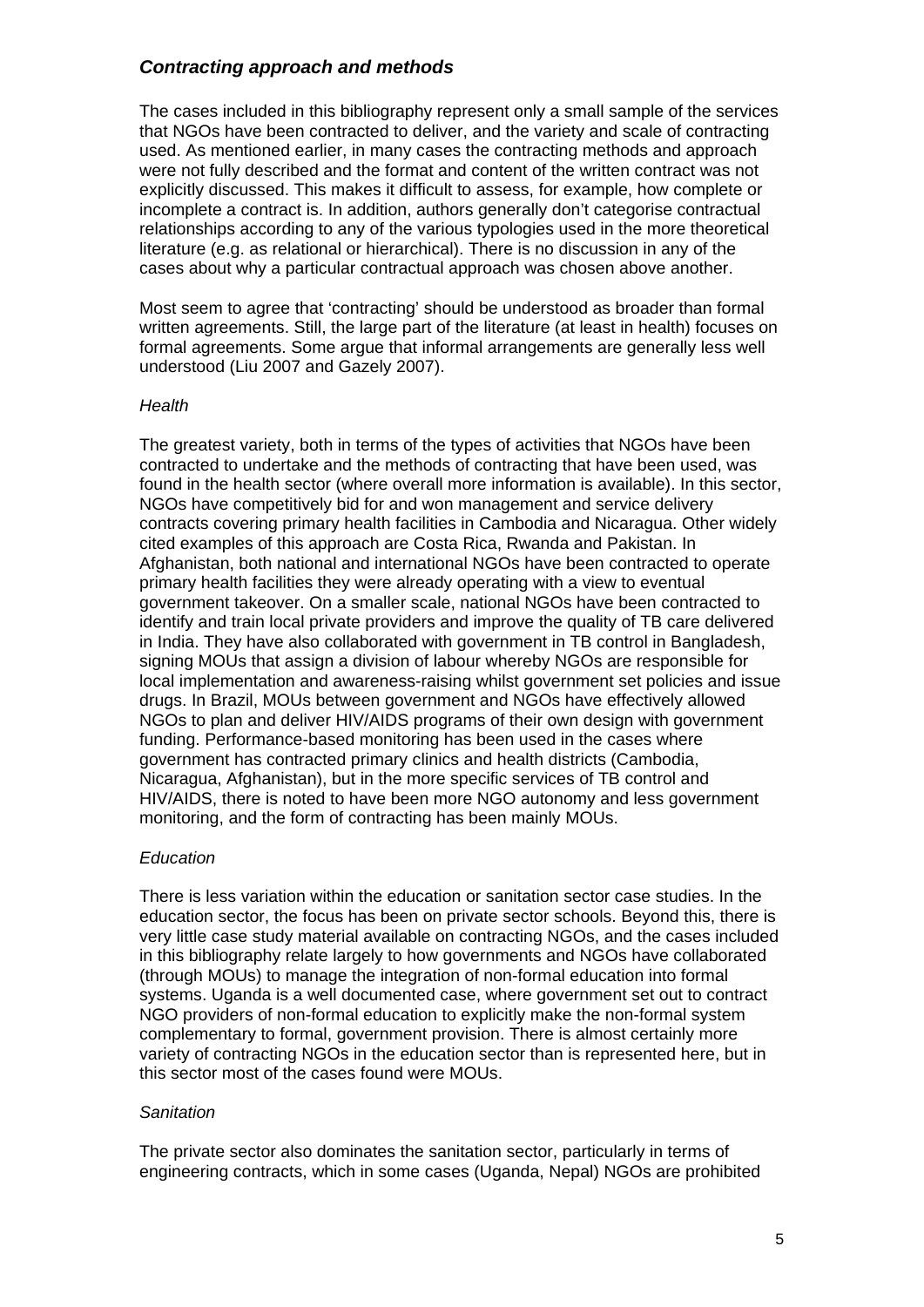from bidding for. Most of the case studies included in this bibliography describe performance-based contracts for 'social mediation', which means convincing communities to purchase household sanitation. Examples of this approach are Ghana and India (slum sanitation). It is noted by one author (Hoppers 2007) that much of the contracting in this sector seems to be project-based, with NGOs playing a support role in the delivery of government-designed sanitation projects. There are cases where NGOs have successful collaborated with government to deliver their own projects (e.g. development of community sanitation infrastructure in Hasanpura, Pakistan), but in this case there was a feeling of competition between the government and NGOs. A notable aspect of the cases found in this sector is that they are all short-term, performance-based contracts.

## <span id="page-5-0"></span>*Formality*

Formality, when defined in terms of what the contract does and doesn't specify, or how restrictive or prescriptive it is, is an issue in some of the cases. In the Mother NGO scheme in India, for instance, NGOs complained that MOUs were too informal with no objective grievance mechanisms, leaving government in a position of power in relation to the NGOs. In the sanitation sector in Ghana, too much formality and specification in NGO contracts was seen to restrict innovation and make it virtually impossible for the NGOs to fulfill the terms of the contract. The case of slum sanitation in India concludes that the absence of formally assigned roles and responsibilities lead to overlaps in function, weak accountability, and conflict between the parties.

Performance-based contracting appears to be more prevalent in health and sanitation than in education, although this finding might be skewed by the availability of the literature and the choice of case studies. Overall, there is no clear picture of whether or how performance-based contracts or project-based contracts, or contracts based on MOUs, differ in their level of formality or completeness. For example, even the performance-based agreements used in the health sector in Afghanistan are described as vague.

Recent research in Georgia State found that partnership formality varies widely by service sector and mattered least in those areas where government already dominates (Gazely 2007). This case also found that control is not necessarily related to formality –that government has many means of asserting control over a partnership arrangement.

## <span id="page-5-1"></span>*Complementarity or competition?*

Complementarity also takes on several meanings in the case studies. Some of the cases describe the decision to contract out, whereby government takes the role of steward and NGOs the role of as provider, as in itself a form of complementarity. In many cases it is more specifically understood to mean NGOs delivering services where the state is unable to deliver them  $-$  e.g. in un- or underserved districts (as in the case of the MNGO scheme in India, where government decided which districts to contract NGOs in). It can also mean, more abstractly, recognition of the unique strengths and attributes that NGOs can bring to bear in a given situation (e.g. in community intermediation).

On a more practical level, complementarity is sometimes understood to mean the division of responsibility within a contract, for example in Bangladesh where government provided treatment protocols, drugs supplies and monitoring and NGOs were responsible for local implementation. In Burkina Faso, where complementarity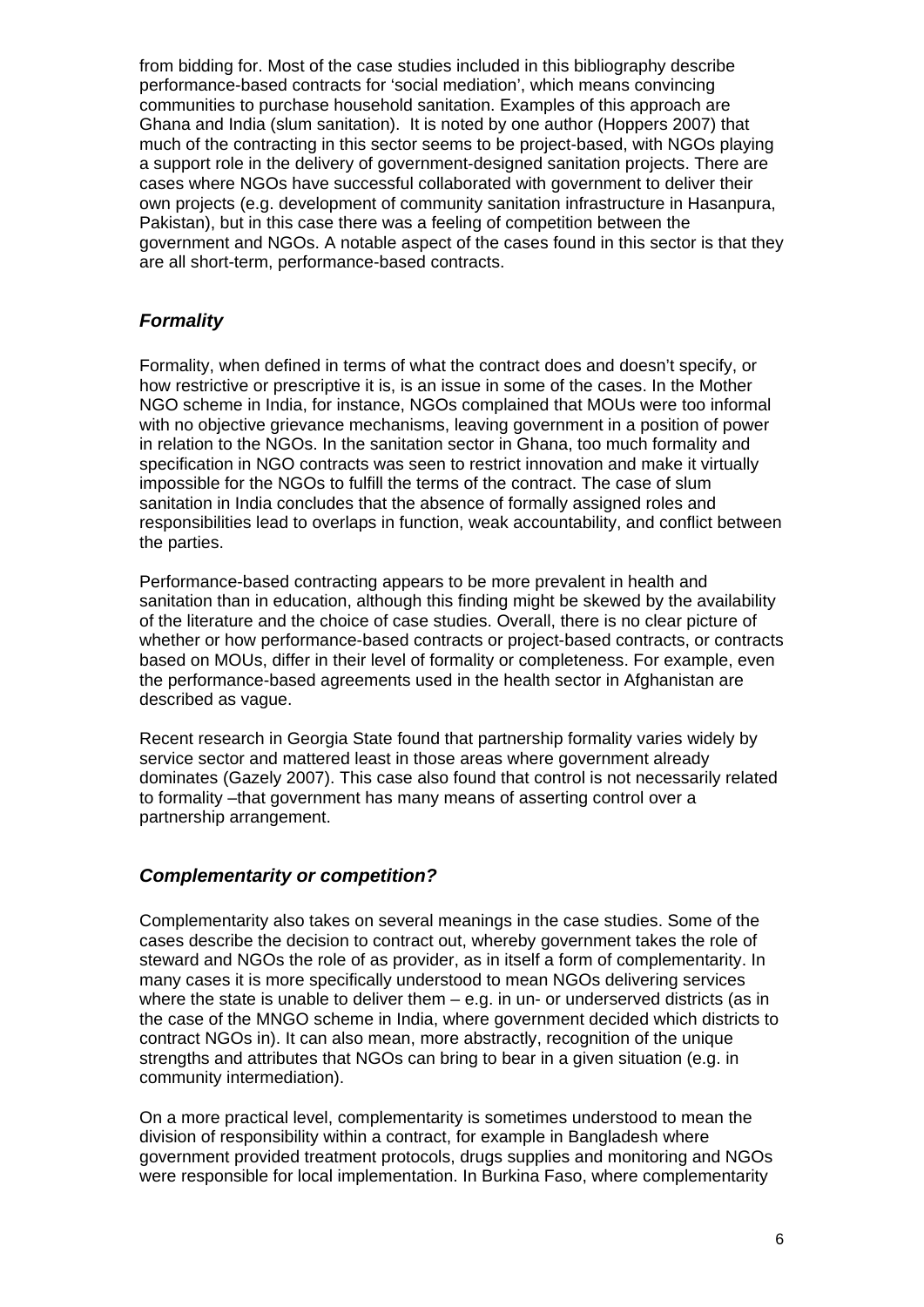was the goal of the state in contracting NGOs to deliver non-formal education, the push towards complementarity was seen by some as a means of subordinating and co-opting the NGO into the government's policy agenda. Complementarity can also mean writing into contracts clauses for non-competition. In Afghanistan, for example, MOUs stipulated that non-formal schools are not allowed to operate where there is a state school less than three miles away.

Competition, in contrast, is not a widely used term in the case studies. One exception is in the sanitation sector in Faisalabad, where a local NGO was seen as competing with government for the delivery of sanitation services (although in this case government-NGOs weren't strictly engaged in a contractual relationship, but rather forced to collaborate). Mistrust, misunderstanding and resentment are however commonly referred to in the cases. Some argue that inherent tensions in government-NGO relationships arise from the fact that they are dissimilar in structure, forms, working style and motivations (Baruah 2007). Initial mistrust and misunderstanding between government and NGOs are noted in many of the cases (e.g. Cambodia and Bangladesh). In many cases, donors played a key role in convincing the often reluctant government to contract with NGOs. Sources of this mistrust can be based on fear of NGOs encroaching on government territory, and lack of faith in government's financial promises (the latter is cited as one reason why NGOs are reluctant to engage in contracts with government in the education sector see Mundy 2007). In the case of the Gujarat Mahila Housing Trust in India, it is noted that the state is reluctant to move from the role of 'provider' to the less prestigious or powerful role of 'facilitator'.

The following are some examples of where contracting NGOs has resulted in contention and resentment between government and NGOs:

- In Cambodia, relations between the contractors and the Provincial Health Department were problematic. The Provincial Health Department had no material incentive to support the contracting approach – in fact contracting reduced its own potential for informal income-generating activities. This case demonstrates that the dynamics of relationships between NGOs and government may be different at different levels of government.
- In health, another source of contention is wages for health workers; where NGOs and government pay different salaries, this can result in competition over staff.
- The Afghan government is expressing concern over the role and behaviour of NGOs in the country's reconstruction process, and interviews with staff at provincial level suggest some reluctance to accept that NGOs may be there to stay.
- In Nicaragua, one source of tension was that private providers' operating in the localities increased the Ministry of Health's municipal workload by stepping up the need for adequate planning and distribution to support the NGO contract.
- In the India Mother NGO scheme, NGOs were given grants towards purchasing non-recurring assets, but no earmarked funds for human resources, so had no full time person responsible for implementing their contracts. This was a source of contention and overall NGOs did not find the scheme financially attractive, suggesting that contracting isn't always mutually beneficial.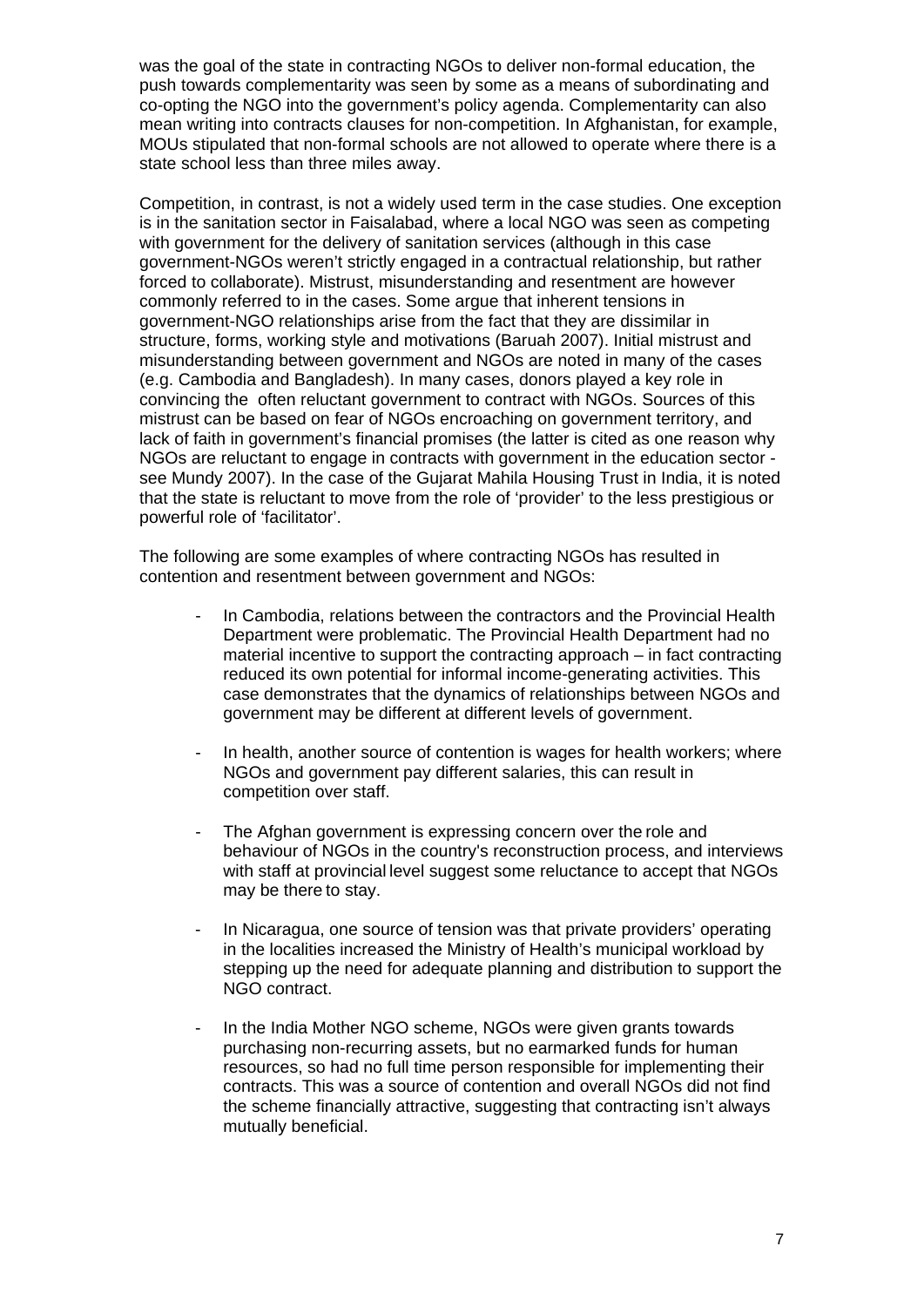### <span id="page-7-0"></span>*Autonomy*

Autonomy is a key concern in many of the cases. Some authors question the effect that contracting has on the financial independence of NGOs. In the sanitation sector in Ghana, some NGOs were formed for the purpose of obtaining contracts, and are singularly reliant on them for funding. In this case, the authors argue that whilst larger NGOs are more able to maintain their independence, those NGOs which rely on contracts have been less effective in undertaking policy advocacy. In the education sector in Burkina Faso, NGOs are described as having no autonomy because they are excluded from national policymaking dialogue. Similarly, in the sanitation sector in Ghana and Nepal, some have argued that NGOs were given little or no opportunity to influence policy or engage in advocacy, instead being seen as part of the private sector and meeting the objectives of donor agencies rather than developing their own ideas. Overall, it is common for there to be concern that taking on the role of contractor compromises the ability of the NGO to carry out advocacy or to be accountable to the community rather than to the government, but this does not seem to be tested in the case studies.

There is some variation in terms of the level of autonomy that NGOs have experienced in delivering the services they are contracted to deliver. NGOs are described as having autonomy to decide operational strategy in the case of TB control in Bangladesh, and in the HIV/AIDS projects in Brazil, where they were left alone to implement and manage their projects. In the Ghana sanitation case, contracts left very little room for NGOs to decide on operational strategy, and were described as 'take it or leave it' because the NGO had no say in the design of the contract or the activities it covered. In the case of slum upgrading in India, the emphasis on performance measures in the contract is described as compelling the NGO to focus more attention on the easily quantifiable aspects of its work.

In the case of the Society for Promotion of Area Resource Centres (SPARC) in Mumbai, it is argued the NGO was given this significant level of involvement due to its international reputation and because its leadership was politically well connected. The study finds that the size and scale of the NGOs operations, and its presence on the political map, meant that it left little space for smaller organisations to become involved in sanitation activities or in discussions or policy dialogue. In this case, the NGO was able to determine the boundaries and the agendas of its discourse with government.

In health, autonomy is defined quite technically by Leovinsohn (2008) to mean "(1) following contractors normal management prerogatives over health workers; (2) using lump-sum budgets rather than line-item budgets; (3) leaving procurement of goods, supplies, and medicines to the contractor; and (4) not applying inappropriate public sector accounting rules and procedures to the non state sector". These detailed characteristics are not described in any of the health case studies.

## <span id="page-7-1"></span>*Characteristics of services*

The cases reviewed for this bibliography do not explicitly address how the characteristics of the services are related to the way contracts are made and operate. Questions of measurability, asset specificity, and factors like the political salience of the service are neglected in most of the case studies. Lack of capacity to monitor contracts is cited in several cases, but this is not framed as an issue of measurability as such, more a question of lack of dedicated resources. In Mumbai, lack of monitoring for slum sanitation was associated with the fact that slums are not seen to be a priority for government. A recent study of social service contracting relationships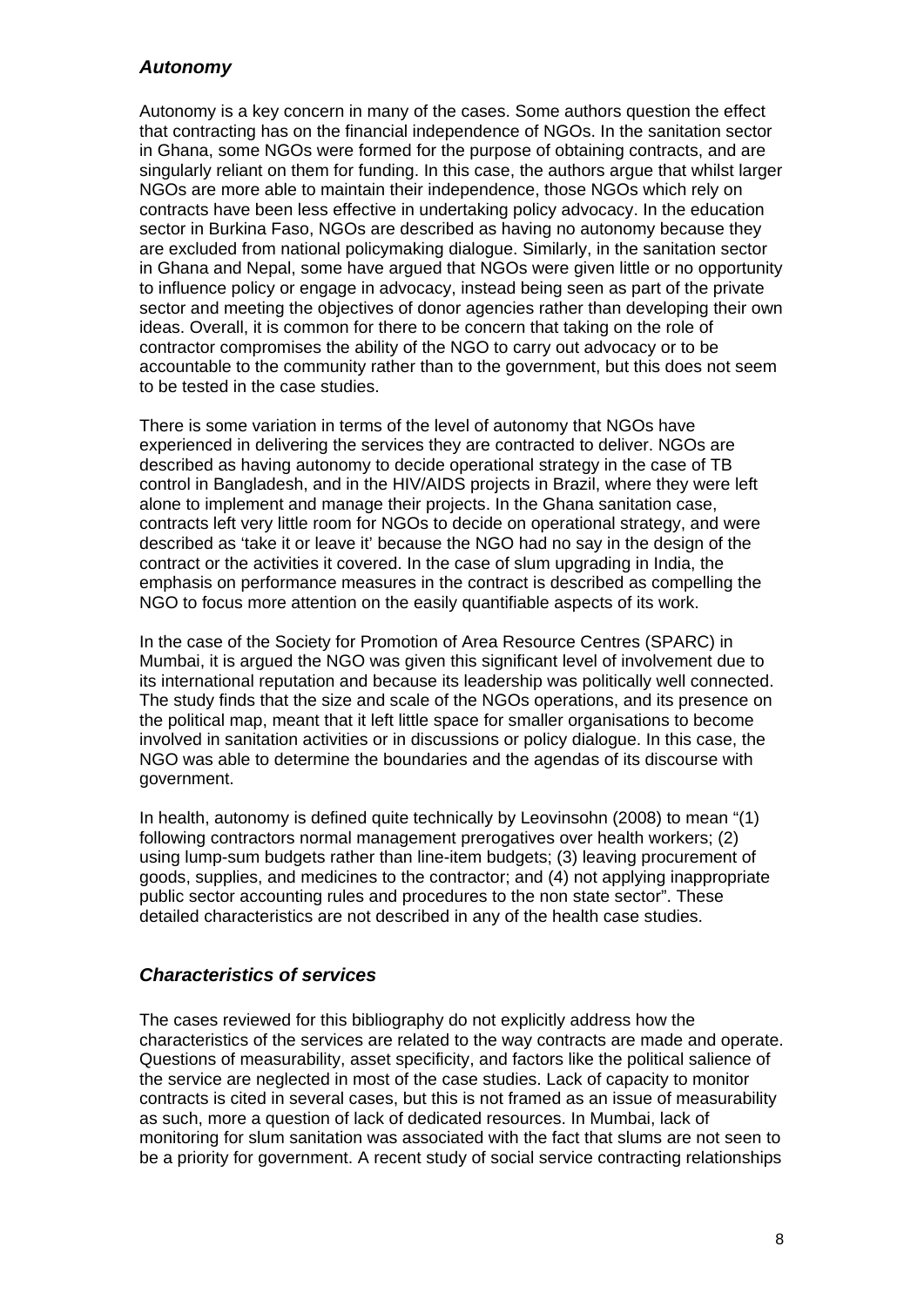in New York state found there was no variation in monitoring used to oversee trusted versus untrusted providers (Van Slyke 2006).

In education, Hoppers (2007) notes that performance measures are far more likely to be specific in cases where the services being purchased are narrow in scope and easiest to measure (for example, remedial instruction, literacy programs) than in situations where the services being purchased are broader in scope and harder to measure (for example, whole school management). In health, McPake (2007) suggests that classic/complete contracts are difficult and inefficient because there are high costs attached to monitoring them. Liu (2007) argues that single services, services where there is a clear level of need, services with practical guidelines, technically simple services and services where there is a close correlation with health outcomes are seen as more likely to be contractible. These theories are not explicitly tested in the case studies.

#### *Characteristics of 'successful' contractual relationships*

There is some commonality among the case studies in terms of what is seen as necessary to enable successful contractual relationships between government and NGOs. These include:

- The government department responsible for contracting has sufficient capacity to undertake the complex task of designing contracts and managing the process. The development of a Grants and Contracts Management Unit in Afghanistan to improve the capacity of government to manage contracts was viewed as important.
- The inclusion of the NGO's in project design, contracting being conceived as part of a broader country strategy, and emphasis on transparency and collaboration in the contract.
- The autonomy of the NGO to decide on its operational strategy. Providers being granted maximum operational flexibility.
- Government providing an enabling policy, a legal framework and a clear and fair regulatory environment.
- Longer-term, and predictable, contracts.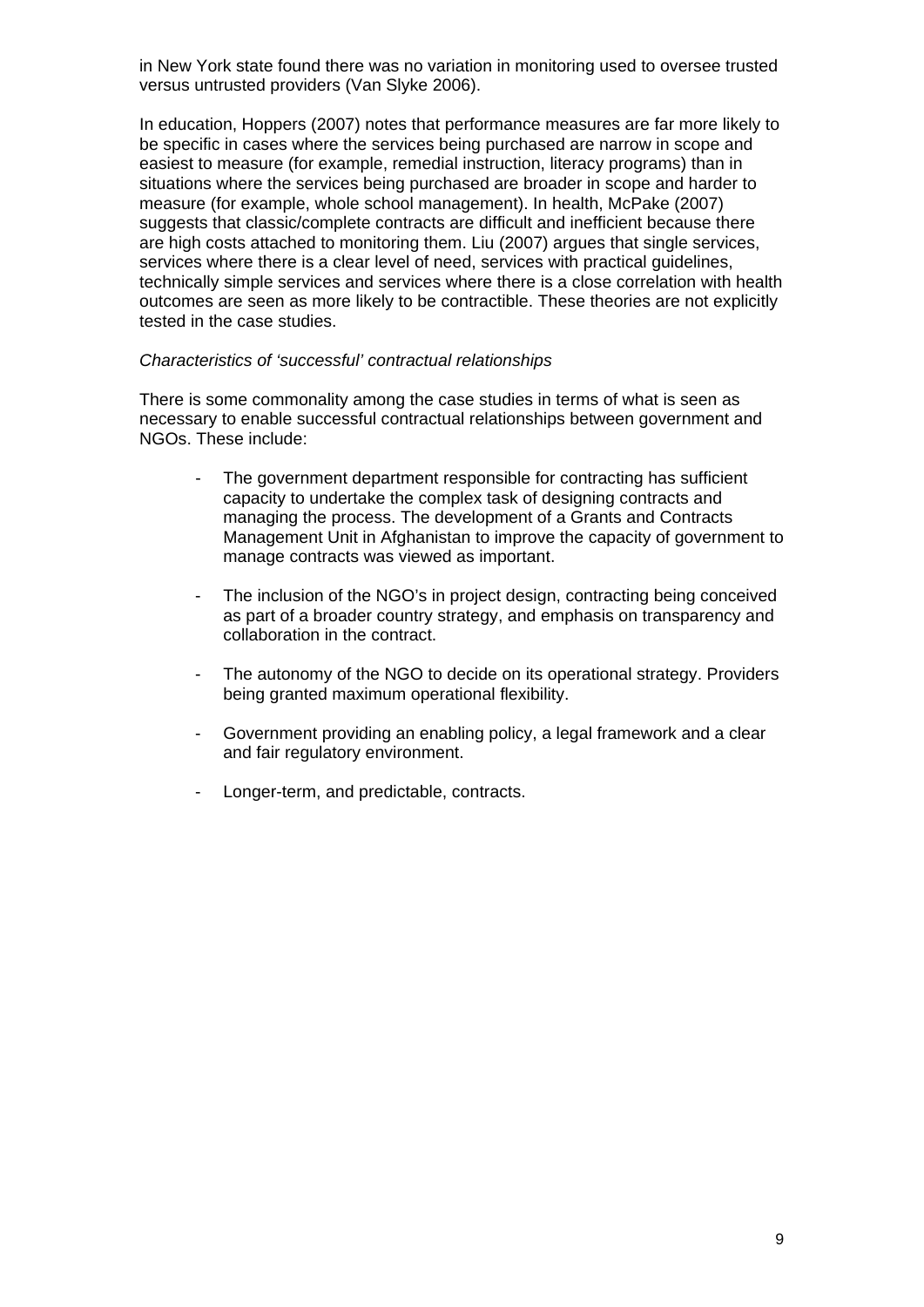## <span id="page-9-0"></span>**3. Primary Health**

## <span id="page-9-1"></span>*Introduction*

The health sector is dominated by technical evaluations of the outcomes and impact of contracting, and some of the literature offers prescriptive guidelines on the practical 'how to' of contracting in this sector (Loevinsohn 2008). Others are advocating new frameworks for analysing contractual relationships that would better address some of the questions asked in the *Whose Public Action?* research (see Liu 2007). The most widely cited cases of contracting in health are Cambodia, Bangladesh and Costa Rica (see Loevinsohn for an overview). These are formal, large-scale cases of performance-related service delivery or management contracts for health centres.

Other case studies in this section include:

- **Cambodia: Rural Primary Health Care** where a management contract was given to an INGO covering an entire health district. The INGO then used performance contracts to manage the district health facilities. Relations between the Provincial Health Department and NGOs were problematic.
- **India: Mother NGO Scheme** where NGOs signed MOUs to deliver reproductive and child health services in underserved areas*.* MOUs were informal and didn't clearly enough define reporting relationships.
- **Bangladesh: Tuberculosis Control** where MOUs set out the respective tasks of government and NGOs to enable collaboration. NGOs are described as having the autonomy to decide their operational strategy.
- **Afghanistan: Large-scale contracting for Basic Package of Health Services (BPHS)** – where government contracted NGOs (who were already doing the work) to operate primary health centers. These are described as relational contracts, with vague terms of reference, but government is expressing concerns that NGOs should not be a permanent replacement for government.
- **Brazil: Contracting for HIV/AIDS services** where NGOs were funded to implement projects of their own design. These contracts were characterised by a high level of NGO autonomy and little monitoring (partly because of problems with measurability). [Note that Loevinsohn describes these as a common arrangement for HIV/AIDS prevention and treatment, but argues they are not true contracts since government generally has little say in what services are delivered, where, or how they will be assessed.]
- **Nicaragua: Pay for Performance in Preventative Health Centers** where providers of preventative health centers were given performance contracts.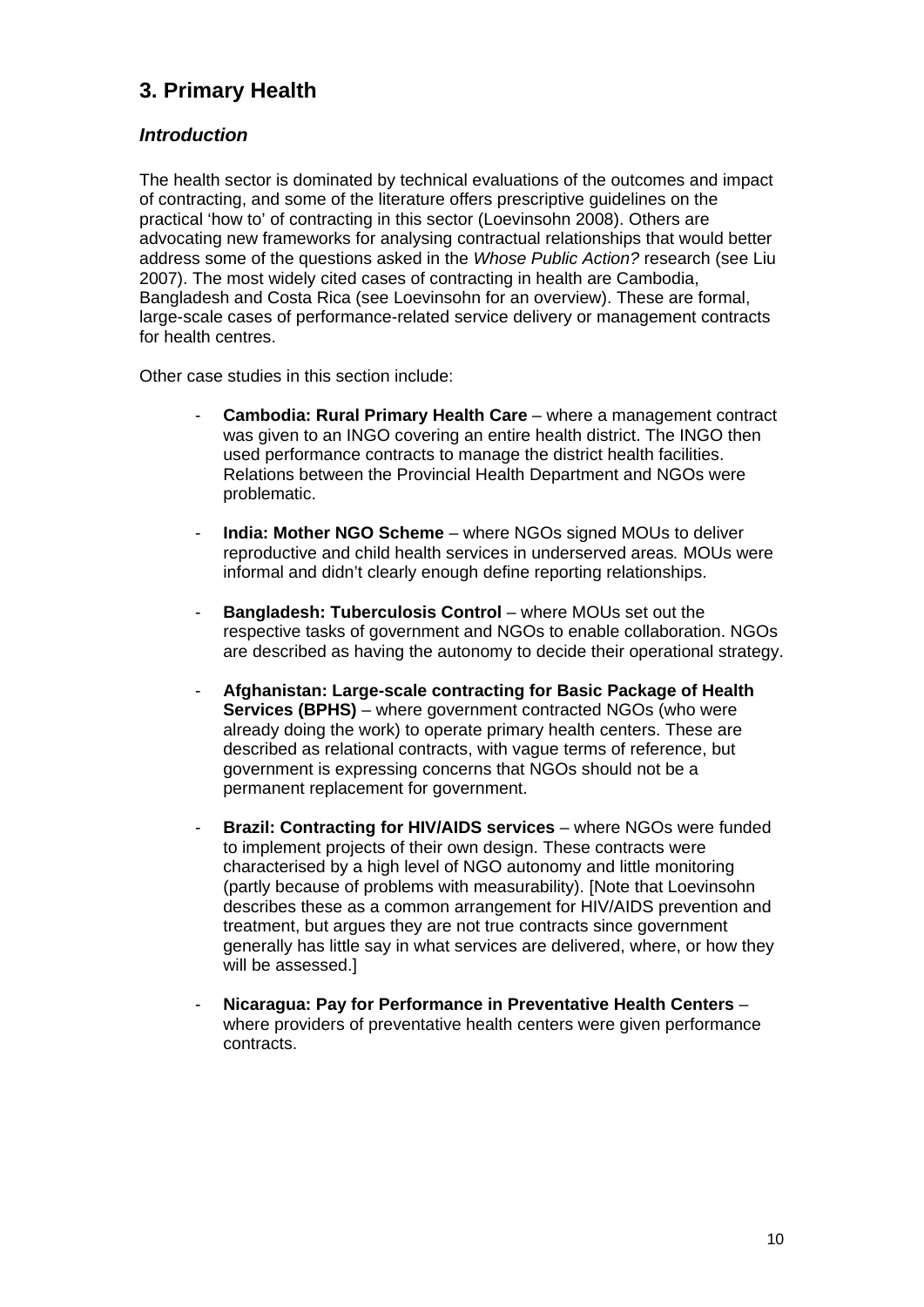### <span id="page-10-0"></span>*General documents*

**Loevinsohn, B., and Harding, A., (2005), Buying results? Contracting for health service delivery in developing countries, Lancet 2005; 366: 676–81**  [http://www.cgdev.org/doc/ghprn/Lancet\\_harding.pdf](http://www.cgdev.org/doc/ghprn/Lancet_harding.pdf) 

This article reviews global experience with contracting non-state entities (including NGOs) for improving health care delivery, focusing on cases where the outcomes, costs and scale have been explicitly evaluated. It finds that the potential difficulties often associated with contracting (e.g. increased inequities and lack of government capacity to manage the contract) were not observed in practice, or at least did not compromise contracting's effectiveness.

The case studies (Cambodia, Bangladesh (2 cases), Bolivia, Guatemala, Haiti, India, Madagascar and Pakistan) each involve contracting with nonprofits. The author notes there is little experience with contracting for-profit providers for primary health care in low-income countries. All of the cases are either management or service delivery contracts. The line between a management and service delivery contract blurs when the contractor uses government health workers but pays them substantially more than their civil service salaries. Government or donor grants to NGOs in which the NGOs define where and what services are delivered are common, particularly in HIV/AIDS prevention and treatment, but these are not true contracts since government generally has little say in what services are delivered, where, or how they will be assessed.

The major findings from the review are:

- Even in cases where contract management was not done well, contractors were still successful in delivering large-scale programmes. "The cases with successful contract management seem to have benefited from either external management support or having only a few contracts." (p. 679)
- The cases suggest, but do not prove, that the most successful approaches to contracting maximise the amount of autonomy given to contractors (e.g. in Cambodia where service delivery contracts did better than management contracts).
- The successful approaches focus on outputs and outcomes, rather than inputs. This approach requires careful monitoring and assessment, and so to achieve economies of scale need to be of a fairly large size – probably more than 500 000 beneficiaries.

#### **Loevinsohn, B. (2008), Performance-based Contracting for Health Services in Developing Countries: A Toolkit, The World Bank, Washington**

*Not published at time of writing - obtained from author: see attached PDF entitled 'Leovinsohn 2008'* 

This book is intended as a practical guide to contracting non-state providers to deliver health services. It discusses the challenges and debates surrounding whether and how to contract and reviews case study evidence of contracting from Cambodia, Bangladesh, Costa Rica, Bolivia, Rwanda, Haiti, India and Pakistan in part to assess what approaches work best in different contexts. Short descriptions of all the case studies is provided in Appendix C, p. 125.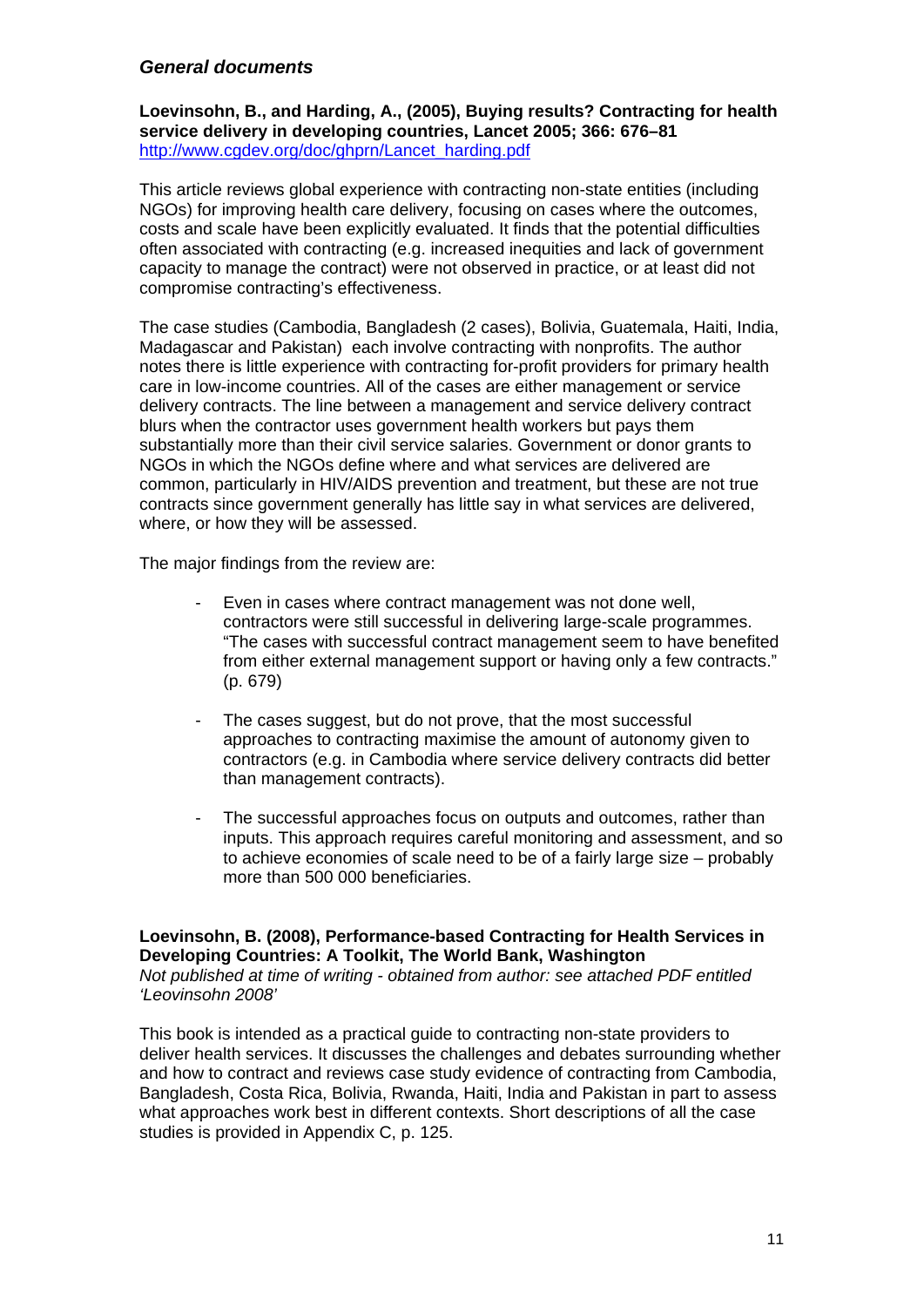The author advocates contracting that maximises managerial autonomy, defined as; "(1) following contractors normal management prerogatives over health workers; (2) using lump-sum budgets rather than line-item budgets; (3) leaving procurement of goods, supplies, and medicines to the contractor; and (4) not applying inappropriate public sector accounting rules and procedures to the nonstate sector". (p.56)

The World Bank's approach to judging whether to procure services uses the following criteria: "(1) how easy they are to define in terms of outcomes, technical content of the services, and the organization of services (if that is likely to matter); (2) the "intellectual content" of the services [whether a reasonably intelligent person, with no special training in the particular field, could do a good job in providing the services]; and (3) the ease, precision, and frequency of independent measurement of results at a reasonable cost. Generally, the more difficult services are to define, the greater their intellectual content, and the more complicated their measurement". (p.119)

#### **Perrot, J. (2006), Different Approaches to Contracting in Health Systems,**  *Bulletin of the World Health Organisation***, Volume 84, Number 11**  <http://www.scielosp.org/pdf/bwho/v84n11/v84n11a10.pdf>

This article classifies contractual relations between government and NGOs under three headings; delegation of responsibility, act of purchase of services, and cooperation, arguing that contracting is much broader and richer than the notion of "contract" in the legal sense of the word.

Delegation of responsibility is:

- Devolution of a public service; whereby a private organization (company, association, foundation or mutual society) manages a public health service on behalf of the state. For example, Mali's national health policy stipulates that the state should no longer manage primary health centres but confer the management functions on community health associations.
- Concession of a geographical area; whereby the state may grant a lease for an inadequately covered geographical area. For example, a concession contract for an entire health district was awarded to a nongovernmental organization (NGO) in Cambodia.
- Public service association contract: In a public service association contract, a private organization that owns its own facilities and disposes of its own resources collaborates with, is an associate of and discharges a "public service mission" by signing a contract with the state; it thereby becomes a public service licence-holder. In Zambia, the memorandum of understanding signed in 1996 between the Ministry of Health and the Church Medical Association of Zambia stipulates that the boards of directors of church-owned hospitals shall have the same powers as public sector ones.

*Act of purchase of services* occurs when the ministry of health decides that it will no longer provide certain services and instead will use the funds at its disposal to purchase those services from providers (common for specific health services such as tuberculosis, leprosy, malaria, acquired immunodeficiency syndrome (AIDS) and immunization). In Senegal, contracts have been drawn up between the ministry of health and NGOs involved in reproductive health services or in AIDS control under the Integrated Human Development Project funded by the World Bank. As part of decentralization efforts, NGOs such as BEMFAM in Brazil, CEMOPLAF in Ecuador, MEXFAM in Mexico and CARE in Bolivia have signed contracts with local councils to train their staff, particularly in the area of reproductive health.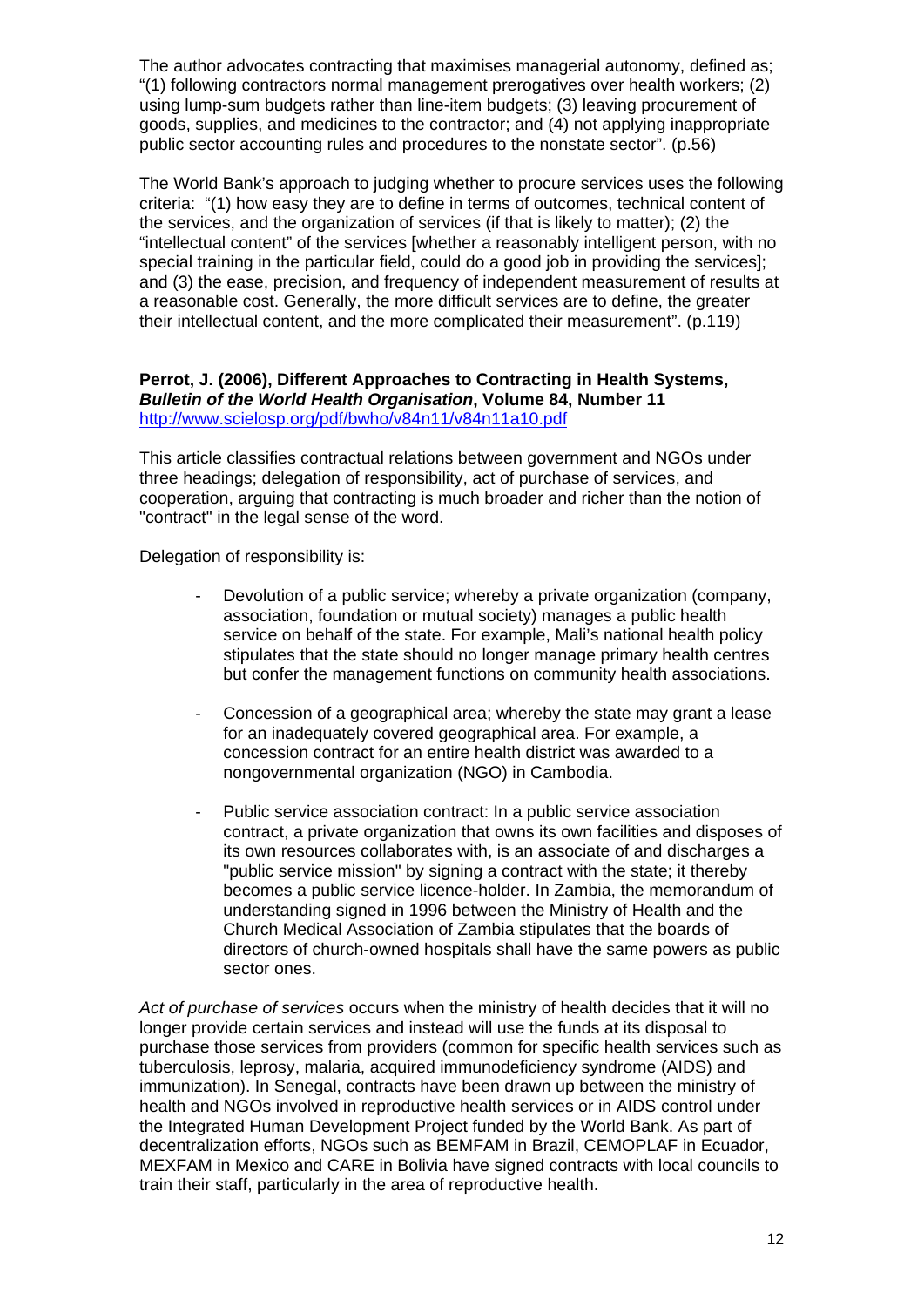*Contractual relations based on cooperation* might include weak organizational interpenetration agreements, whereby the actors reach an understanding on the framework of cooperation (aims and means). This includes franchising for primary private health facilities, as in the case of the ZamHealth network in Zambia.

#### **Liu, X. Hotchkiss, D. and Bose, S. (2007) The Impact of Contracting-out on Health System Performance: A Conceptual Framework,** *Health Policy***, Volume 82, Issue 2, pp. 200-211**

[http://www.sciencedirect.com/science?\\_ob=ArticleURL&\\_udi=B6V8X-4M57GX9-](http://www.sciencedirect.com/science?_ob=ArticleURL&_udi=B6V8X-4M57GX9-1&_user=122868&_rdoc=1&_fmt=&_orig=search&_sort=d&view=c&_acct=C000010083&_version=1&_urlVersion=0&_userid=122868&md5=f11b154a39ac42fb95529f47b0196ff4#secx5) [1&\\_user=122868&\\_rdoc=1&\\_fmt=&\\_orig=search&\\_sort=d&view=c&\\_acct=C0000100](http://www.sciencedirect.com/science?_ob=ArticleURL&_udi=B6V8X-4M57GX9-1&_user=122868&_rdoc=1&_fmt=&_orig=search&_sort=d&view=c&_acct=C000010083&_version=1&_urlVersion=0&_userid=122868&md5=f11b154a39ac42fb95529f47b0196ff4#secx5) [83&\\_version=1&\\_urlVersion=0&\\_userid=122868&md5=f11b154a39ac42fb95529f47b](http://www.sciencedirect.com/science?_ob=ArticleURL&_udi=B6V8X-4M57GX9-1&_user=122868&_rdoc=1&_fmt=&_orig=search&_sort=d&view=c&_acct=C000010083&_version=1&_urlVersion=0&_userid=122868&md5=f11b154a39ac42fb95529f47b0196ff4#secx5) [0196ff4#secx5](http://www.sciencedirect.com/science?_ob=ArticleURL&_udi=B6V8X-4M57GX9-1&_user=122868&_rdoc=1&_fmt=&_orig=search&_sort=d&view=c&_acct=C000010083&_version=1&_urlVersion=0&_userid=122868&md5=f11b154a39ac42fb95529f47b0196ff4#secx5)

This paper argues that published evaluations of contracting-out in health have "generally failed to provide a full description of the contracting-out program in question in a consistent and standardized way, and do not enable cross-program analysis, which is considered necessary for generalizing scientific evidence using data from a sample of contracted-out programs". (p.210) Most studies, it claims, have neglected to provide details of the conditions under which results were generated, including the specific design characteristics of contracts or the environment in which they operate. The authors present a conceptual framework for more rigorous, standardized and comprehensive evaluation of contracting to better support the study of the determinants of effectiveness and assess the impact of contracting-out on all dimensions of health system performance. In particular, the framework is designed to assess the effects of contracting at health system level. Under the framework, information is to be collected in four main areas: 1) features of the intervention, characteristics of contractor, provider and contractual relationship 2) the external environment 3) the (behavioural) response of providers and purchasers both within and outside the contracting-out scheme; 4) the impact of the contracting intervention.

Among the characteristics of the contractual relationships to be assessed are service type, the formality and duration of the contract, provider selection, performance requirements and payment mechanisms. In relation to service type, the paper stresses the importance of 'service contractibility', defined as measurability, monitorability, and contestability. Single services, services where there is a clear level of need, services with practical guidelines, technically simple services and services where there is a close correlation with health outcomes are seen as more likely to be contractible. A typology of health services by their level of contractibility is provided in table 1 (p. 203).

#### **Mcpake, B., 2007, 'Contracting', Chapter 14 in Health Economics: An International Perspective, Second Edition, Routledge, London**

This book chapter provides a brief overview of the complexities involved in contracting in the health sector, including; transaction cost economics; bounded rationality and opportunism; risk and reimbursement mechanisms; and asset specificity. It asks what types of contract specifications are feasible and appropriate for the purchase of clinical services. It suggests that concerns over monitoring and risk and distribution between payer and provider may suggest the need to maintain more rather than less governance in health service contracting.

Contractual difficulties arise where there is both bounded rationality (where individuals cannot calculate all the possible outcomes and therefore contracts are incomplete) and opportunism. These difficulties are compounded in cases where there is asset specificity: asset specificity (defined as site specificity; physical asset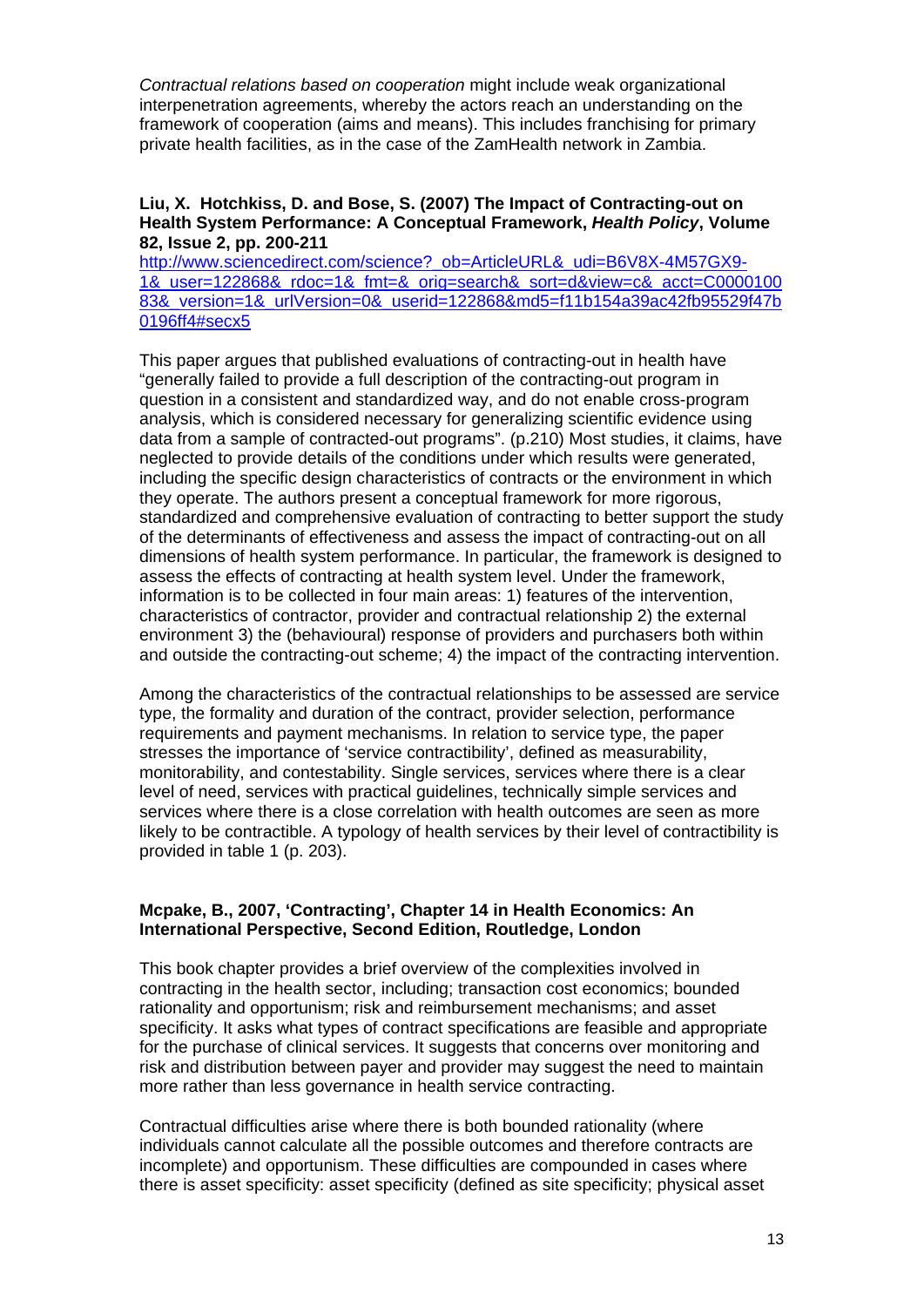specificity; human asset specificity and dedicated asset specificity) can mean that a situation that starts with competitive bidding prior to the contract can become one of ex post monopoly after the contract. Further difficulties specifically related to health contracting are:

- Monitoring; health services present notorious monitoring problems in relation to both quantity and quality of services. Classic/complete contracts are difficult and inefficient in health contracting because of the high costs of achieving complete monitoring. Zambia's decision to operate relational contracts with providers of primary and secondary health care – reimbursing them according to a budgetary formula based on bed numbers – was in part related to concerns over monitoring difficulties.
- Rick and reimbursement mechanisms; capitation shifts risk to the provider (if a higher number of patients than expected seeks to use a service, the additional costs must be absorbed by the provider). Fee-per-patient mechanisms shift risk back towards the payer. In Zambia, an explicit reason for working with block contracts is that purchasers are wary of accepting risk.

### <span id="page-13-0"></span>*Case studies*

#### **Cambodia: Rural Primary Health Care**

#### **Soeters, R., Griffiths, F (2003), Improving government health services through contract management: a case from Cambodia,** *Health Policy and Planning***; 18(1): 74-83**

<http://heapol.oxfordjournals.org/cgi/content/abstract/18/1/74>

This paper analyses the case of contracting in the health district of Pereang in Cambodia. A four year management contract for the entire district's health services (clinics and hospitals) was awarded to an international NGO in 1999 following a competitive tendering process. The contract was financed by a loan from the Asian Development Bank, which provided technical assistance and funded the Project Coordination Unit of the Ministry of Health to manage and monitor the contracts.

The International NGO initially operated individual contracts with health workers, but changed its approach in 2001 and began sub-contracting entire health facilities in the district. This was due to concerns about lack of ownership among health center chiefs, who were unhappy about their staff signing contracts directly with the NGO managers.

A strict 'low or zero tolerance' approach to monitoring and the use of performancebased incentives were key features of the contracts with health clinics. Monitoring was conducted through spot checks and patient satisfaction interviews, and each facility was scored every trimester according to good quality, patient satisfaction, and no fraud. The NGO district management used these reports to calculate the performance payment to the health facilities.

The paper notes there was no evidence of opportunistic behaviour on the part of the contractors, although the Ministry of Health did feel that some NGOs made unrealistic profits on their contracts. Indeed, "contract management was initially not fully understood and accepted by government health staff. Contracting services to non-governmental agencies was seen as a threat to the MOH staff" (p. 80). Relations between the contractors and the Provincial Health Department were problematic. Some recurrent costs were supposed to be received from the Ministry of Health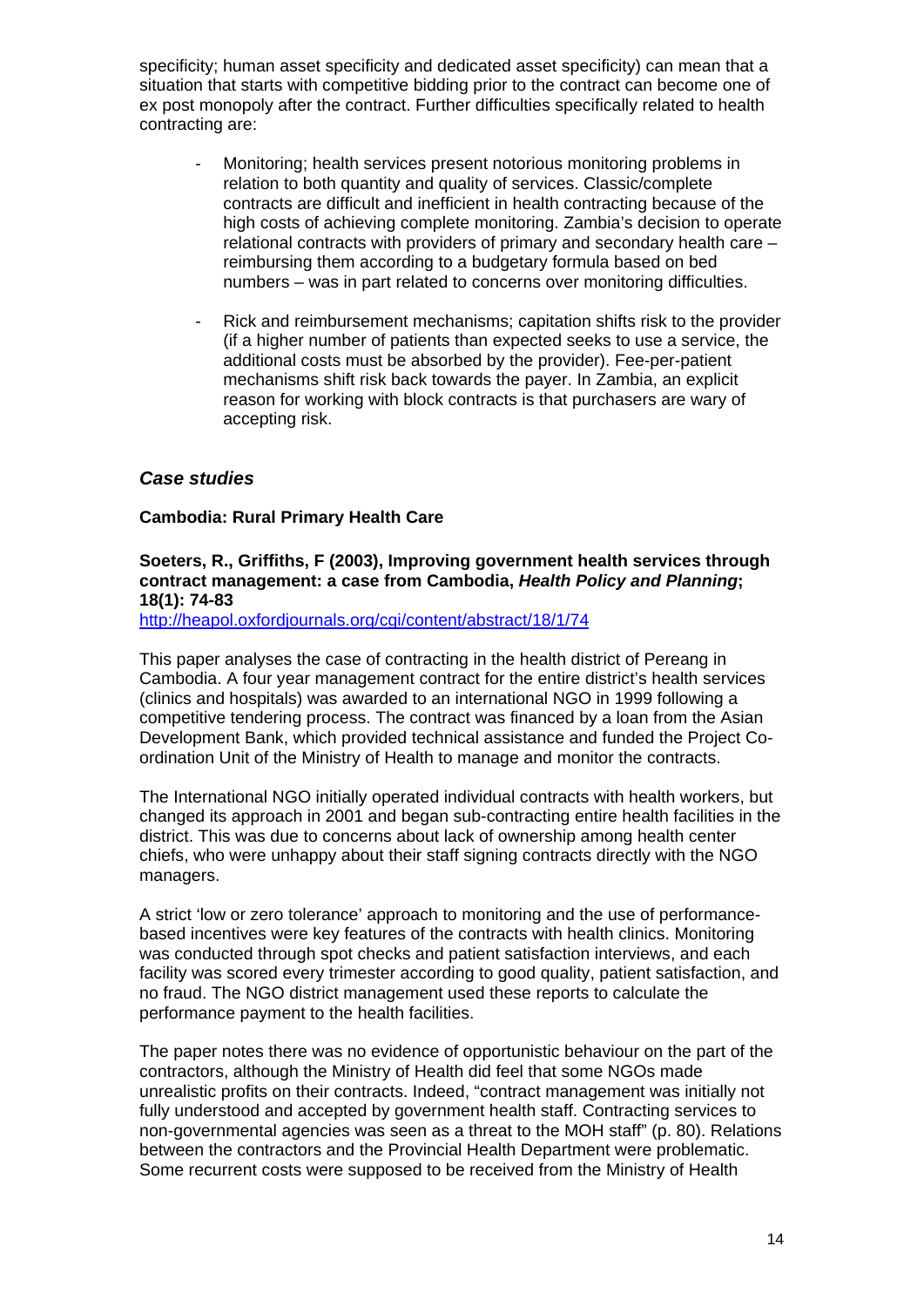through the provincial health department, but this did not happen and the NGOs had to use their own resources. The paper argues this tension arose partly because "provincial health authorities traditionally decide on the allocation of government funds and on such issues as staff transfers. They were little involved in the contracting process, did not directly benefit from it and, as a result, showed little interest". (p. 80) There was arguably no material incentive for the Provincial Health Department in the contracting process, indeed it reduced their influence and potential for informal income-generating activities in the districts. The department was still responsible for the civil servants, but the NGO management were supposed to manage them, and this created multiple points of authority. (p.81).

The paper argues that government should create clear financial incentives for health workers, and that the 'fuzzy monopoly' of government health workers dominating both the public and private markets seemed counterproductive to a competitive environment between public and private sector operators, whereby consumers are provided with better information about the price and quality of what is being offered. (p. 82).

#### **India: Mother NGO Scheme**

**Bhat, R., Kumar, M. and Somen, S (2007), Contracting-out of Reproductive and Child Health (RCH) Services through Mother NGO Scheme in India: Experiences and Implications, Indian Institute of Management, Ahmedabad**  [http://www.iimahd.ernet.in/publications/data/2007-01-05\\_rbhat.pdf](http://www.iimahd.ernet.in/publications/data/2007-01-05_rbhat.pdf) 

This study examines the dynamics of contracting relationships between NGOs and government in the Mother NGO scheme in India (part of the Reproductive and Child Health (RCH) programme). Under the scheme, districts signed MOUs with 215 Mother NGOs (MNGOs) to support and deliver Reproductive and Child Health (RCH) services in 324 un-served or under-served districts. The purpose was to complement government provision: the district health department identified the un-served or under-served areas where there was minimal health infrastructure and where performance on critical RCH indicators was low. MNGOs were able to issue grants to up to 4 smaller, Field NGOs (FNGOs) to deliver specific projects under the scheme: a major component was building the capacity of these smaller FNGOs. Since 2005, under a second phase, the scheme has included contracts with Service NGOs (SNGO) to operate clinics delivering maternal and child health, family planning, adolescent reproductive health and prevention and management of RTI.

Contracts were for 3 years. Funds were transferred from central to state through to district levels and then allocated to support specific interventions. Service NGOs were given an annual allotment relative to coverage area. MNGOs were given grants towards purchasing non-recurring assets, but neither MNGOs nor FNGOs had earmarked funds for human resources, so had no full time person responsible for implementing the scheme. Delays in release of grants and in clearing proposals for NGO programmes became a contentious issue and resulted in gaps in service. Overall, the study notes that MNGOs did not find the scheme financially attractive but stayed in it because of the "national character of the programme" (not explained further) (p.24). Other contentious issues identified in the case study are:

The nature of the contract; MOUs covered the objectives of the scheme, commitment to technical and financial support on behalf of the district, obligations from the MNGOs towards the project aims, reporting requirements and penalty clauses. The MOUs were informal, and NGOs complained of the need for more clearly defined reporting relationships and objective grievance mechanisms. The study notes that "the terms and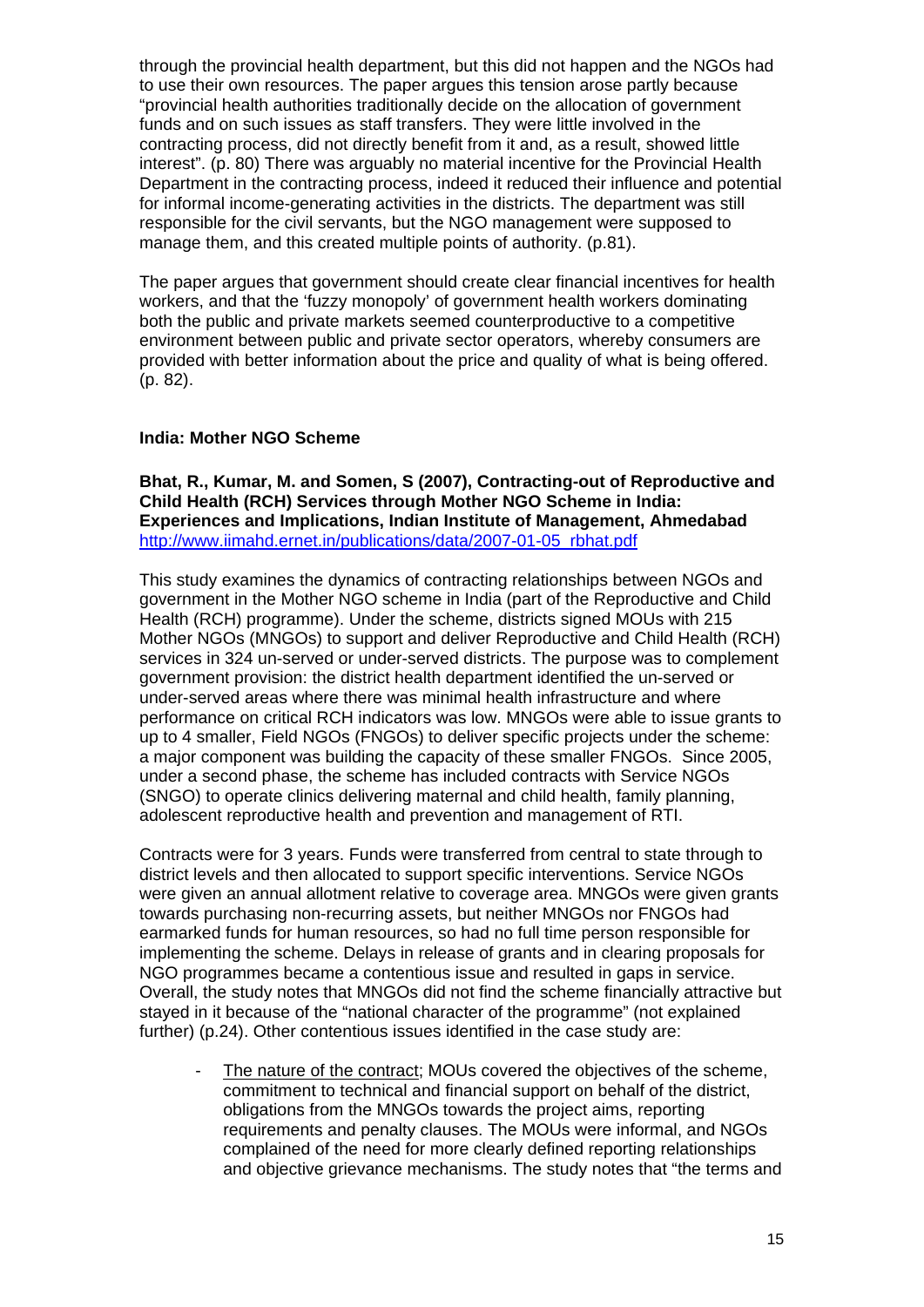conditions as laid out in the contract, put the government in a position of power vis-à-vis the NGOs and leave little room for the NGO partners to negotiate with the government on critical issues". (p.22)

Contract management and monitoring; The onus for selection of NGOs and monitoring rested with the state government but convening selection committees proved problematic and resulted in delays. There was no time-bound process for the selection and disbursement of funds. There were multiple points of authority and reporting relationships between state, district levels and the NGOs and associated costs in managing relationships. State and district levels lacked dedicated people to monitor the scheme.

#### **Bangladesh: Tuberculosis Control**

#### **Ullah, A., Newell, J., Ahmed, J., and Hyder, M. (2006)**, **Government**–**NGO Collaboration: The Case of Tuberculosis Control in Bangladesh,** *Health Policy and Planning,* **21(2), pp. 143-155**

[http://heapol.oxfordjournals.org/cgi/content/abstract/21/2/143?maxtoshow=&HITS=10](http://heapol.oxfordjournals.org/cgi/content/abstract/21/2/143?maxtoshow=&HITS=10&hits=10&RESULTFORMAT=1&andorexacttitle=and&andorexacttitleabs=and&fulltext=NGO+Contracting&andorexactfulltext=and&searchid=1&FIRSTINDEX=0&sortspec=relevance&resourcetype=HWCIT) [&hits=10&RESULTFORMAT=1&andorexacttitle=and&andorexacttitleabs=and&fulltex](http://heapol.oxfordjournals.org/cgi/content/abstract/21/2/143?maxtoshow=&HITS=10&hits=10&RESULTFORMAT=1&andorexacttitle=and&andorexacttitleabs=and&fulltext=NGO+Contracting&andorexactfulltext=and&searchid=1&FIRSTINDEX=0&sortspec=relevance&resourcetype=HWCIT) [t=NGO+Contracting&andorexactfulltext=and&searchid=1&FIRSTINDEX=0&sortspec](http://heapol.oxfordjournals.org/cgi/content/abstract/21/2/143?maxtoshow=&HITS=10&hits=10&RESULTFORMAT=1&andorexacttitle=and&andorexacttitleabs=and&fulltext=NGO+Contracting&andorexactfulltext=and&searchid=1&FIRSTINDEX=0&sortspec=relevance&resourcetype=HWCIT) [=relevance&resourcetype=HWCIT](http://heapol.oxfordjournals.org/cgi/content/abstract/21/2/143?maxtoshow=&HITS=10&hits=10&RESULTFORMAT=1&andorexacttitle=and&andorexacttitleabs=and&fulltext=NGO+Contracting&andorexactfulltext=and&searchid=1&FIRSTINDEX=0&sortspec=relevance&resourcetype=HWCIT)

This paper examines government-NGO relationships in the health sector in Bangladesh, briefly assessing how health sector strategy, regulatory frameworks and institutional characteristics catalyzed or constrained collaboration. The particular case of government-NGO collaboration in the National TB control Programme (NTP) is analysed and described as an example of how government and NGOs can operate in complementary roles.

The competition-control continuum (Green and Matthias 1997) is used to conceptualise the range of relationships that can occur between government and NGOs. "The continuum starts with competition, progresses through cooperation to coordination and then on to collaboration, finally ending in control". (p.144) In practice, relationships have been mixed, varying from parallel or competitive activities (e.g. general health care being operated without any linkages with government services or programmes) to cooperation and collaboration (e.g. joint programmes operated under the Health and Population Sector Programme). Contractual agreements have been the commonest form of collaboration (it is argued that this is how the government defines 'partnership'). The paper proposes that an effective collaboration should recognise that government and NGOs may have common goals and visions but their basic institutional approach differs (e.g. most NGOs focus on specific public health problems whilst government is concerned with overall health policy). Turst, recognition of comparative advantage, favourable regulatory frameworks, effective monitoring, transparency, and continued commitment are considered essential preconditions for successful and sustainable collaboration.

In the specific case of the NTP, a Memorandum of Understanding was signed between government and NGOs in 1995 which outlined their respective tasks: Government provided treatment protocols, policy guidelines, drugs supplies and overall monitoring, while NGOs provided essential services in local implementation, management and awareness-raising. Although NGOs were following NTP guidelines, "they were given the autonomy to decide the operational strategy appropriate to their philosophy and thinking".(p.151) The collaboration is described as successful because it resulted in increased access to services. The paper notes that a major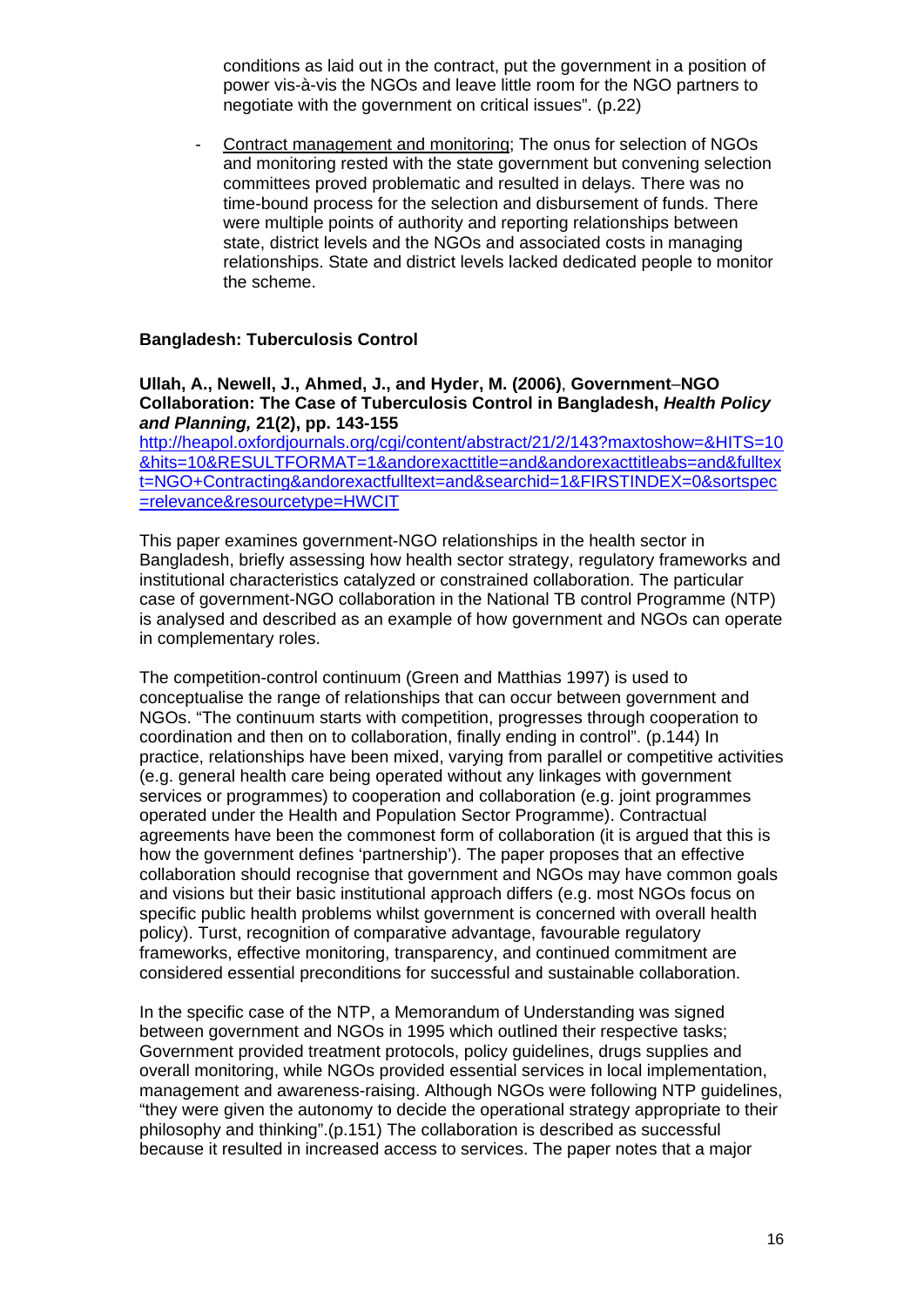threat to government-NGO collaboration is "over-controlling the flexibility of NGOs by the government" but this dynamic is not explored further or referenced. (p.153)

#### **Afghanistan: Large-scale Contracting for Basic Package of Health Services (BPHS)**

**Waldman, R., Strong, L., and Wali, A. (2006) Afghanistan's Health System Since 2001: Condition Improved, Prognosis Cautiously Optimistic, Afghanistan Research and Evaluation Unit, kabul** 

[http://www.reliefweb.int/rw/RWFiles2006.nsf/FilesByRWDocUnidFilename/KHII-](http://www.reliefweb.int/rw/RWFiles2006.nsf/FilesByRWDocUnidFilename/KHII-72J7PB-full_report.pdf/$File/full_report.pdf)[72J7PB-full\\_report.pdf/\\$File/full\\_report.pdf](http://www.reliefweb.int/rw/RWFiles2006.nsf/FilesByRWDocUnidFilename/KHII-72J7PB-full_report.pdf/$File/full_report.pdf) 

In 2002 the Ministry of Public Health in Afghanistan (MoPH) was persuaded, despite some concerns, to contract NGOs to deliver health services. This paper reviews the outcomes of those contracts over the intervening period, concluding that there is room for optimism and that the concept of contracting has worked reasonably well.

The contractual approach was first championed by the World Bank who, together with other donors, produced a Joint Donor Mission report in 2002 to suggest that the MoPH direct and commission NGOs to deliver services. Both the ministry and NGOs viewed this setup with some suspicion - NGOs in particular feared their autonomy would be compromised. But the paper claims these fears have not materialized, and evaluations have shown large improvements in the quality of healthcare since contracting began. One crucial factor in success been the development of a Grants and Contracts Management Unit which has improved the capacity of government to manage contracts.

The paper argues that the MoPH and NGOs have engaged productively with each other and that so far the division of responsibility (government as steward and NGOs as providers) has worked well. It notes that the government has adopted the National Salary Policy for NGO staff to try to reduce harmful competition for hiring staff.

A table of donor-funded contracts in Afghanistan is provided on page 14. These contracts include:

- The World Bank-funded Performance-based Partnership Agreements (PPAs), managed by the GCMU but with close oversight by the World Bank. These provide monetary bonuses of up to 10% of the contract value over the course of the project. Indicators were revised in 2006 based on feasibility of data collection.
- USAID has begun channeling funds to the GCMU through the WHO for Performance Based Partnership Grants to NGOs. These involve no monetary bonus, but extension of projects for 18 months is contingent on good performance.

**Palmer**, **N., (2006) Contracting out Health Services in Fragile States,** *British Medical Journal***, vol 332, pp. 718-721**  <http://www.bmj.com/cgi/content/full/332/7543/718>

This article considers the recent experience of large-scale contracting in Afghanistan, where contracting has been used to enable a rapid expansion of health services (although NGOs were in fact already running most of the facilities). It argues that the appropriate role of government, the capacity and motives of NGOs, and how to limit fragmentation all need further investigation.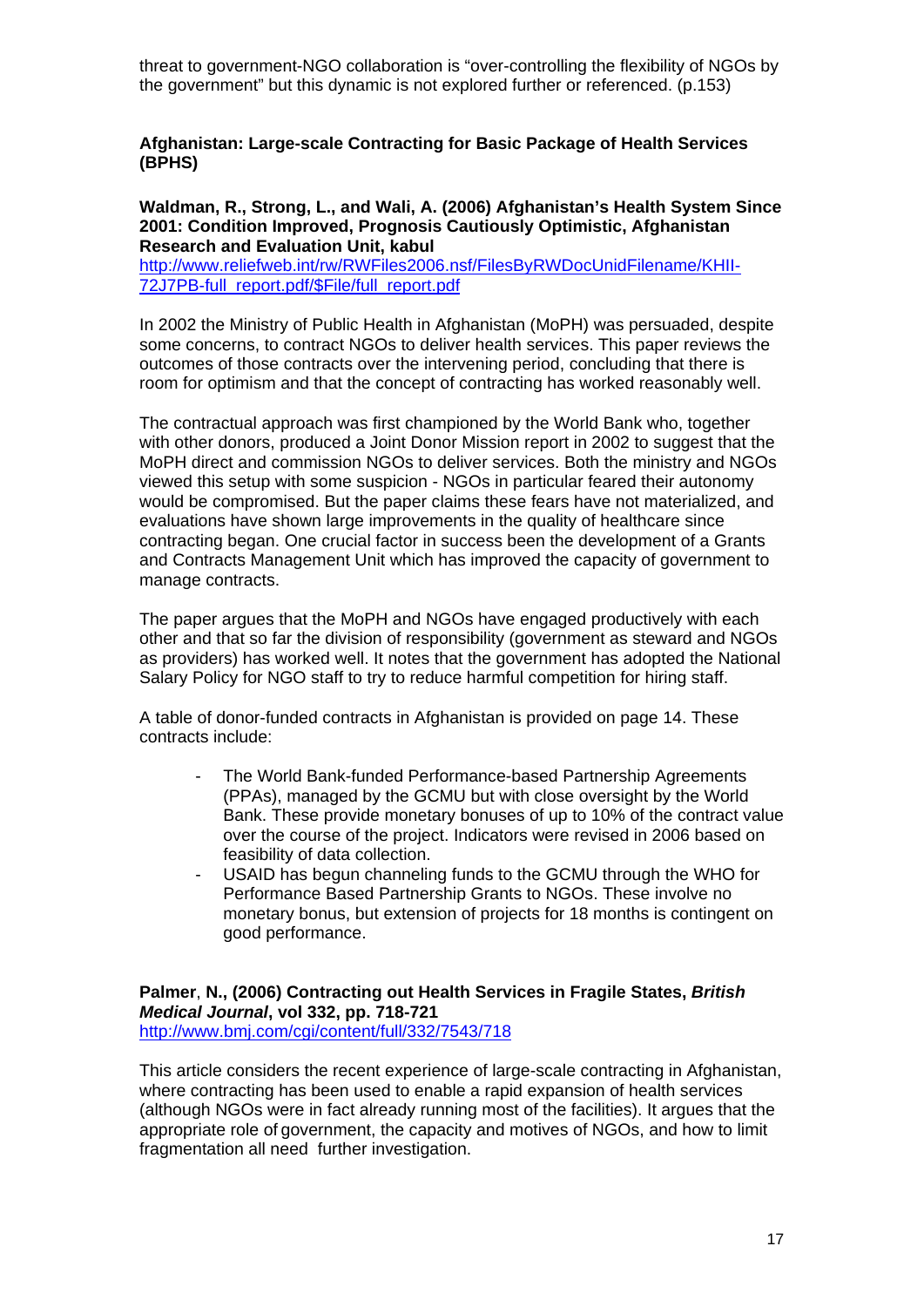The contracts with NGOs cover an expanding proportion of the population (currently estimated at 77%) and are based on a standardised package of care which includes maternal and newborn health, child health and immunization, public nutrition, communicable diseases and the supply of essential drugs. Terms vary according to which donor is funding the contract. Some donors are more focused on inputs (such as numbers of trained staff), some on process indicators (such as utilisation), and some on outputs (such as immunisation rates). Contracts last from 12 to 36 months and NGOs are paid according to individual budgets, which they draw up as part of the bidding process. National NGOs currently have 38% of the volume of grants awarded.

It is noted that the desirability of replacing providers once they are in place is questionable. "In such difficult environments, local knowledge and networks may give the incumbent such an advantage that it would be better to accept that the type of contracting being used is more relational (meaning long term and based on trust or dependency) than competitive."

Furthermore, "decentralisation to non-state providers means that fragmentation is virtually inevitable". There is no standardised practice in areas such as user fees, drug procurement systems, and deployment of community health workers. The relationship between government and NGOs is an issue: the Afghan government is already expressing concern over the role and behaviour of NGOs in the country's reconstruction process and interviews with staff at provincial level suggest some reluctance to accept that NGOs may be there to stay.

#### **Sabri, B., Ahmed, B., Kakr, C., and Perrot, J (2007), Towards Sustainable Delivery of Health Services in Afghanistan: Options for the Future,** *Bulletin of the World Health Organization***, 85 (9), WHO, Geneva**  <https://www.who.int/bulletin/volumes/85/9/06-036939.pdf>

This paper discusses the options for developing a sustainable health-care delivery system in Afghanistan, warning that the public ministry must now decide whether to pursue contracting or increase its own role in service delivery. Further delay, it argues, will allow contracting to become embedded as the long-term strategy to deliver health services in Afghanistan.

The paper notes that current contracts rely on capitation – payments are made directly to health care providers for each individual enrolled with that provider. They could not be challenged in a court of law, and in the event of non-performance, the only provision available to the purchaser is non-renewal of the contract. Analysis of some of the contracts shows that the terms of reference for coverage are relatively vague and do not identify quantifiable indicators for access or use. One recommendation is that any future contractual relationship should be institutionalized with an in-built system of performance incentives and ultimately ensure that NGOs see their role as public duty.

A further consideration for the future is that NGOs' health service delivery function in districts does not seem well-coordinated with the provincial health directorate, which could lead to duplication, inefficiency and neglect of programmes.

#### **Brazil: Contracting for HIV/AIDS services**

**Health Reformplus, (2000), Contracting non-governmental Organizations for HIV/AIDS: Brazil case study, ABTAsscociates,**  <http://www.abtassociates.com/reports/sir30fin.pdf>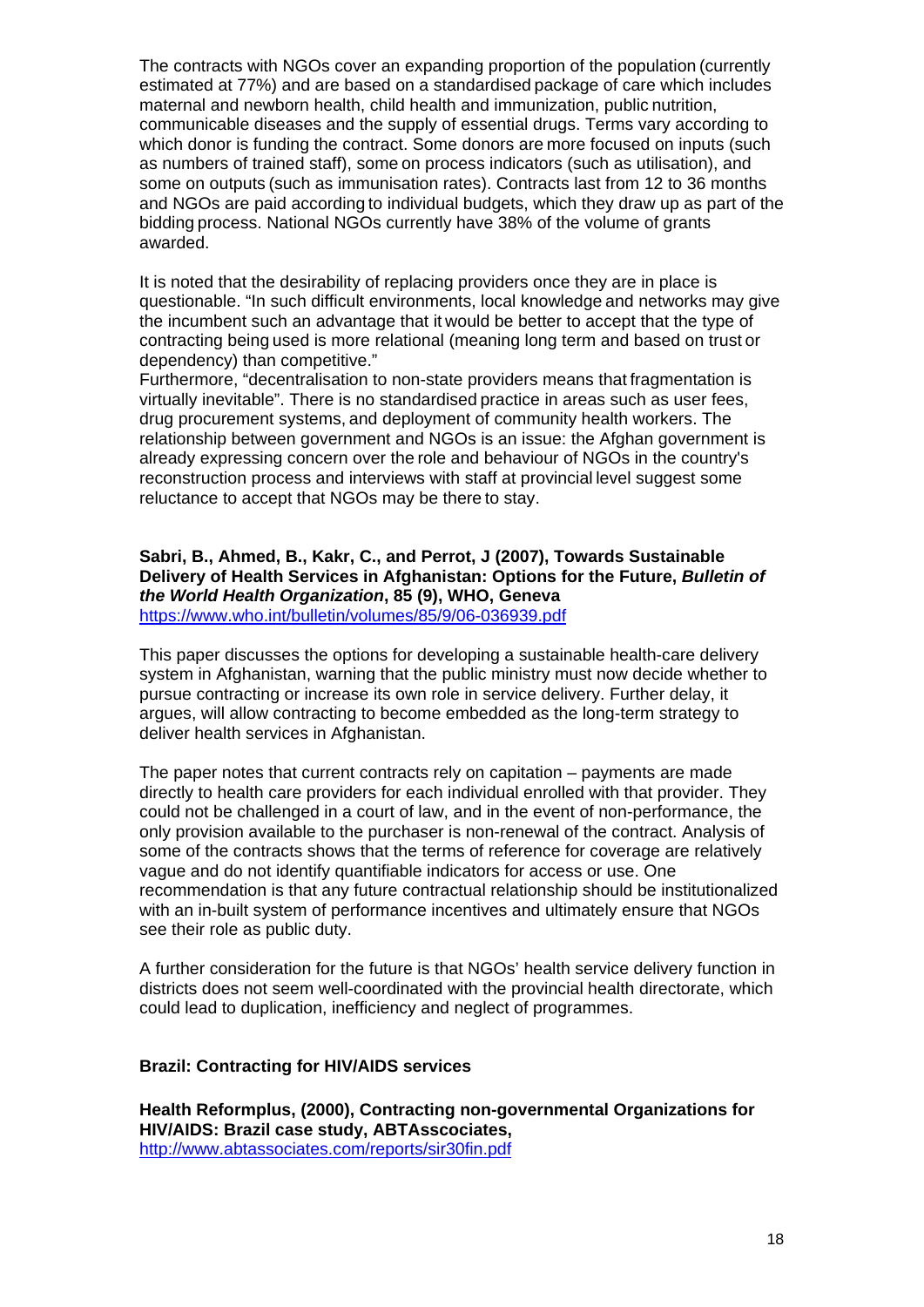This case study describes the experience of contracting NGOs to deliver HIV and AIDS services in Brazil under the AIDS I and AIDS II programmes (run 1994-2002). It argues that many factors contributed to the success of the contracting process, including the NGO's participation in project design, the inclusion of NGO contracting as part of a broader country strategy to fight the HIV epidemic, emphasis on transparency and collaboration, experience and capacity to manage contracts in both the NGO and pubic sectors, and the infusion of donor funding and support for NGO involvement.

The main features of the contracting process were: i) competitive selection; ii) standardized contracts in which the NGO's own proposal became part of the contract and the basis for evaluating the performance of the NGO; iii) monitoring and evaluation through NGO reporting (financial documents and quarterly progress reports) and site visits by the National Coordination of STD/AIDS (NC). One of the criteria by which NGOs proposals were selected was 'effective integration with local Unified Health System health authorities'. (p.xiv)

Contracted NGOs were largely left alone to implement and manage their projects within one year. Projects covered a range of activities; information, education, and communication, medical, social/psychological and legal assistance for people living with HIV/AIDS, prevention and behavior change programs, condom distribution, training of health and other professionals). Contracts were fixed-priced based on the budgets that NGOs submitted, and direct financial disbursements were made to the NGOs once contracts were signed. Further funds were released only after the NGOs had accounted for at least 80 percent of the prior disbursement through submission of the accounting report and original receipts.

The report notes that the nature of many HIV/AIDS services and activities complicates monitoring and evaluation of effectiveness and that "While there was no evidence of any quality problems, the quality of the services and activities delivered by the NGOs is largely unknown." (p.xvi) Impediments to evaluating impact include lack of baseline data, the cost of quality research, and the methodological difficulties in measuring the number of infections avoided and behavior changes like adaptation of safe sex practices.

#### **Nicaragua: Pay for Performance in Preventitive Health Centers**

**Regalía, F., and Castro, L., (2007), Performance-Based Incentives for Health: Demand- and Supply-Side Incentives in the Nicaraguan Red de Protección Social, CGD Working Paper #119, Center for Global Development, Washington**  <http://www.cgdev.org/content/publications/detail/13541/>

This paper analyses the case of the Red de Protección Social (RPS), a conditional cash transfer scheme for education and health which involved the use of both demand side incentives (in the form of vouchers) and also supply side incentives in the form of pay for performance scheme contracts. The Government of Nicaragua (GON) outsourced primary health services in remote localities to private providers (both for-profit agencies and non governmental organizations) through a competitive bidding process.

Health care clinics were contracted to provide preventitive health care (specifically maternal and child healthcare services). The contracting aimed to improve budgeting arrangements between the MOH and hospitals and health centers (previously based on historical patterns), provide incentives to track the flow of funds more closely and tie financial rewards and sanctions to how the funds were used. Annual "management" agreements were introduced which are contracts signed between the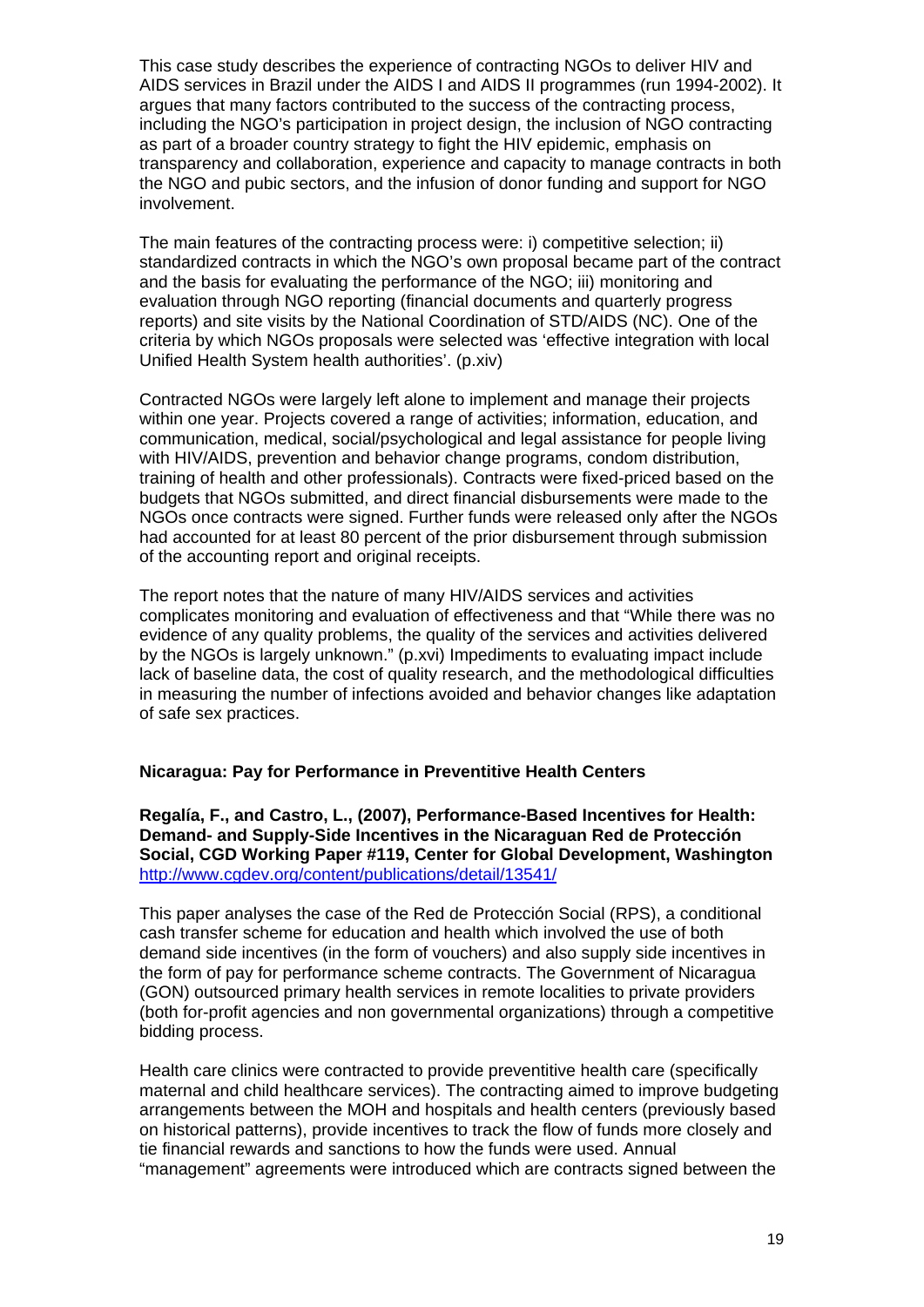MOH, the Local System of Integrated Health Care (SILAIS), i.e. the MOH regional health authorities, and health centers. These contracts specify certain actions to be taken, goals to be achieved and the budget allocation at the facility level (though the great bulk of funding is not managed either at the SILAIS or at the facility level but centrally). "In theory, the level of funding specified in the contract annually were to be responsive to measures of local performance, so the agreements should have provided some kind of incentives. In practice, at this stage, the implementation of financial rewards and sanctions does not seem to be systematic and compliance with annual agreements seems to be largely assessed against budget execution results rather than against reliable coverage and externally verified target results." (p.26)

The contract specifies a unit cost for each specific preventive health care service (e.g. one growth and development check up – which includes vaccinations, nutritional counseling and de-worming and micronutrients - one prenatal control, etc…). The amount a provider is paid is determined by multiplying the number of people served by the unit cost of the specific service provided. Every six months, the RPS team carries out random checks on a sample of providers, households and individual beneficiaries to verify that the information supplied by the health care providers is accurate. Additionally, twice a year a firm of independent external auditors perform random checks of the records held a representative sample of providers, localities, households and persons. "This verification of performance results by an independent entity did not create any disincentive either for contracted service providers or for the RPS program to develop a strong management information system. Since the beginning of the program, providers have always complied with the 98% coverage target for all groups and therefore received the full payment for their services." (p.33)

The study focuses on the outcomes in terms of service coverage. It does briefly discuss some of the dynamics of the contracts, noting some contentious issues in the relationship between government and providers. Government was initially hesitant to contract at all, but the Inter-American development bank (the funder) "played an instrumental role in these negotiations, pushing for the adoption of an outsourcing model for the provision of health services." (p.45) One source of tension was that private providers' operating in the localities increased the MOH municipal delegations' workload, for example by stepping up the need for adequate planning and distribution of vaccines and other inputs. Additionally, the number of referrals to the health units for curative services increased because of the increase in case detection (preventitive health centers referred sick cases to government curative health units). "Local level MOH personnel complained because they were not compensated for this additional workload. Higher wages among health teams contracted by private providers were also a source of discontent among the MOH personnel." (p.45)

#### <span id="page-19-0"></span>*Additional resources*

#### **Azariah, S., and Bokhari., A (2004),Contracting NGOs for HIV/AIDS prevention with drug harm reduction (HR) in Pakistan, International Conference on AIDS (15th : 2004 : Bangkok, Thailand)**

*This paper is not available online, and the author has not responded to an email request for the paper.* 

Abstract: "This paper presents the experience of DFID funded HIV/AIDS Prevention with Drug Harm Reduction in Pakistan (HAPDHRP) Project in contracting NGOs for HR service provision and developing coordination among government stakeholders. The project, managed by Futures Group Europe, is a component of Enhanced HIV/AIDS Control Program of Pakistan. Service provision to marginalised populations is not possible for government due to access and experience issues, so the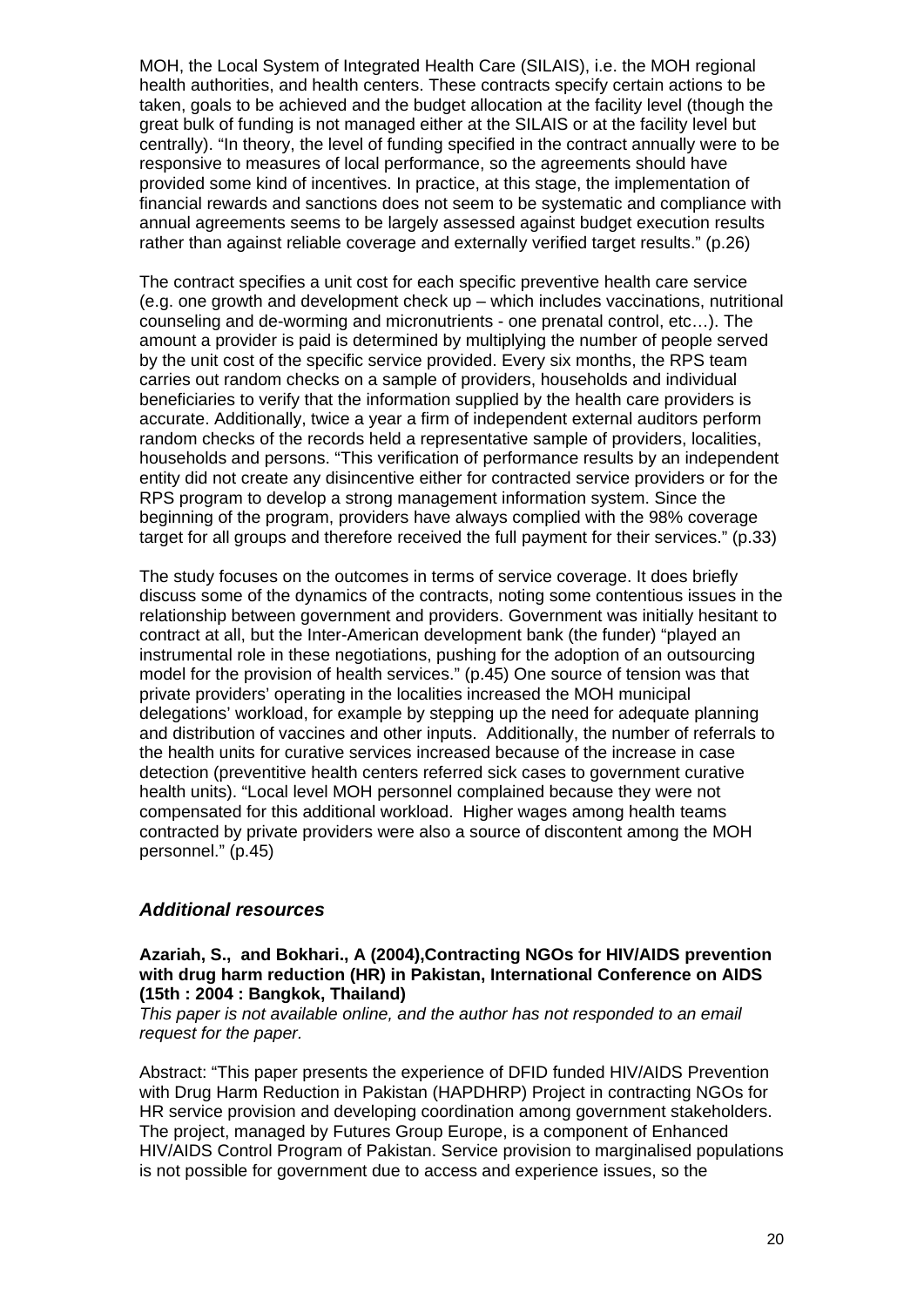government has reverted to contracting NGOs as the best way of using grant money by not allowing profit making from development activities. Government has an inherent tendency to treat NGOs as subservient employees instead of acknowledging their independence and rights. Prescribing detailed TORs and asking NGOs to deliver on precise dates (as part of contracting) without having sufficient rational and research evidence appears obstructive to NGOs. NGOs operate very differently from the government which needs to be acknowledged and respected, however NGO capacity building and monitoring is mandatory. Government seems to mistrust NGOs on their probity and competence while the government itself has neither technical capacity nor prior experience of working with NGOs, and this conflict generates resentment in NGOs. Collaborative action alleviates such apprehensions and generates bilateral support. Ensuring intensive participation of government in a clear and standardised contracting process has increased confidence and trust within government in contracting NGOs. This has also resulted in good intersectoral coordination among government stakeholders with effective and efficient decisionmaking and support from government, providing sustained political will and support needed for effective NGO Contracting. Recommendations : A participatory approach based on trust, clarity of purpose and process makes effective NGO contracting possible."

## **Boulenger, D, Keugoung, B., and Criel, B., (May 2008), Contractual experiences between Faith-Based hospitals at district level and the public sector in sub-Saharan Africa: A balanced picture. What lessons for the future?, Presentation given to the 61st World Health Assembly, May 2008, Institute of Tropical Medicine, Antwerp**

*Not available online* 

The presentation addresses the distribution of contractual benefits, monitoring, contract completeness, the policy context, the human factor, and sector characteristics.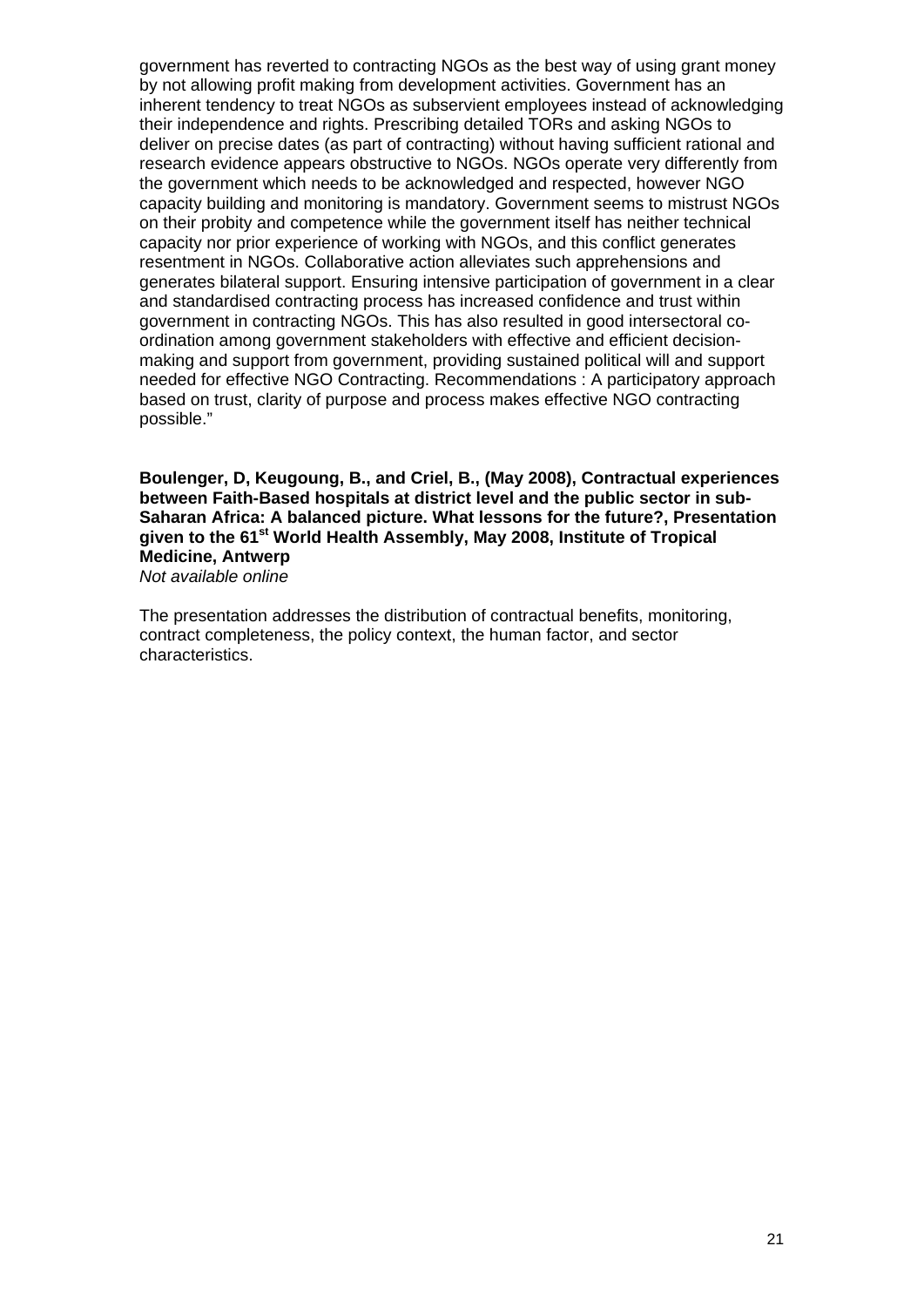## <span id="page-21-0"></span>**4. Primary Education**

## <span id="page-21-1"></span>*Introduction*

The case study material in relation to contracting NGOs in the education sector is particularily limited in scope. Other than the work by Rose (which has not been included here), there is very little in the way of comparative work on the experience of contracting NGOs in education.

The most widely cited cases of contracting in education are: Colegios en Concesión (Concession Schools) in Bogotá, where schools are privately managed but remain publicly owned and publicly funded; and the NGO Fe y Alegría in Latin America, which operates formal pre-school, primary, secondary and technical education programs in Latin America. Even these cases are not well documented.

The case studies included in this section are:

- **Uganda** where NGOs signed MOUs with government as a means of 'mainstreaming' non-formal education and preventing it from becoming a parallel/competitive system of education.
- Afghanistan where community-based education is being integrated into the Ministry of Education system through a process of handover management.
- **Burkina Faso** where CSOs claim grants from government for delivering non-formal education, but have limited involvement in education policymaking.
- **Bangladesh** where government has managed a pooled fund for NGOs.

## <span id="page-21-2"></span>*General documents*

**LaRocque, N., (2007), Contracting for the Delivery of Education Services: A Typology and International Examples, New Zealand Business Roundtable**  <http://www.hks.harvard.edu/pepg/PDF/events/MPSPE/PEPG-05-07larocque.pdf>

This paper provides an overview of international examples of contracting with the private sector (including the not-for profit sector) for the delivery of educational service. A key conclusion is that there is little hard evidence available on the success or otherwise of contracting in education.

Historically, contracting has been limited to education support services (e.g. transport, food services, cleaning). In recent years however, governments have begun to contract with the private sector for the delivery of core education services and school facilities. The paper distinguishes three major forms of contracting used in the delivery of education services: 1) Management Contracts, for managing an existing government service using government infrastructure (staff continue to be employed by the public sector). 2) Operational Contracts, whereby the private manager is responsible for all aspects of the operation of the service, including the employment of staff; and 3) Service Delivery Contracts, whereby the service is delivered in a privately owned facility.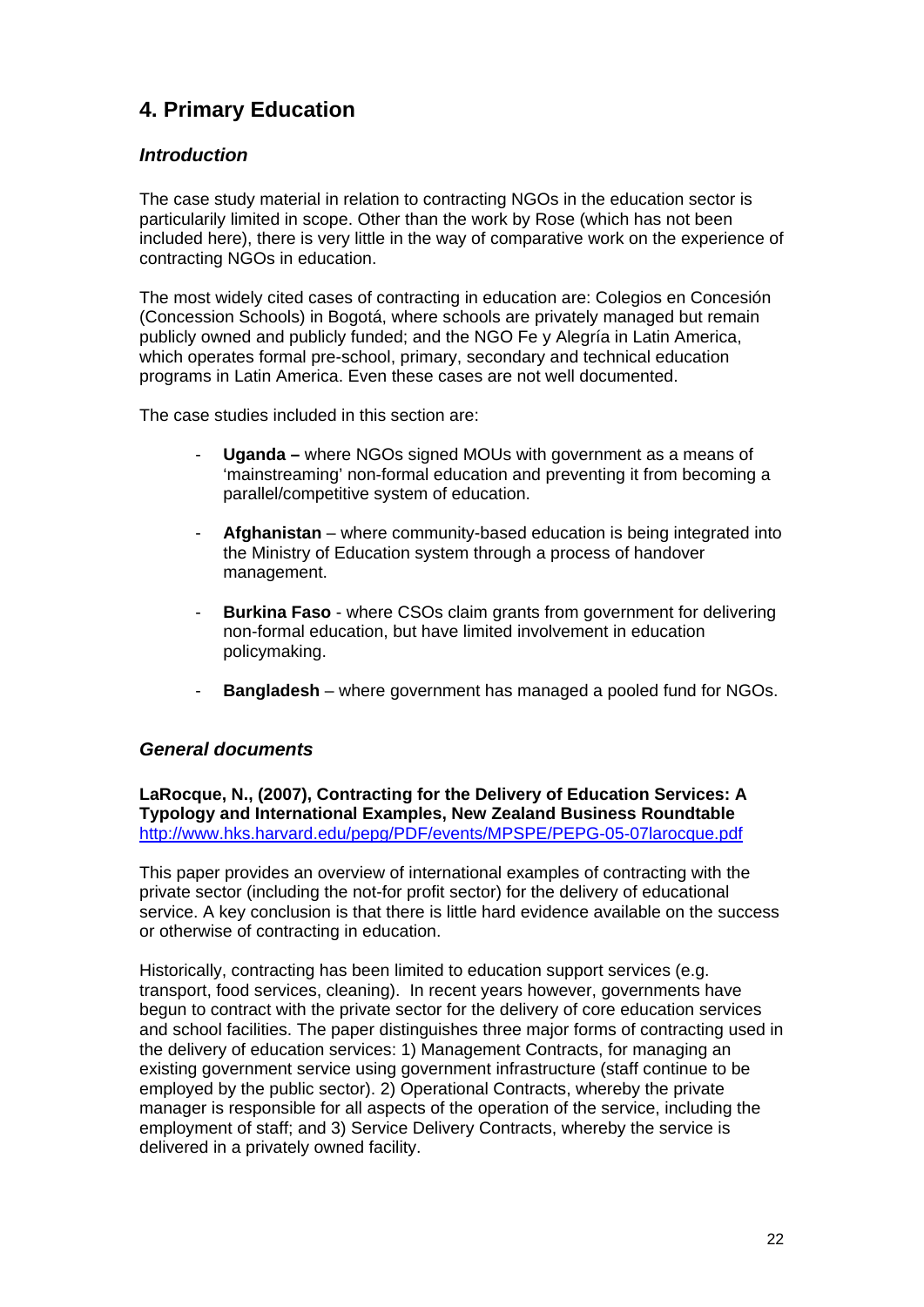Four sets of examples of contracting educational services are discussed; the private management of public schools, government contracting with the private sector for the delivery of education services; private provision of infrastructure; and the provision of administrative and curriculum support. Examples of the private management of public schools, whereby governments or school districts contract with private providers to manage public schools, include:

- Colegios en Concesión (Concession Schools) in Bogotá, Colombia. Although these schools are privately managed, they remain publicly owned and publicly funded. The operator is paid a fixed amount per student. Most significant example is in Philadelphia, where the worst performing schools have been contracted out to private for-profit and notfor-profit providers.
- Fe y Alegría in Latin America: Fe y Alegria is a non-governmental organization controlled by the Jesuit Order of the Catholic Church that operates formal pre-school, primary, secondary and technical education programs in the poorest communities in Latin America. Under the FyA model: ministries of education pay the salaries of teachers and the principal; foundations, international agencies and voluntary fees from the local community pay for the land, construction and maintenance of schools; the community invites FyA to open a school and builds the school; and FyA trains and supervises teachers, manages the school and assists the school in its operation as a community development centre. The provider has full autonomy over school management and is evaluated on results.
- Charter schools in the USA: These are secular public schools of choice that operate with freedom from many of the regulations that apply to traditional public schools, such as such as geographic enrolment restrictions and teacher union contracts. The charter that establishes a school is a performance contract that details the school's mission, program, goals, students served, methods of assessment and ways in which success will be measured. Charter schools may be managed by the community or by a for-profit or not-for-profit school manager. USA the largest example.

Examples of government contracting with the private sector for the delivery of education services (eg. the government purchasing places at private schools for 'public' school students) or the provision of education-related services (for example, curriculum development, school review or school improvement) include:

- Government Sponsorship of Students in Private Schools, Côte d'Ivoire The number of places available in public schools and training institutions in Côte d'Ivoire is insufficient to meet student demand. In addition, gross and net enrolment ratios in Côte d'Ivoire are low, even by Sub-Saharan Africa standards. To help bridge the gap in the supply of places, the government has introduced a program whereby it sponsors 'public' students to attend private institutions. Under the program, private schools receive a payment for each 'public' student they enroll.
- Educational Service Contracting, the Philippines: The scheme is administered by the Fund for Assistance to Private Education (FAPE), a private not-for-profit organization. The Department of Education (DepEd) recently introduced a certification program for schools participating in ESC, which aims to address concerns about the quality of education at some schools.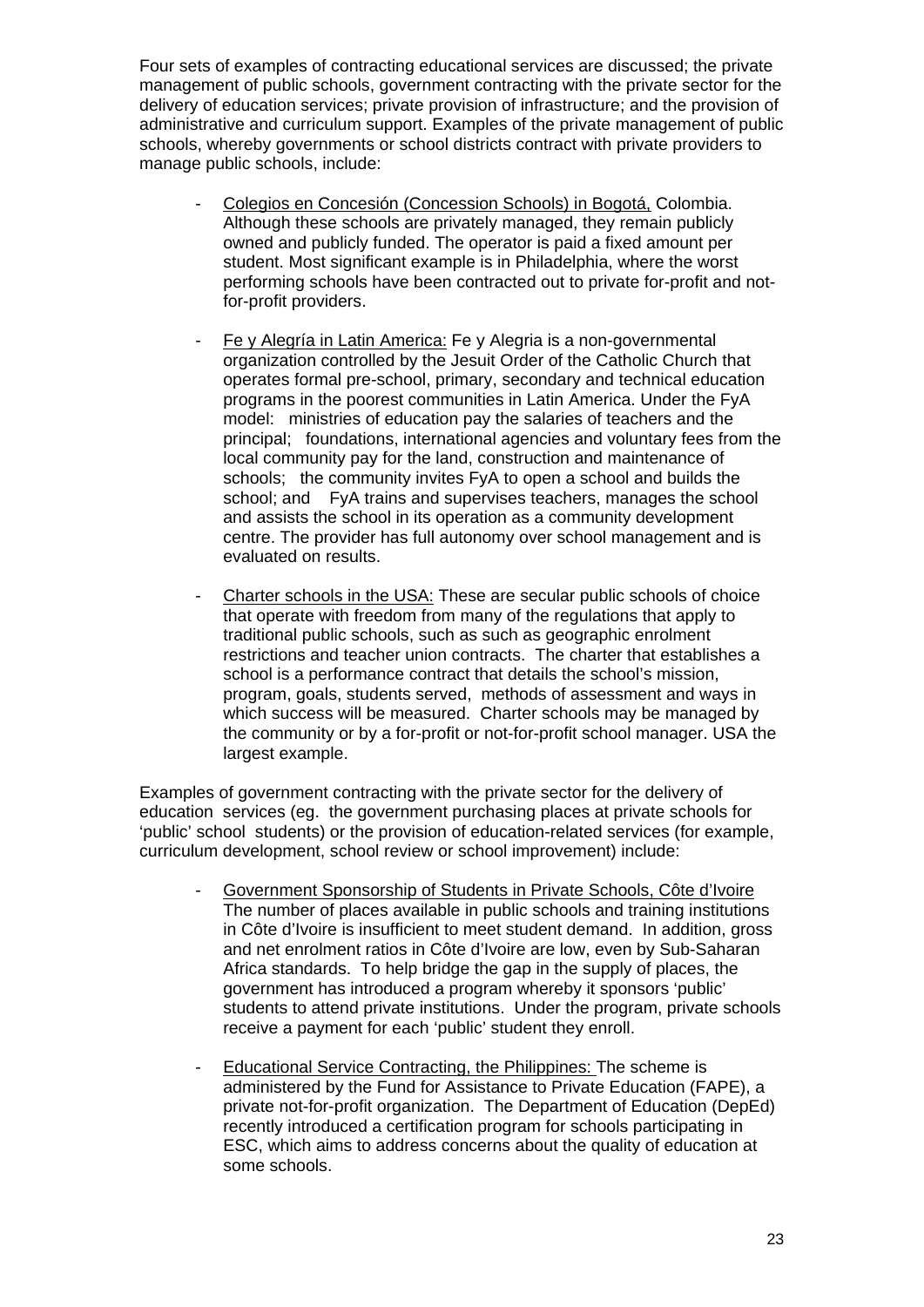The paper concludes that "contracting is likely to work best when the services to be delivered are easily specified, where performance can be monitored and when sanctions/penalties can be imposed for non-performing contractors." (p.54) Furthermore, contracting is most likely to be successful in situations where:

- government provides an enabling policy, a legal framework and a clear and fair regulatory environment;
- purchaser/provider roles are delineated within department responsible for contracting;
- the government department responsible for contracting has sufficient capacity to undertake complex task of designing contracts and managing the process;
- the government department employs a transparent and competitive process for selecting preferred providers;
- contracts include appropriate performance measures, incentives and sanctions for non-performance;
- an effective contract-monitoring framework is introduced; The inclusion of performance incentives and sanctions in contracts is not enough; they have to be enforceable. The non- enforcement of contracts with providers has been identified as a key weakness with the implementation of PFIs in the UK, where contracts include penalties in cases where providers do not meet performance standards;
- providers are granted maximum operational flexibility;
- longer-term contracts are given to providers (contractors cannot be expected to invest in improving the quality of services, when the duration of contracts is very short, renewal uncertain, and criteria for awarding unclear);
- an independent entity is employed by the government department or contracting agency to evaluate the contractor's performance.

In relation to performance measures, the paper notes that "The degree to which performance indicators can be specified will vary depending on the nature of the contract. Performance measures are far more likely to be specific in cases where the services being purchased are narrow in scope and easiest to measure (for example, remedial instruction, literacy programs) than in situations where the services being purchased are broader in scope and harder to measure (for example, whole school management). In support of this, Hannaway (1999) notes that contracts with Sylvan Learning, which provides narrowly focused remedial instruction in reading and mathematics, included much more specific performance indicators than did contracts signed with Edison Schools, which manages whole schools (Hannaway 1999: 6). Clearly the ability of the contract to specify detailed performance indicators depends on the complexity of the tasks to be contracted for." (p.43)

## <span id="page-23-0"></span>*Case studies*

#### **Uganda**

**Hoppers, W, (2007), Integrating Formal and non-formal Basic Education: A Policy Case-study from Uganda, International Institute for Educational Planning, UNESCO, Paris** 

[http://civicdrivenchilddevelopment.files.wordpress.com/2008/07/integrating-formal](http://civicdrivenchilddevelopment.files.wordpress.com/2008/07/integrating-formal-and-non-formal-basic-education_wim-hoppers.pdf)[and-non-formal-basic-education\\_wim-hoppers.pdf](http://civicdrivenchilddevelopment.files.wordpress.com/2008/07/integrating-formal-and-non-formal-basic-education_wim-hoppers.pdf) 

This report discusses the integration of non-formal education (NFE) into the 'mainstream' education system in Uganda. It describes how, rather than allowing NFE to become a 'parallel' or alternative system to primary education, government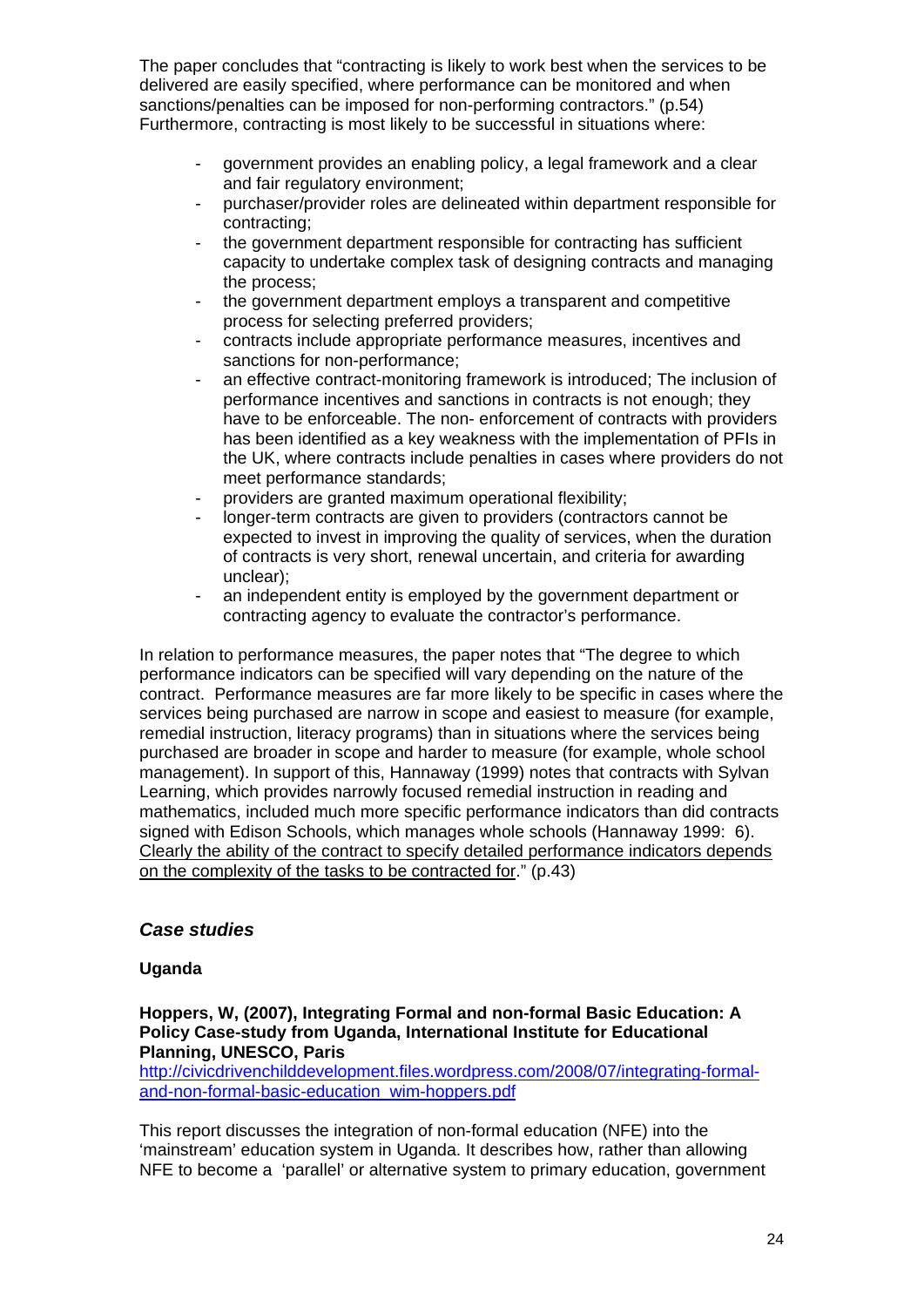has effectively mainstreamed NFE into formal education so as to make it complementary. This 'Mainstreaming' approach has enabled government to ensure full control over the NFE programmes through regulation and allocation of resources. Furthermore, the paper notes that "it is significant that central government/MoES has been at pains to demonstrate its opposition to have 'parallel systems' in the sense that NFE would go its own way, and thus, effectively, become a 'threat' to the formal system." (p.61)

NFE in Uganda has filled gaps in formal service provision for disadvantaged (unreached) children. It includes programmes such as 'Alternative Basic Education for Karamoja' (ABEK) and 'Complementary Opportunities for Primary Education' (COPE). The authors argue that NFE in Uganda has not followed a 'traditional' NFE approach, i.e. unregulated, very informal and outside the purview of government. On the contrary, it has developed over time, through a combination of policy and legal processes, to become a full but flexible alternative to the formal system, which some stakeholders now refer to as 'complimentary primary education'. Notable characteristics of this complementarity include; NFE programmes' equitable access to the Universal Primary Education grants in the national budget; joint monitoring and guidance by the school inspectorate; remuneration and anticipated career structure for the instructors/teachers, and in their recruitment and deployment. To a greater or lesser extent, all programmes were initiated and developed in collaboration with MoES, the district authorities and local communities. MoES units, such as the National Curriculum Development Centre (NCDC), the Education Standards Agency (ESA) and the Uganda National Examination Board (UNEB) have been involved at different points. Programmes have been under the administrative control of (national and local) government, either from the beginning (ABEK, COPE, BEUPA), or have focused on piloting with a view to handing over control as soon as possible. The paper concludes that "mainstreaming, rather than a simple 'alignment' of NFE to FE, has largely been about integration as 'co-ordination' of equal parts, involving recognition of the distinctive characteristics of the programmes, as a basis for a potentially productive inter-relationships."

Some of the factors attributed to the success of the mainstreaming process are political will, the fact that NGOs took the position of supporting the UPE agenda, and the effectiveness of the policy forums/mechanisms for communication and cooperation. Some limitations are also noted. For instance, it is acknowledged that unit costs for NFE programmes are substantially higher than those for regular primary schools. This is mainly attributed to inefficiencies in having small and dispersed NFE centers and the relatively small number of centers in relation to overall costs. It was estimated that there would be significant efficiency gains for both formal and non-formal provisions if they were to be treated as one 'complementary' programme, enabling formal schools and non-formal centers to share physical, administrative and support provisions.

The limitations of the MOUs signed with the NGO providers are noted, along with the need for a new institutional framework to better define the roles and responsibilities of the different stakeholders, and the financial and other resource contributions expected. The study also finds that there may be leftovers of an older (negative) image of NFE in terms of "the MoES's wish to keep it small and limited; the low level of urgency attached to the establishment of an integrated support structure for NFE; the difficulty of mainstreaming NFE as a separate item on the budget; the difficulty in the Auditor-General's Office to acknowledge that temporary buildings of NFE centers are as acceptable or unacceptable as FE classes under a tree". (p.48)

Finally, the paper notes that countries in East and Southern Africa seem more intent to pursue a unitary one-system model (one diversified integrated system of education), whereas in West and Central Africa the two-system approach is more common (implying different and parallel sub-systems) (p.62)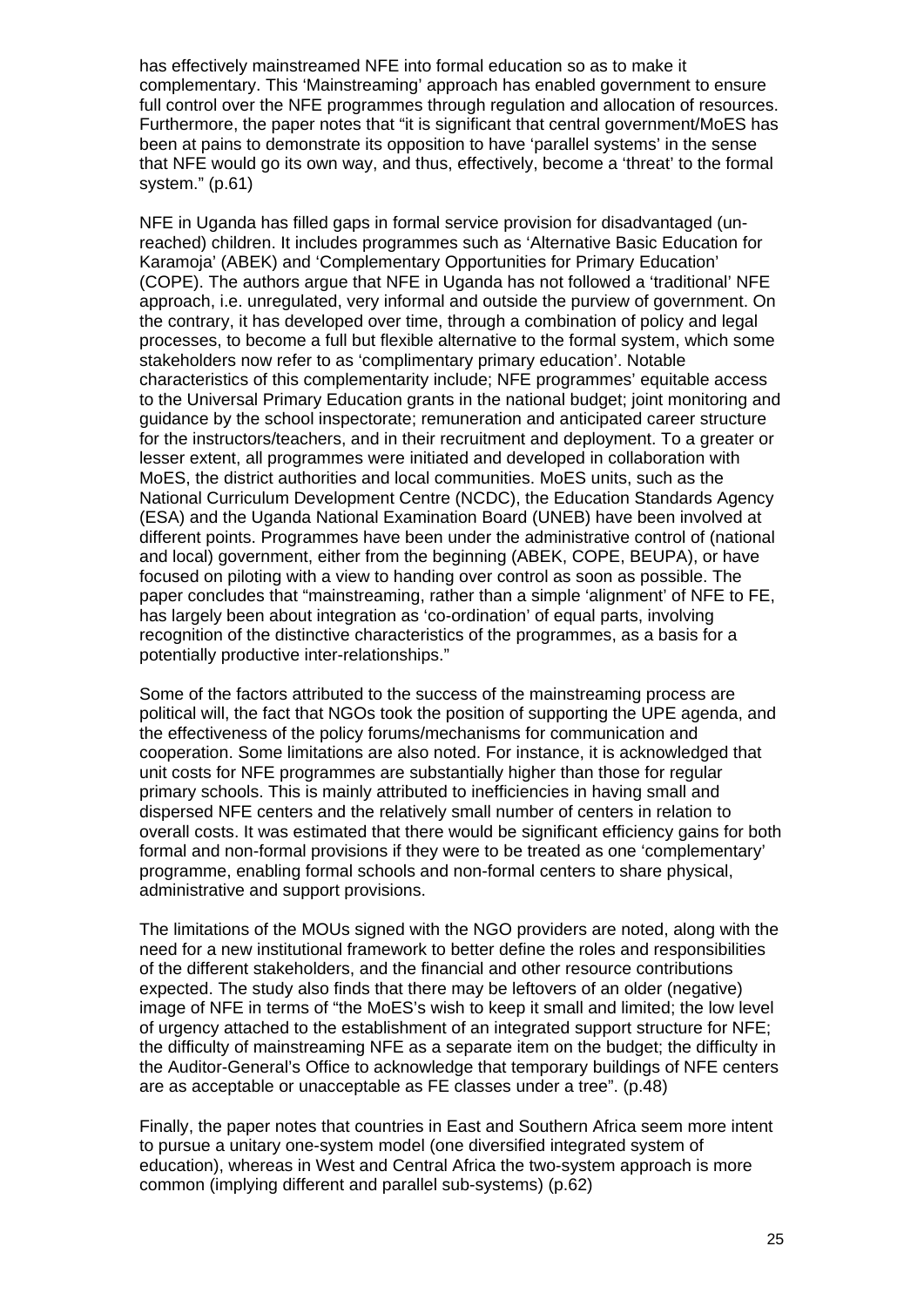#### **Afghanistan**

#### **Guyot, W., (2007), Transition from Community Based Education to the Ministry of Education System in Afghanistan: An Investigation of the Integration Process for Students and Teachers in Selected Districts of the PACE-A Partnership, USAID, Afghanistan**

[http://afghanistan.developmentgateway.org/uploads/media/afghanistan/PACE-A%20-](http://afghanistan.developmentgateway.org/uploads/media/afghanistan/PACE-A%20-%20MoE%20integration%20report.pdf) [%20MoE%20integration%20report.pdf](http://afghanistan.developmentgateway.org/uploads/media/afghanistan/PACE-A%20-%20MoE%20integration%20report.pdf)

This study investigated the process of integrating community schools supported by a consortium of INGOs called the PACE-A (Partnership for Advancing Community-Based Education in Afghanistan) by the Ministry of Education into the formal education system in Afghanistan. Specifically, the study was designed to better understand stakeholders' perceptions of and experiences with integration by learning more about the handover process and the criteria used by the Ministry of Education (MoE) to make decisions. The study finds that a clear and cohesive strategy for handover is needed that emphasizes information sharing, to increase awareness that current community-based programming is supportive of, compliant with, and central to the Ministry's Community-Based Education (CBE) Policy.

The process of integration is initiated by the NGOs who submit requests to MoE to formalize their Community Based Education classes into the government system. The request is then passed on to the Provincial Education Department (PED) and, finally, to the central Ministry of Education where all decisions about budget allocations are made. Schools are then either 'fully' or 'partially' integrated, and receive different types of support/funding accordingly. Partial integration (through an MoU) means the community, MoE and INGO share responsibility for the school. This usually occurs where the ministry lacks the financial and human resources to full accept responsibility. In some of the case studies, the community pays for the land and the INGO continues to provide materials. The INGOs support is withdrawn in tandem with increased government capacity to 'take on' these responsibilities. A 'fully integrated' school, conversely, is entirely supported by the Ministry of Education – a protocol is signed between the communities, the INGO and the ministry and the ministry then pays teachers' salaries, provides materials and takes overall responsibility for monitoring and supervision. The CBE Policy mandates that CBE classes can be established when walking distance is more than three kilometers to the nearest MoE school.

The paper finds that "because the Ministry lacks human and financial resources to properly support government schools, 'full integration' has proved problematic…extended periods of time during which the Ministry does not accept responsibility for the schools can potentially empower the government to 'take over' more and more schools without accepting responsibility for them." (p.4) In some cases, a school has remained partially integrated for up to 7 years. On other occasions, the MoE has fully integrated schools without being able to provide proper resources to support them. In such cases, the INGos have continued to 'quietly' offer support to these schools (e.g. teacher training). This informal support is determined by opportunity and availability of resources.

A further finding is that flexibility in the application of policy is necessary in order to better address girls' needs. There have been instances in which INGO staff, in an effort to protect girls from any negative impacts of integration, allowed CBE classes for girls to stay in operation rather than mobilize communities to allow their girls to attend a government school less than three kilometers away. "Instead of working with OED officials, community leaders, parents, and the *shura* to encourage enrolment in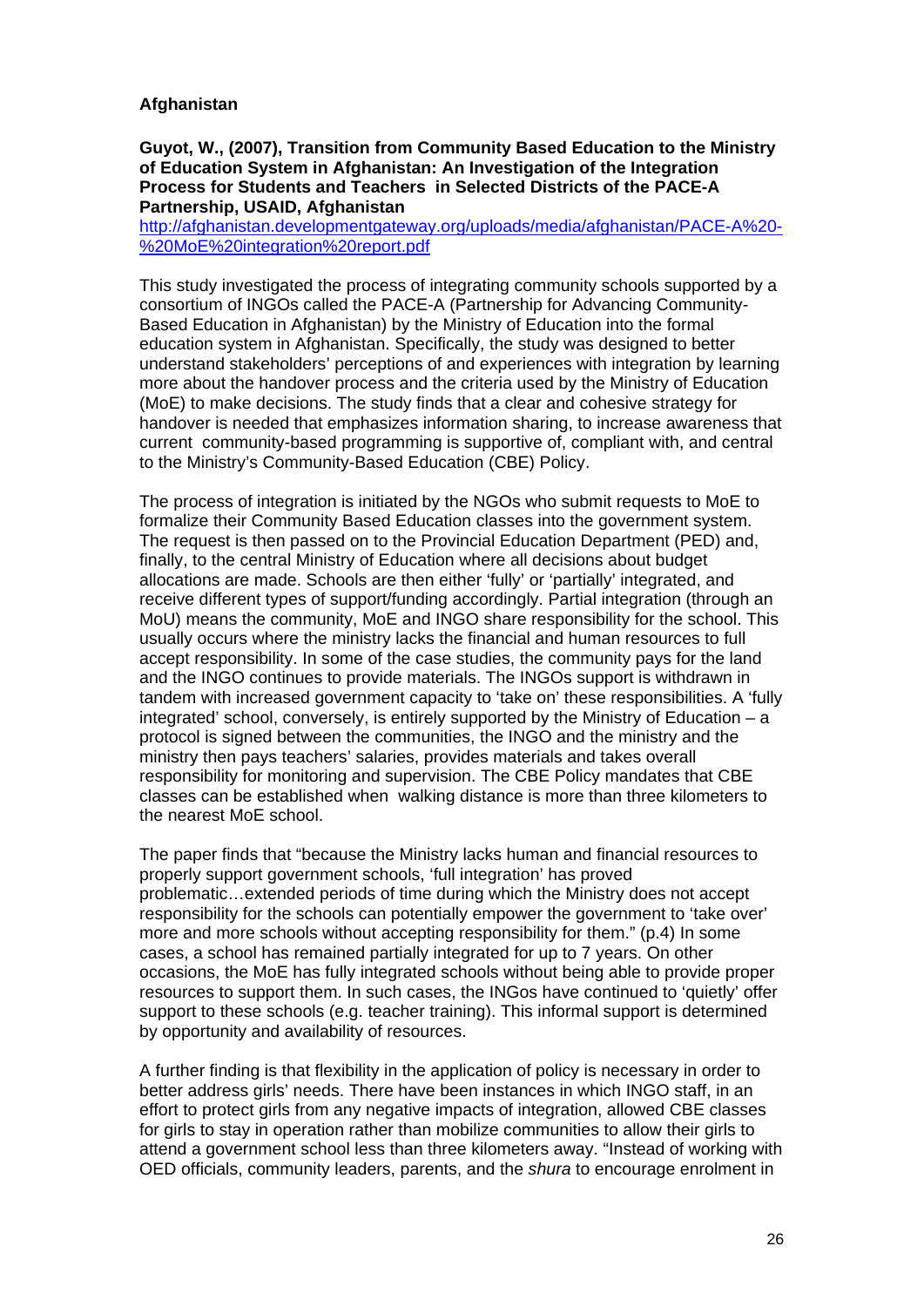the government school, the organizations essentially provided an alternative. It can be argued that these decisions may actually encourage and enable communities and education officials to ignore the larger issue – the creation of a cultural, political, and social environment that values girls' education." (p.22)

One of the recommendations is that efforts should be improved to emphasize at the community and PED levels that current community-based programming is supportive of, compliant with, and central to the Ministry's Community-Based Education Policy*. "*As described above, communities' reasons for initiating the integration process often centered on the desire to be 'official'—implying that CBE classes and schools are still seen as an alternative to the government system rather than a part of it. It is clear that many stakeholders — including INGO staff — were unaware of the extent to which CBE programming is central in the Ministry's plans to expand the reach of the formal education system." (p.24)

#### **Burkina Faso**

**Maclure, R. et al., (2007), Civil Society and the Governance of Basic Education Partnership or Cooptation? Burkina Faso Country Field Study, Comparative and International Development Centre, University of Ottawa, Ottawa**  [http://cide.oise.utoronto.ca/civil\\_society/field\\_studies/BurkinaFasoCS\\_BasicEdGovnc](http://cide.oise.utoronto.ca/civil_society/field_studies/BurkinaFasoCS_BasicEdGovnce.pdf) [e.pdf](http://cide.oise.utoronto.ca/civil_society/field_studies/BurkinaFasoCS_BasicEdGovnce.pdf)

This case study analyses the relationships between government and CSOs in education policymaking and implementation in Burkina Faso. It concludes that overall there has been a general understanding of complementary roles and a shared interest in the national education agenda. Nevertheless, some critics argue that CSO participation has essentially been a form of co-optation, since until recently they have had little or no participation in the formulation of education policy, are rarely involved in formal schooling, and are not engaged in policy and program decision-making beyond their own specific pedagogical mandates. Essential, their role confined to one of 'implementers'. "Although there is clearly a consensus about the importance of state – CSO partnerships in education, there are some affiliated with NGOs and research groups in Burkina who regard the engagement of civil society in education in Burkina Faso as a form of "governmentalization" or "delegated democracy" in which CSOs, most of which are dependent on external funding to pay for staffing and programme costs, have been recruited to strengthen a broad national agenda that continues to be defined by the central state and a coterie of PTFs [donors]". (p.28)

Over the past decade, however, civil society organizations (CSOs) have attained an increasingly prominent role in the delivery and administration of basic education in Burkina Faso, largely due to three factors: a) an inability of the central government to expand and sustain good quality education on its own; b) a combination of gradual democratization and administrative decentralization that has facilitated the development of civil society; and c) outright government and donor support for civil society involvement in basic education.

National NGOs tend to be led by individuals with past professional experience within government, and maintain close cordial relations with the state. They work autonomously but in collaboration with government and are deemed to contribute value added. "All NNGOs offering services in basic education are officially regarded by the state as partner organizations, capable of working autonomously, but usually in collaboration with other governmental and nongovernmental entities, and all are deemed to contribute value added towards the PDDEB goals of enhanced basic education access, quality, and capacity." (p.14)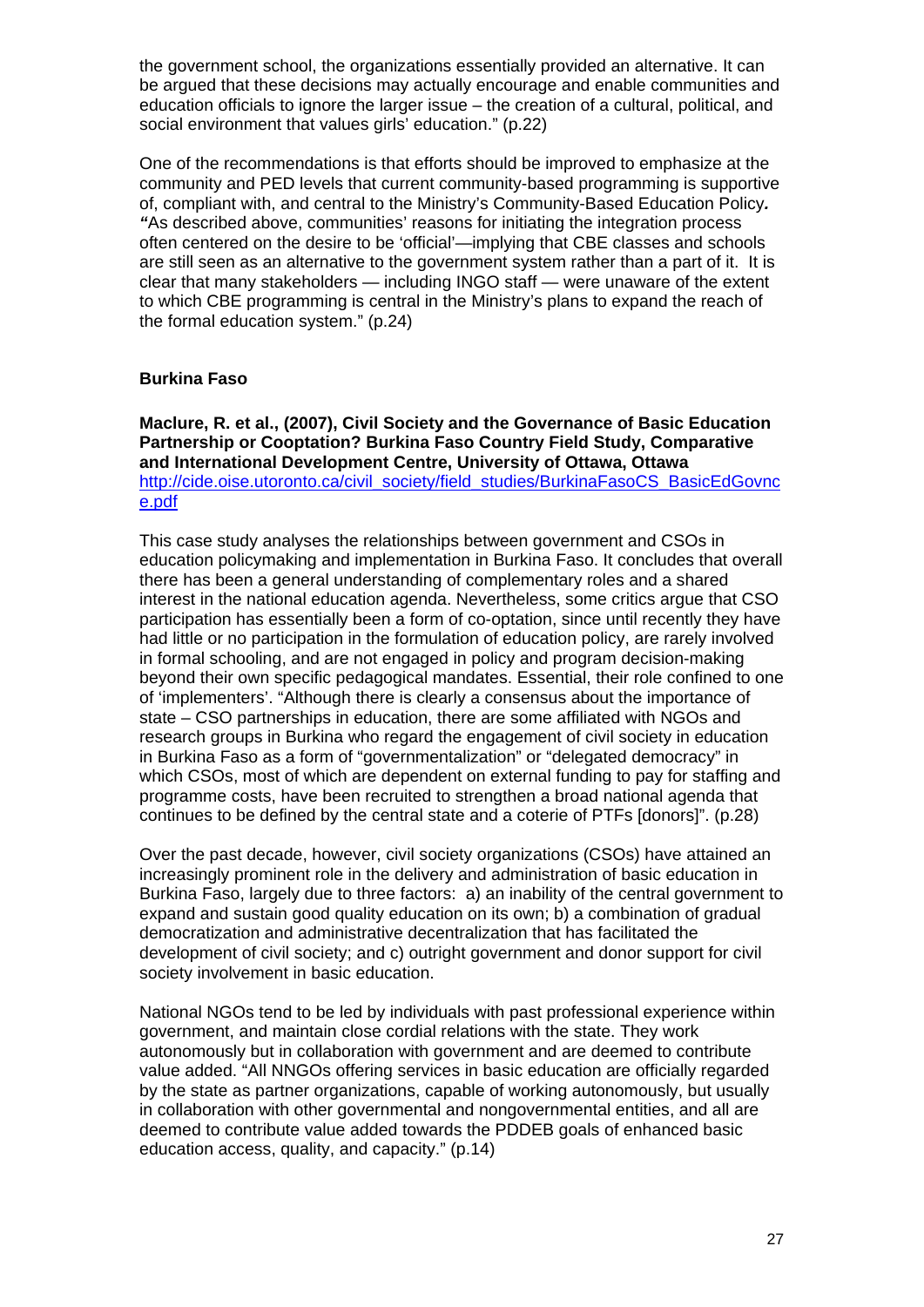A crucial mechanism for institutionalizing this partnership is the *Fonds pour l'Alphabétisation et l'Éducation Non formelle* (FONAENF) – a scheme which allows CSOs to claim grants from government on condition they work under direct supervision of the DPEBAs, submit an annual report and be open to regular audits. In return, the senior administrators of the CSO are given training sponsored by FONAENF. "Overall, the FONAENF represents an acknowledgement of the longstanding efficacy of the so-called *faire-faire* (out-sourcing) approach that reinforces the significance of CSOs in the delivery of NFE and literacy training to sectors of the population who have never been enrolled in formal schooling, or whose formal education ended at the primary school level. It likewise serves as vehicle for retaining a flexible project approach to basic education within the common programme orientation of the PDDEB. Because of its success to date, there is a strong likelihood that its annual operating budget will be increased to an estimated 15% of the overall PDDEB budget".(p.29)

Informal networking, personal connections and ICTs have proven a key point of entry for CSOs to participate in policy dialogue. "During the fieldwork stage of this study, the research team was struck by the remarkable degree of regular informal contact among state & CSO officials, particularly in Ouagadougou. Connections between civil society & government have grown stronger within the last five years, in part because of personal relationships that have evolved and been strengthened over time, greatly reinforced by e-mail messaging and frequent use of cell phones. Indeed, the advent of the cell phone has been nothing short of revolutionary. In all regions of the country, those involved in planning and delivering basic education are now in easy earshot of one another. In addition, it is not uncommon for senior administrative personnel to move in and out of governmental and nongovernmental positions fairly regularly, and this has helped to foster inter-organizational familiarity and understanding."(p.29) The paper notes that donors could do more to strengthen CSO-government partnerships, by extending the FOM component of their budget support.

#### **Mundy, K., (2007), Basic Education, Civil Society Participation and the New Aid Architecture: Lessons from Burkina Faso, Kenya, Mali and Tanzania, University of Ottawa, Ottawa**

[http://cide.oise.utoronto.ca/civil\\_society/final\\_report/CrossCaseAnalysisFinal.pdf](http://cide.oise.utoronto.ca/civil_society/final_report/CrossCaseAnalysisFinal.pdf)

This paper summarises case studies of civil society participation and engagement in the formulation, implementation and monitoring of national education plans and policies in Burkina Faso, Kenya, Mali and Tanzania. These relationships are studied in the context of new efforts to achieve basic education, which are increasingly characterized by governmental ownership and control of sector-wide programs, decentralization reforms, and donor harmonization through pooled funding and budget support. The paper notes that in such contexts, civil society actors are expected to act as independent watchdogs and critics, as well as complimentary service providers, subcontractors, and partners to government.

The cases found that reference to partnership or stakeholder participation tends to be aspirational and to assume harmonious, collaborative interaction with CSOs. The relative responsibilities of the central state, subnational authorities and CSOs in guaranteeing access to quality basic education services are not stated with precision. A small coterie of "complimentary" NGOs receive the most regular invitations to government and donor meetings and that play leadership roles in thematic groups and other sector planning bodies. In a few cases, these NGOs are subcontracted by governments but for the most part they continue to rely on direct funding from bilateral donors or their own resources.

It concludes that government-CSO relations are often fraught with tension and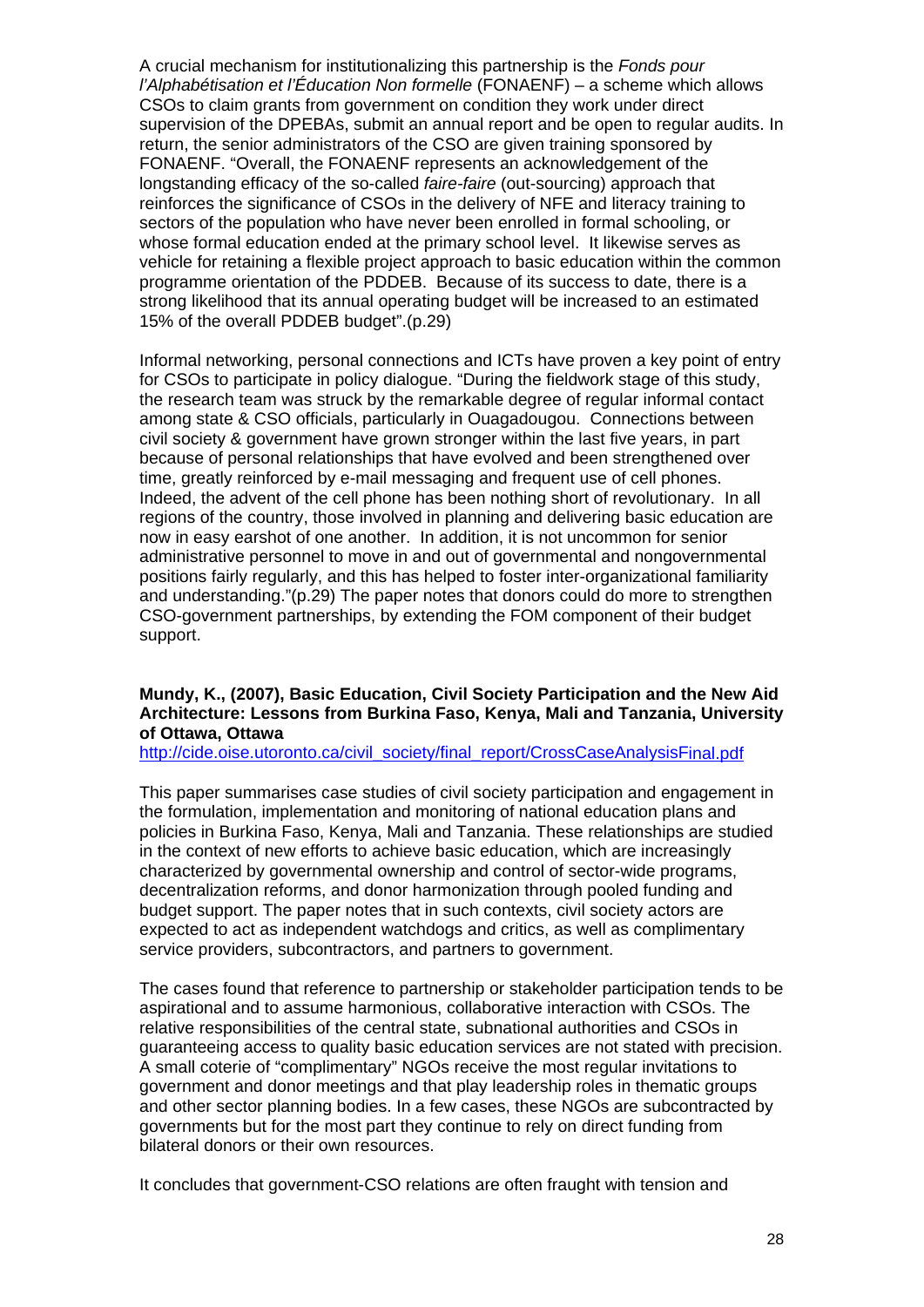confusion about appropriate CSO roles and mandates, including questions about how to ensure that CSOs are working in a complimentary fashion within new sector programs. It notes that CSO actors generally reject the idea of taking subcontracts from government for complimentary service provision because they distrust government management and disbursement of resources. For the most part, NGOs continue to rely on direct funding from bilateral donors or their own resources.

Other case studies from this research programme are available at: http://cide.oise.utoronto.ca/civil\_society/field\_studies/

#### **Bangladesh**

**Poulson, N., (2006), Bangladesh: Civil Society Participation and the Governance of Educational Systems in the Context of Sector-Wide Approaches To Basic Education, Ontario Institute for Studies in Education, University of Toronto, Toronto** 

[http://cide.oise.utoronto.ca/civil\\_society/desk\\_studies/Final%20Bangladesh%20Pouls](http://cide.oise.utoronto.ca/civil_society/desk_studies/Final%20Bangladesh%20Poulson.pdf) [on.pdf](http://cide.oise.utoronto.ca/civil_society/desk_studies/Final%20Bangladesh%20Poulson.pdf)

This desk study highlights some of the conflicts facing NGOs involved in education in the context of sector-wide approaches in Bangladesh. It concludes that "the space in which NGOs involved in education work is, for the most part, created of their own volition and with the support of bilateral and multilateral donors. The rudimentary and outdated legislative and regulatory framework within which NGOs function is characterized largely by a laissez-faire attitude on the part of the government, punctuated by periods of great political tension. As NGOs have increasingly turned towards a dual role in service delivery and advocacy, this tension has offered its own set of challenges and issues surrounding contractual arrangements, financial support, donor expectations, and the freedom of NGOs to provide services." (p.34)

It is estimated that 500 NGOs offer their own unregistered non-formal education programs in Bangladesh, focusing specifically on girls' education and hard-to-reach populations. "Although MoPME has been somewhat apathetic towards government-NGO partnership, donor organizations have been encouraging government-led programs of support for the expansion of NGO- delivered non-formal primary schooling." (p.ii) A government managed NGO pooled fund was proposed in 2004. Funds for the "Reaching out of school children" program (ROSC) were channeled through the MoPME to NGOs. The paper notes there are some concerns that conflict may arise between ROSC and the Second Primary Education Development programme (PEDP II). There remains a considerable gap between NGOs and government in terms of the former's ability to participate in policy discussions, and the MoPME continues to view NGOs mainly as subcontractors rather than policy partners. This may be confounded by sector support programs, which position NGOs as subcontractors to government, and limit the amount of direct funding available to NGOs. The non-formal sub-sector is not regulated by the government, although many NGOs use competencies established by the government and government textbooks at the higher primary levels, and children are often mainstreamed into the formal system after 3 or 4 years in the non-formal system.

Donors have historically directly supported the non-formal/NGO education sector, in particular the educational activities of BRAC, Bangladesh's largest non-formal education service provider, in order to reach un-enrolled children. Although the donor community have been keen to reframe the relationship between government and NGOs as one of cooperation and complementarity, they continue to engage in subsector financing of NGOs. It is noted that BRAC is moving away from working in a parallel system toward partnership, engaging in new activities like opening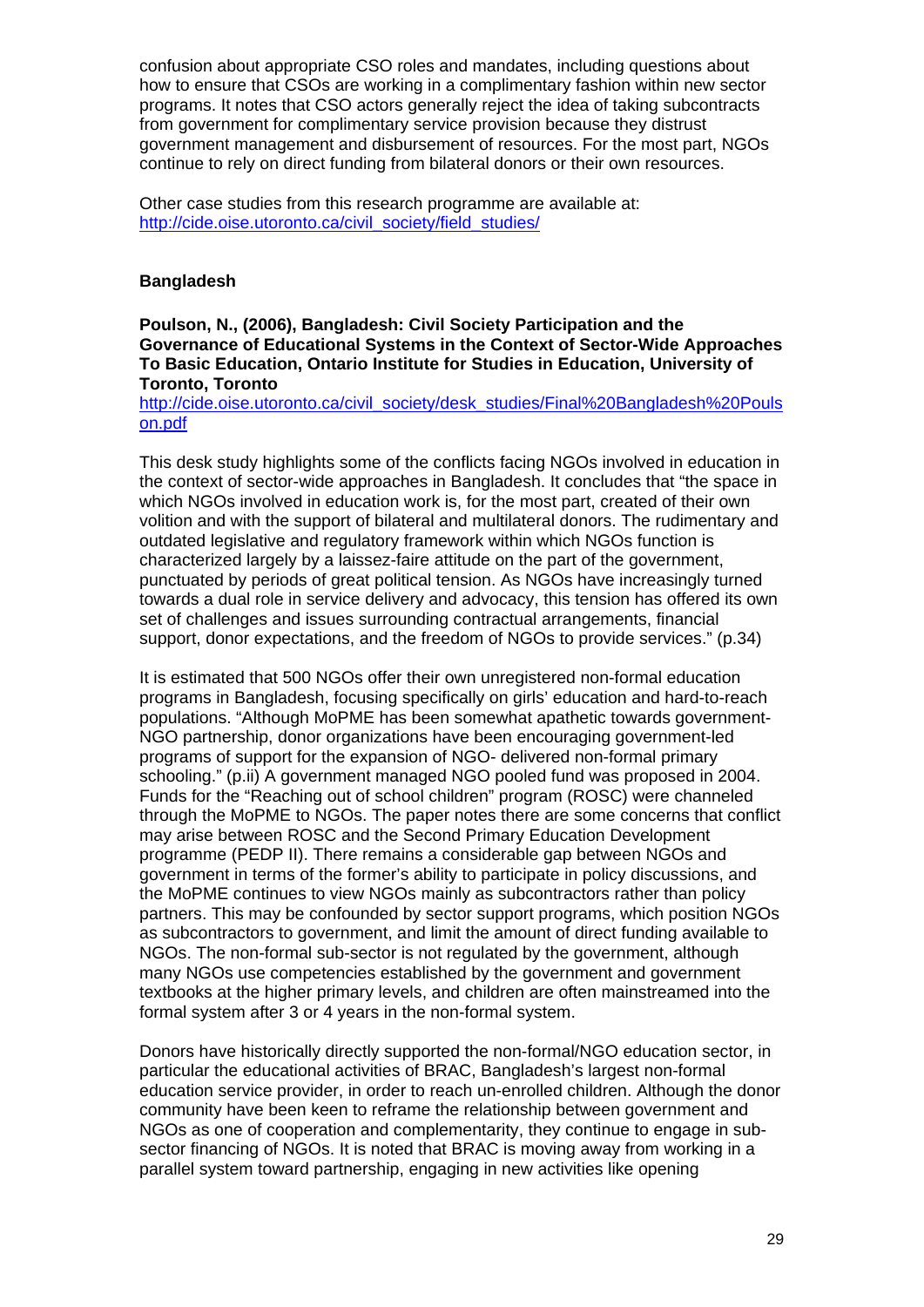preschools and developing in-service teacher training programs.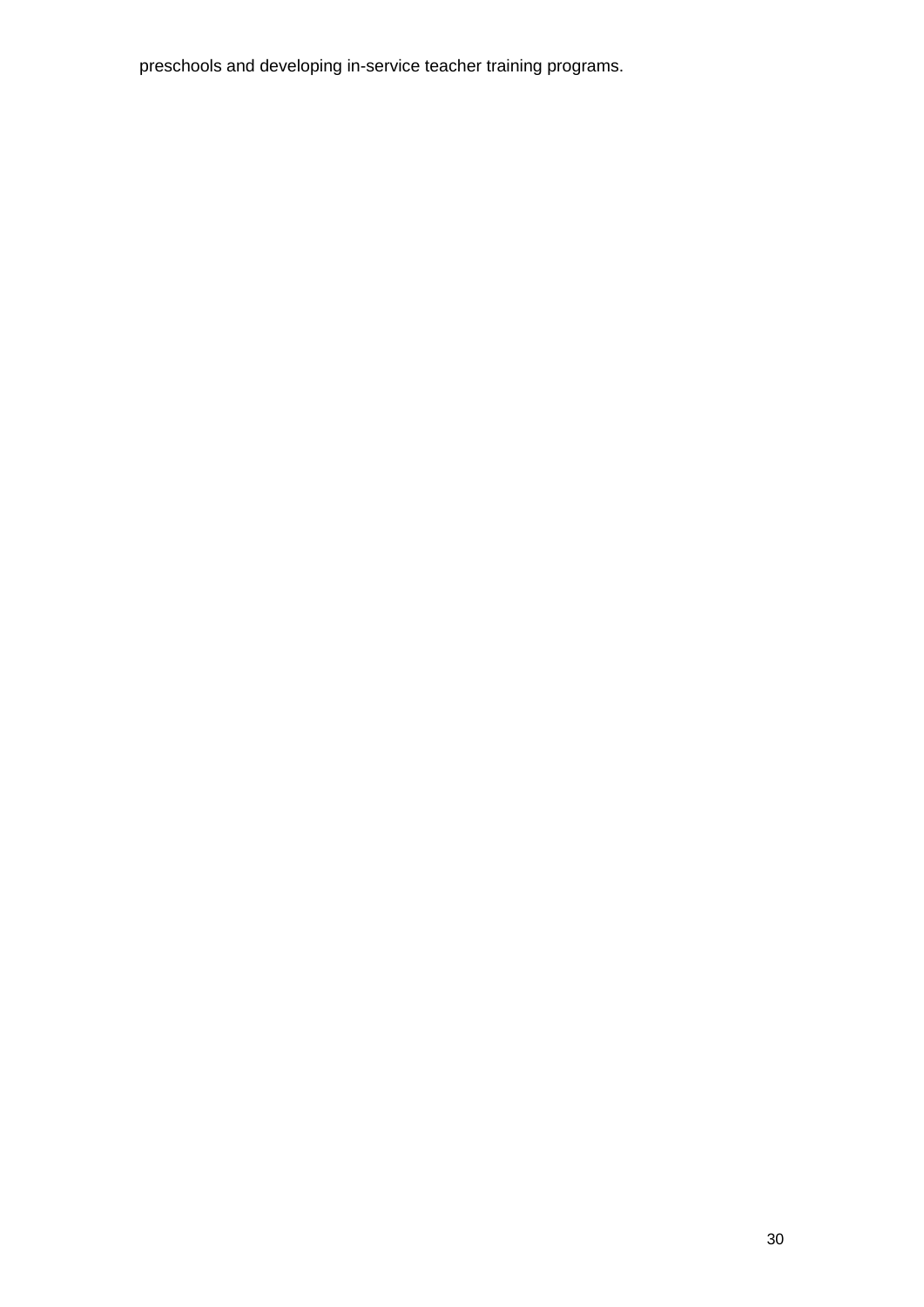## <span id="page-30-0"></span>**5. Basic Sanitation**

## *Introduction*

<span id="page-30-1"></span>There is little case study material on contracting NGOs in sanitation (water and sanitation are often lumped together in discussions, so focusing on sanitation further limits the field). Other than the work by Sansom (which has not been included here), there is very little in the way of comparative work on the experience of contracting NGOs in sanitation.

The roles played by the NGOs in the case studies included here are restricted to social mobilization/intermediation. The most commonly cited cases in sanitation are the Orangi Pilot Project, and the other projects that have sought to emulate this approach (e.g. Faisalabad)

Cases included in this section are:

- **India: Gujarat Mahila Housing Trust (MHT) and slum sanitation** where NGOs played a community mobilization role.
- **Ghana** where NGO contracting is described as "take it or leave it", and conceived under as part of a 'discourse of efficiency'.
- **Pakistan: Faisalabad** where NGOs collaborated with government for the construction of lane sewers.

### <span id="page-30-2"></span>*General documents*

#### **WSP, (2005), Scaling-Up Rural Sanitation in South Asia: Lessons Learned from Bangladesh, India, and Pakistan, Water and Sanitation Programme, World Bank, Washington**

[http://www.wsp.org/UserFiles/file/36200745838\\_348730SA0SANITATION120STUDY](http://www.wsp.org/UserFiles/file/36200745838_348730SA0SANITATION120STUDY1PRESS.pdf) [1PRESS.pdf](http://www.wsp.org/UserFiles/file/36200745838_348730SA0SANITATION120STUDY1PRESS.pdf) 

This book reports case studies of sanitation in Asia. In six of the cases studied, the social intermediation role is performed largely by local NGOs with experience in community development. In three of the other cases (West Bengal TSC, NGO Forum, and Plan Bangladesh), long-term partnerships have been formed with local NGOs, who are trained and supported to undertake social intermediation activities. Several of the case study programs pay NGOs (or individual promoters) by commission, with payments linked to the number of households that build toilets.

In the Ahmednagar case (pp.95-105), the district government trained 20 local NGOs in the 'trigger approach', and contracted them to carry out the required social intermediation and community development activities. Each NGO covers 8-10 Gram Panchayats and has an open-ended performance contract that allows expansion (or termination) of their work, subject to output-based progress reviews every 15 days. The NGO is paid US\$ 1.07 commission for

every household that builds a toilet (from the IEC funds), but does not receive any of this money until the village is declared 'open defecation free'. These contracts are regularly reviewed and renewed (or cancelled), based on pre-agreed performance indicators. However, the program is struggling to find reliable local NGOs that are experienced enough to conduct social intermediation and hygiene promotion activities.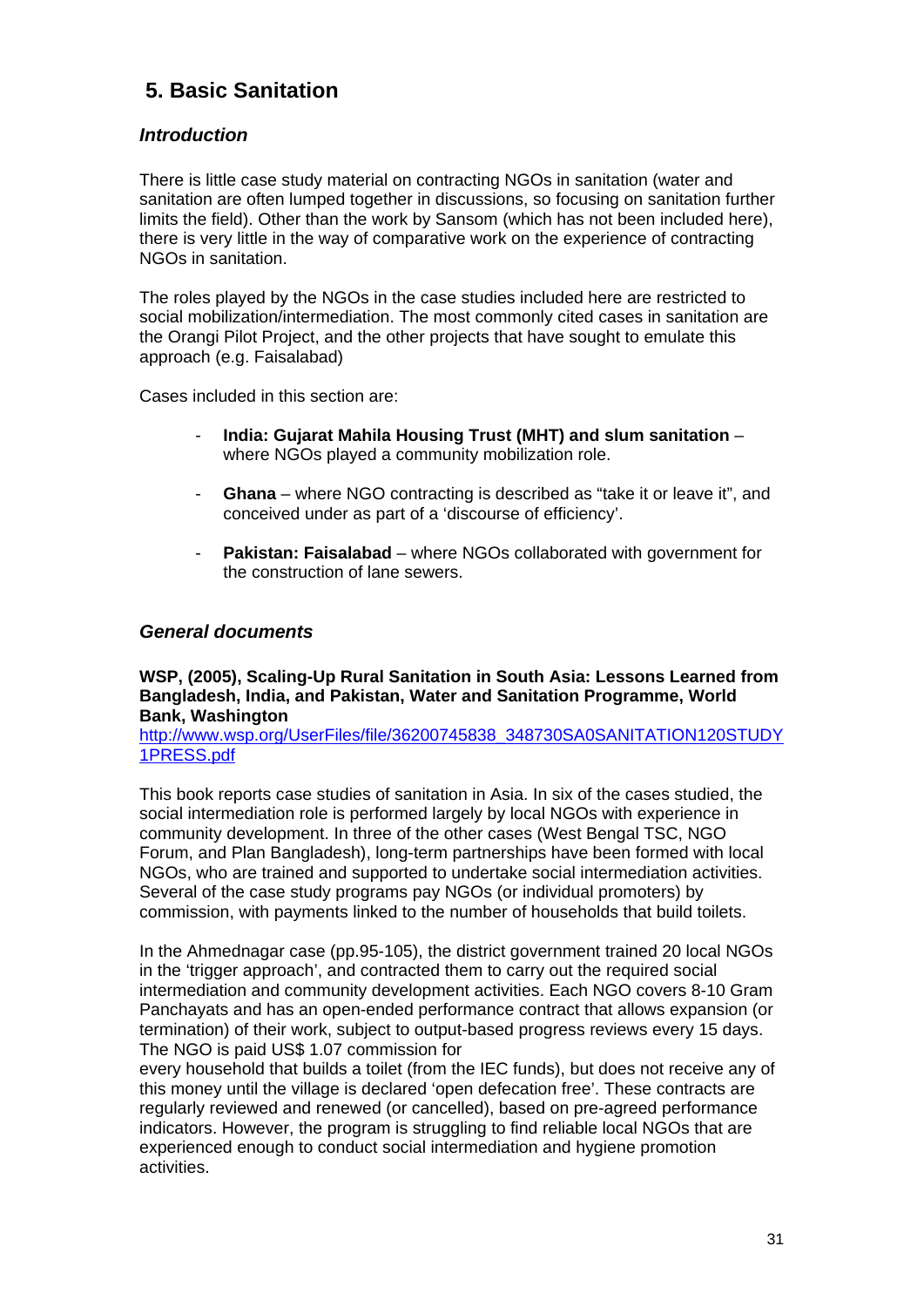## <span id="page-31-0"></span>*Case studies*

### **India: Gujarat Mahila Housing Trust (MHT) and slum sanitation**

#### **Baruah, B., (2007), Assessment of public–private–NGO partnerships: Water and sanitation services in slums,** *Natural Resources Forum***, [Volume 31 Issue](http://www3.interscience.wiley.com/journal/117987107/issue)  [3,](http://www3.interscience.wiley.com/journal/117987107/issue) Pages 226 - 237**

<http://www3.interscience.wiley.com/journal/117987117/abstract>

This paper analyses the experience of the Self-employed Women's Association (SEWA) and the Gujarat Mahila Housing Trust (MHT) in partnering with the state, private sector, funding agencies and other NGOs in developing and delivering housing, water and sanitation programs for urban families living in slums. It concludes that difficulties in the NGO public sector relationship arise largely due to the fact that they are dissimilar organizations in terms of structure, form, working styles and motivations. The state has been reluctant to move from the role of 'provider' to the less prestigious or powerful role of 'facilitator', and has remained unwilling to give NGOs equal access to decision-making channels. It also concludes that the absence of formally assigned roles and responsibilities through an MoU lead to overlaps in function, weak accountability, and conflict between the parties.

Whilst governments have become increasingly interested in partnerships with NGOs, they continue to remain selective about the actual roles NGOs can play. Cooperation almost always devolves into co-optation, and in some arrangements where the language of 'partnering' or 'relational contracting' are used, the actual relationships are in reality transactional or even confrontational (Boviard, 2004).

In the Indian context, the role of service provider suits government best, "consequently, the relationship between governmental agencies and NGOs tends to be project-centred and revolves around delivering services or implementing schemes conceived of by the former" (p. 231). MHT's responsibility in the slum project was community mobilization. The major stumbling blocks described in the NGO's relationship with the Ahmedabad Municipal Corporation (AMC) are;

- AMC's inability to move from a role of controlling to facilitating;
- Different understandings of the meaning of 'public participation'. Government and the private sector saw participation as instrumental (public payment for services) and the NGO saw it as process-oriented (empowering and transformational).
- AMC's inability to meet service delivery deadlines, which in part is due to the fact that slum upgrading was accorded little importance within government (being assigned to slum upgrading activities was described as "punishment posting"), and that government actors had never worked in partnership and so perceived other actors as unnecessarily encroaching on their domain.

The paper also discusses how the nature of the funding the NGO received from domestic public sources and from international funders significantly affected the kind of service it provided. Notably, funders required the NGO to cut its administrative costs to 2%, which was extremely difficult given the majority of the NGOs work was field visits. The need for standardized reports and the use of a performance monitoring system which measured only the number of accounts opened and amount of money collected compelled the NGO to focus more attention on the easily quantifiable aspects of its work.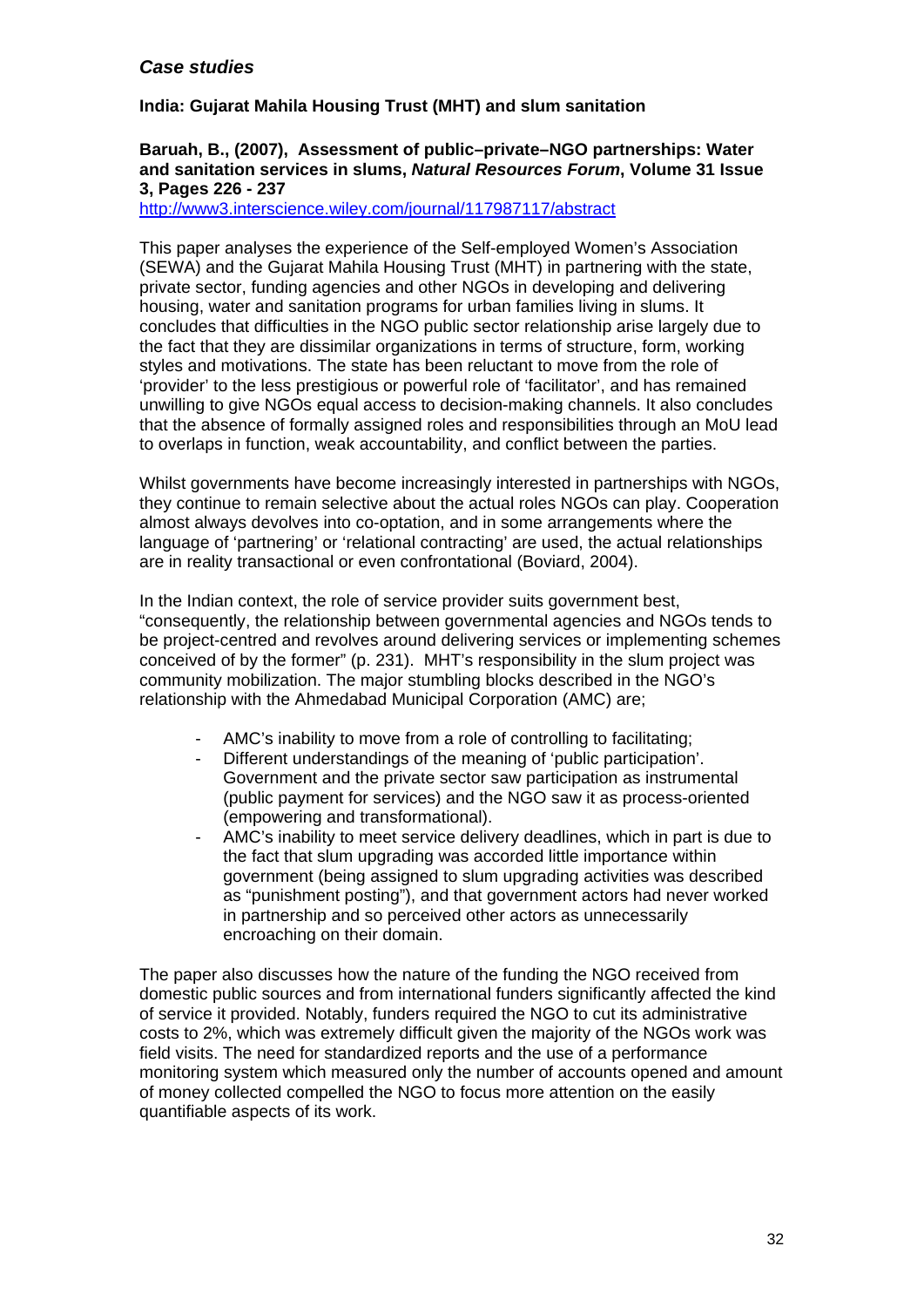#### **Slum sanitation in Mumbai**

**McFarlane, C., (2008), Sanitation in Mumbai's informal settlements: state, 'slum', and infrastructure,** *Environment and Planning, A* **40 (1) pp. 88 – 107**  <http://www.envplan.com/abstract.cgi?id=a39221>

This article examines the Slum Sanitation Programme in Mumbai, considering how the programme marks a shift in the relationship between the state and the slum. It briefly considers the discourses of partnership and participation between the Brihanmumbai Municipal Corporation (BMC) and the NGOs and engineering firms responsible for building the toilet blocks. The large NGO involved in the project – The Society for Promotion of Area Resource Centres (SPARC) was given 69 % of the work orders for toilet blocks (the largest allocation of developmental work by the state to an NGO in India). The paper reflects that the NGO was given this significant level of involvement due to its international reputation and because its leadership has contacts with the World Bank and BMC, and because it was politically well connected. The paper finds that the size and scale of the NGOs operations, and its presence on the political map, meant that it left little space for smaller organisations to become involved in sanitation activities or in discussions or policy dialogue. Moreover, the NGO was able to determine the boundaries and the agendas of that discourse and was more likely to "accommodate the agendas of realpolitick than to contest them with radical poltics" (p. 105). This in turn reduced the space for other civil society groups to influence the direction of policy and public debate. It also finds that the notion of 'participation' essentially translated into collaboration with well connected individuals or groups – there was little or no community consultation. "Rather than becoming representatives of popular views and opinions, NGOs too seem to be co-opted by the system" (p.98) (citation of Sharma and Bhide 2005).

#### **Ghana**

**Clayton, A., (1999), Contracts or Partnerships: Working through local NGOs in Ghana and Nepal: How local NGOs have been engaged in the provision of rural water and sanitation at community level in Ghana and Nepal, WaterAid, London**  [http://www.wateraid.org/documents/plugin\\_documents/contractspartners.pdf](http://www.wateraid.org/documents/plugin_documents/contractspartners.pdf)

This report describes how NGOs were contracted in the water and sanitation sectors in Ghana and Nepal. In the case of Ghana, government started directly contracting with NGOs through its Community Water and Sanitation Division (CWSD) in 1994 following a policy move towards government stepping out of the service provider and into the facilitator role. The paper concludes that NGOs were given little or no opportunity to influence policy or engage in advocacy, instead being seen as part of the private sector and meeting the objectives of donor agencies rather than developing their own ideas. A major problem of the contracting approach was that NGOs were given a blueprint for project implementation which meant they weren't able to adapt their approach to local situations. Contracting also encouraged dependency and competition amongst NGOs.

Two main types of contracts were issued in Ghana: 'Partner Organisation' (PO) contracts for the social aspects of implementation which went to NGOs; and contracts for the construction of facilities which went to government-registered private contractors (NGOs were excluded from construction contracts). A number of problems with the contracting approach are discussed, including:

The separation of the social side and construction functions meant that two very different types of organisations (NGO and private sector) were involved in working within each community but had to work together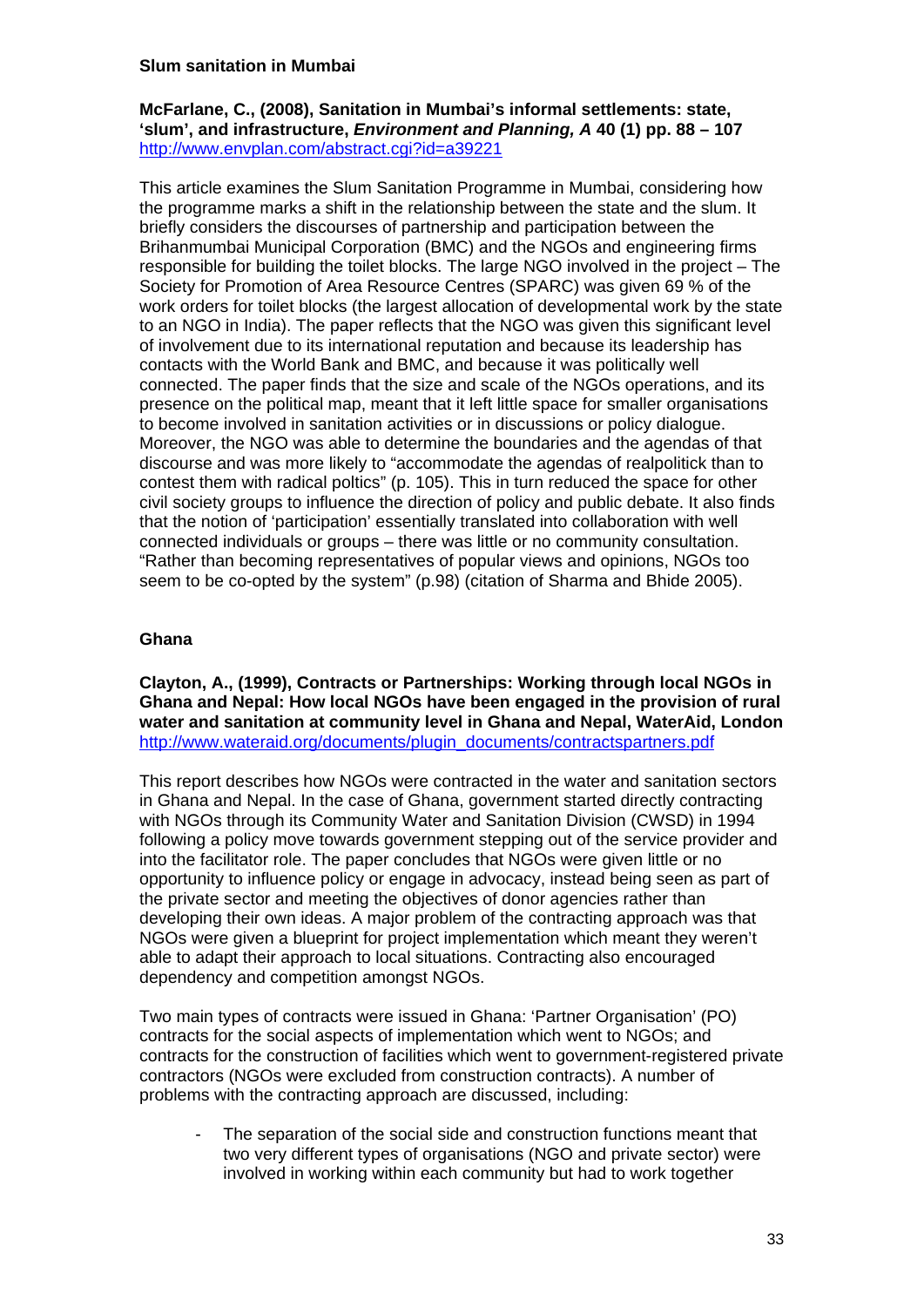because POs had to wait until construction was complete before receiving their final 10 percent payment as part of the contract.

- The prescriptive approach to working with communities: NGOs found it very difficult to achieve the objectives of their contracts. The resources allocated to achieving contracts were too few and the methods too prescriptive. For example, the exact number of community visits to be made were specified in contracts, failing to take into account the nature of community development work and the differences amongst communities.
- Capacity building: nearly 50% of NGOs working on contracts were formed after the national policy of contracting was adopted. These NGOs were completely dependent on the contracts as their sole source of funding. The PO contracts included no overhead costs for capacity building. Contracts were awarded on a yearly basis, making long-term planning difficult for these NGOs. This led to a feeling of exploitation on the part of the NGOs- who felt that government were neglecting their organsiational needs.
- NGO size and autonomy: Larger NGOs with a more diverse funding base are more likely to be able to maintain their independence. Those NGOs which rely on contracts have not been effective in undertaking policy advocacy.
- Lack of resources at district level for contract monitoring. Regular reports were sent by the NGOs to the CWSA but there was no capacity for visits.
- Accountability; the approach makes the contractors accountable to the CWSA, rather than to the community.

#### **Welle, C., (2001), Contending Discourses on 'Partnership'. A Comparative Analysis of the Rural Water and Sanitation Sector in Ghana, Occasional Paper No 40, Water Issues Study Group, School of Oriental and African Studies (SOAS)**

<http://www.earthscape.org/p1/wek05/wek05.pdf>

This case study discusses the nature of partnerships in the rural water and sanitation sector in the Bolgatanga District of Northern Ghana. Two partnerships are compared; partnerships between a local NGO (RuralAid) and Northern NGO (WaterAid), and between the local NGO and government (public-private partnerships). The paper specifically asks whether these partnerships are understood to be act of solidarity or as a means of efficiency by the local NGO.

The paper argues that partnerships between government and NGOs are conceived within a 'discourse of efficiency'. In these relationships, non-state providers are valued because they can provide services more cost-effectively than the public sector. It is not so much a partnership as a contractual relationship. Under the contractual arrangement, the paper argues, trust becomes irrelevant because the mutual rights and obligations are clearly spelled out in the contract. There is no involvement of any of the partners in overall policies for the period of project implementation. In a nutshell, this model of partnership operates on a "take it or leave it" basis.

#### **Pakistan**

#### **Haider, I., n.d., Development of community based sanitation infrastructure in Hasanpura, Faisalabad, Wateraid**

[http://www.wateraid.org/documents/development\\_of\\_community\\_based\\_sanitation\\_i](http://www.wateraid.org/documents/development_of_community_based_sanitation_infrastructure_in_hasanpura_faisalabad.pdf) [nfrastructure\\_in\\_hasanpura\\_faisalabad.pdf](http://www.wateraid.org/documents/development_of_community_based_sanitation_infrastructure_in_hasanpura_faisalabad.pdf)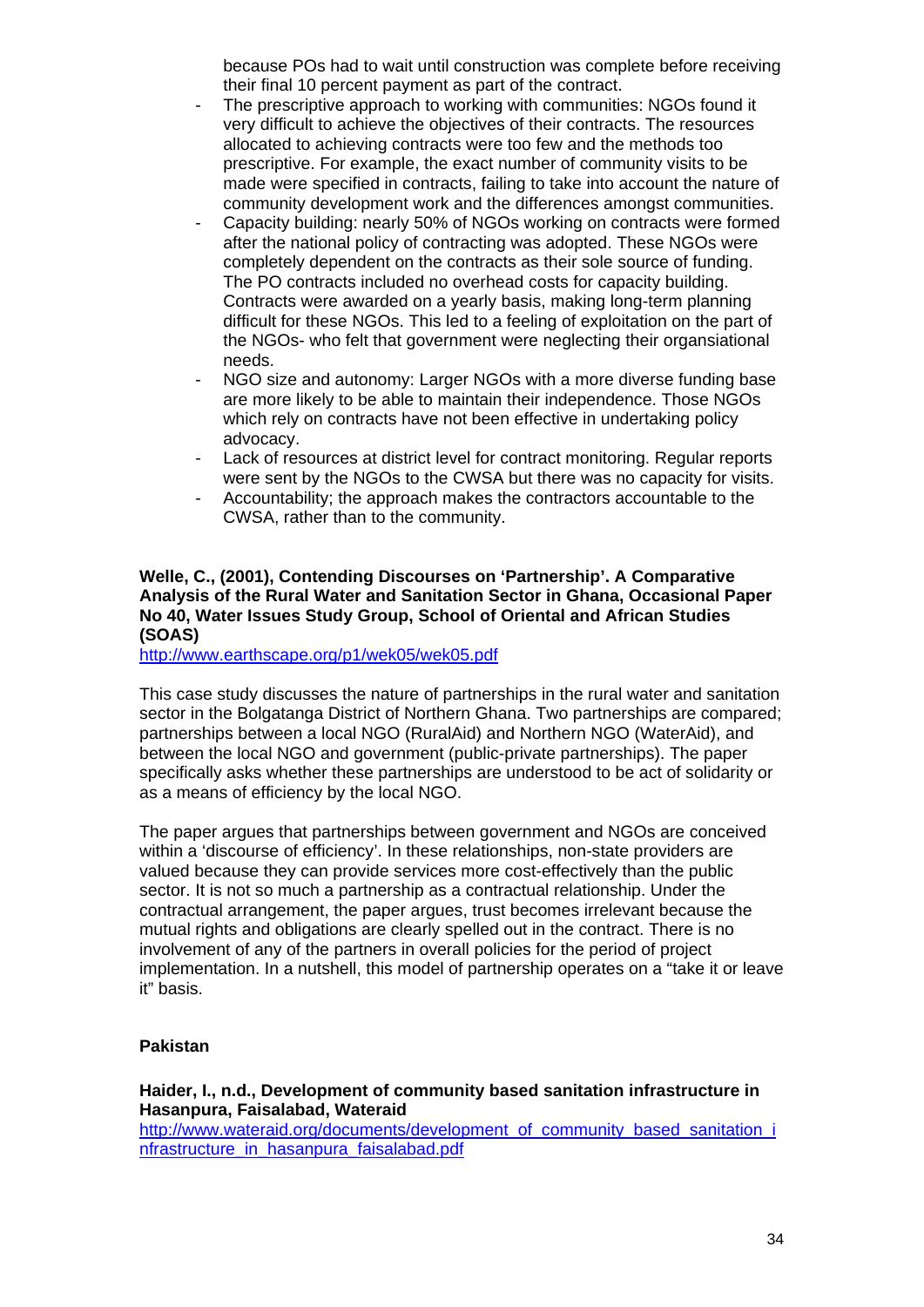This note describes the construction of lane sewers in Hasanpura. Whilst the project is lamented as an example of an integrated effort between NGOs and government, it is noted that there remains competition between NGOs and government in the sanitation sector.

A local NGO, Anjuman Samaji Behbood (ASB) followed the Orangi Pilot Project approach and mobilized the community towards a self-help sanitation approach. It provided labour and finances, WaterAid provided a loan as a revolving fund, and the local municipal authorities provided access to the trunk sewer. ASB also liaised between the community and the local authorities to ensure that the community paid operational and maintenance fees to the local authority for accessing their trunk sewers. The local authority itself implemented similar water and sanitation schemes near to Hasanpura, but at a higher cost than the scheme implemented by the NGO.

The paper argues that one of the key innovations in the NGOs approach was to pursue collaborative links with government agencies, recognising that trunk sewers, sewage and water treatment plants cannot be financed by local communities, and that "government authorities – working as monopolies – are the only entities capable of providing citywide solutions" (p.36). The main constraint faced was that while ASB was pushing for self-help schemes, local politicians continued to make unfulfilled promises about their responsibility for sanitation. They tried to dissuade residents from ASBs self-help approach, because they feared that the success of the programme would undermine their credibility and support.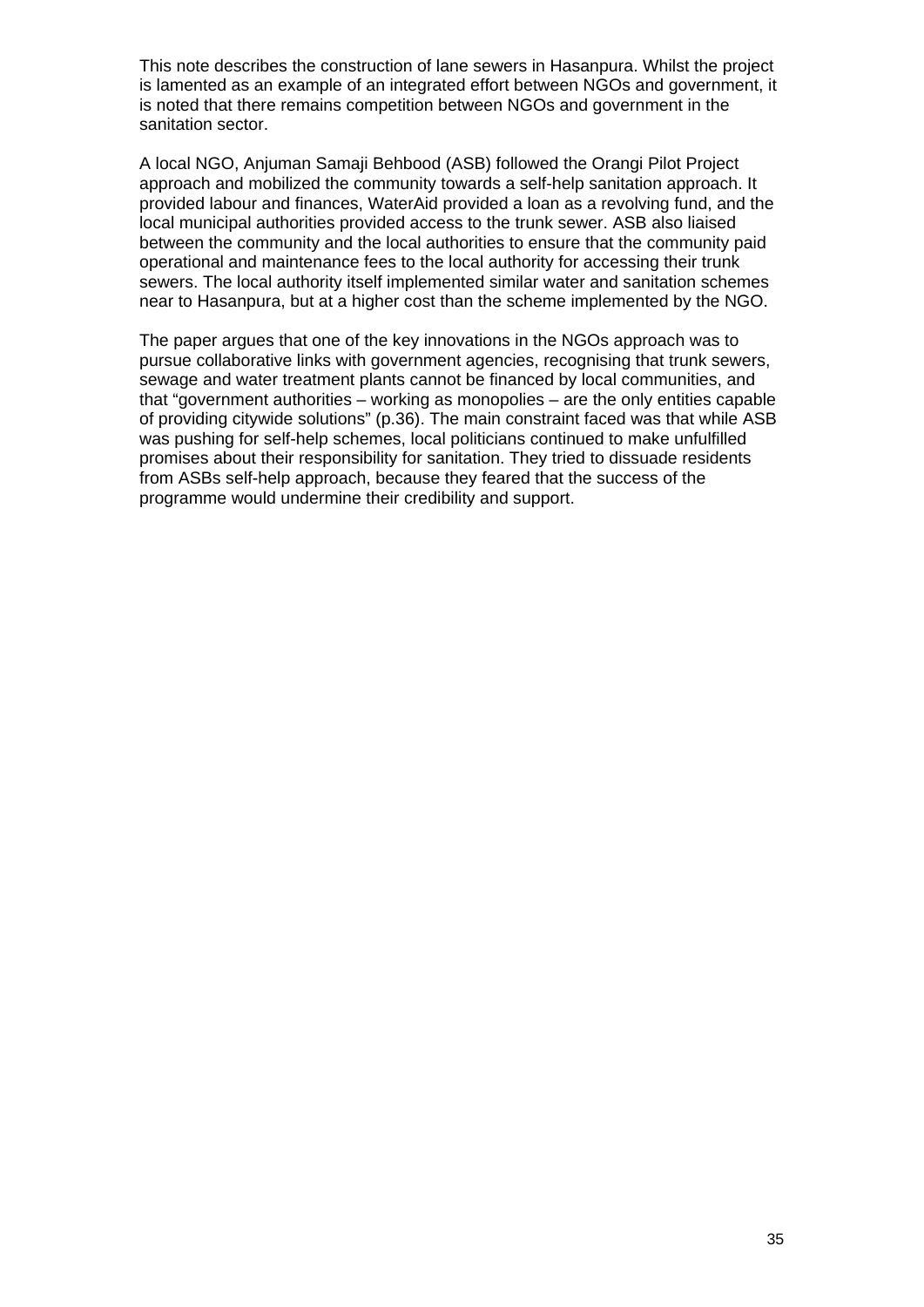## <span id="page-35-0"></span>**6. Additional Resources**

#### **Gazely, B., (2007), Beyond the Contract: The Scope and Nature of Informal Government – Nonprofit Partnerships,** *[Public Administration Review](http://www3.interscience.wiley.com/journal/118484994/home)***, [Volume](http://www3.interscience.wiley.com/journal/119395687/issue)  [68, Issue 1](http://www3.interscience.wiley.com/journal/119395687/issue) (pp. 141-154)**

<http://www3.interscience.wiley.com/cgi-bin/fulltext/119395703/PDFSTART>

This article argues that privatization research lacks an understanding of the scope and nature of informal service delivery partnerships between non-profits and government. The focus has been on using agency theory to analyse contractual relationships and contractual effectiveness in policy arenas in which formal contracts predominate (e.g. "hard services" such as refuse collection and "soft services" such as welfare reform). Relational agreements that don't rely on a contract or financial exchange have received much less attention. The paper reports on a study of local service delivery partnerships in the state of Georgia (USA) using survey and interview data. The main findings are that public-private partnerships are led by government agencies, and are only weakly collaborative in the sense of shared authority or resources. Often, community norms substitute for formal service agreements.

The focus on formal contracting has hampered an understanding of the scope and extent of informal service delivery mechanisms and the dynamics, structure and outcomes of these cooperative efforts. There are very few empirical studies of relational forms of contracting (one exception is Bermar and West's 1995 study of homeless services). Intersectoral collaborations occur when organisations seek mutually determined solutions that they could not achieve alone (citation of Sink, 1998, see pg. 142). Public leaders have called on non profits to aspire to partnerships as an alternative to purchase of service. Less attention has been devoted in the literature to the sometimes negative consequences of collaboration, including the need for organisational resource to maintain relationships and the question of accountability.

Formality is generally considered a contingent (rather than a necessary) feature of government-non profit relations in most of the literature. Some have asked whether this formality of contracts might be antithetical to flexibility and variation in services (Davis 1999). A central question has been whether partnerships that lack a formal agreement are more likely to pose challenges in terms of maintaining accountability. The author argues however that control is not only or necessarily related to level of formality. Managerial control is about getting action through any means. Other sources of control within partnerships are the nature of financing in the partnership, governmental resources, sources of decision-making, political factors, the local economy and the mutuality of goals. One of the questions the author poses for the case study is whether governments surrender control over partnerships in policy arenas where government is considered a less legitimate actor than the private sector.

The extensive surveys and interviews conducted with the Georgian government and nonprofits sought to understand (amongst other things); the frequency with which partnerships involve formal agreements; the characteristics of the partnerships, particularily in terms of formality and control; how partnerships across services might vary in their formality, control and longevity, and; how/whether decision making authority differs in formal and informal relationships. Amongst the most active intersectoral partnerships reported, only half involved contractual agreements. Notable findings from the research include:

The types of activities that occur more frequently in informal arrangements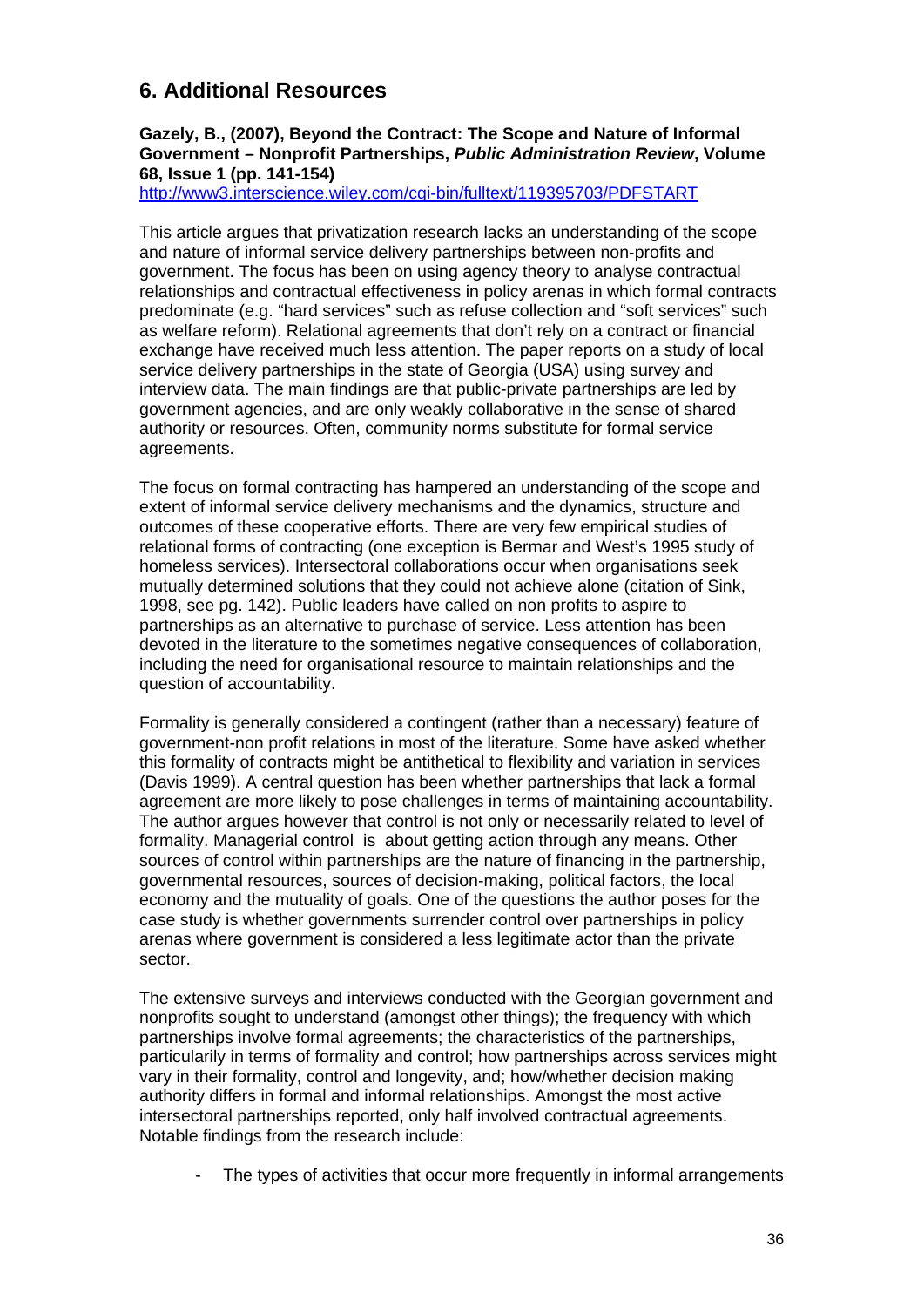are exchange of information, sharing of volunteers, joint recruitment of staff and volunteers and nonprofit service on a public board. Local governments were found more likely to provide funding and equipment with formal agreements than without.

- Partnership formality varies widely by service sector and mattered least in those areas where government already dominates. Partnerships in health were likely to involve formal agreements, and non-profit partners were likely to lead. Public safety and emergency response were the less likely services to involve formal agreements (instead involving an "implied contract") but had the highest dependence on government leadership. The author notes that this exchange of authority for formality might be either because the non profits involved in public safety (mainly voluntary agencies) were already serving clearly defined public needs, so had little need to negotiate formal agreements with government, or because these are the most politicized policy arenas.
- This leads the author to the more general conclusion that when government-nonprofit partnerships are formed to address specific public needs, norms within policy areas influence the amount of control that government partners exert. See Figure 1 on p. 149 'Government-nonprofit collaboration by service area: Degree of formality and shared decision making'.
- Partnerships without formal agreements but dependent on government funding are not necessarily outside the control of public managers (p.146). The choice of mechanisms of control by public managers are subject to variations in local customs and norms. Public managers are more likely to take the lead in partnerships without formal agreements rather than cede leadership to nonprofit agencies.
- Overall, there is little evidence that loss of formality equals loss of control. "Most of the partnerships lack shared decision making….Internal and external dimensions of control – rather than institutional autonomy- in fact appear to represent the stronger and more important dimension that defines public-private partnerships" (p. 150)
- Trust in partnerships can both emerge from but also substitute for formal agreements.

**Van Slyke, D., (2006), Agents or Stewards: Using Theory to Understand the Government-Nonprofit Social Service Contracting Relationship,** *Journal of Public Administration Research and Theory***, 17: pp. 157–187**  <http://jpart.oxfordjournals.org/cgi/content/abstract/17/2/157>

This empirical study uses agency and stewardship theories to examine how public administrators manage contracting relationships with nonprofit organisations in New York State. It discusses how the use of trust, reputation, and monitoring influence how contract relationships are managed. The findings suggest that the way nonprofits are managed *evolves over time* from a principal-agent to a principalsteward relationship but with less variance than theory would suggest. Trust is not necessarily assumed at the beginning of the contract but is built through interaction and communication and over time a more relational form of contracting, based on mutual exchange and reciprocity, is formed. Neither agency nor stewardship theory can fully explain the government-nonprofit relationship – they are complementary. More work is needed on understanding evolved principal-agent relationships.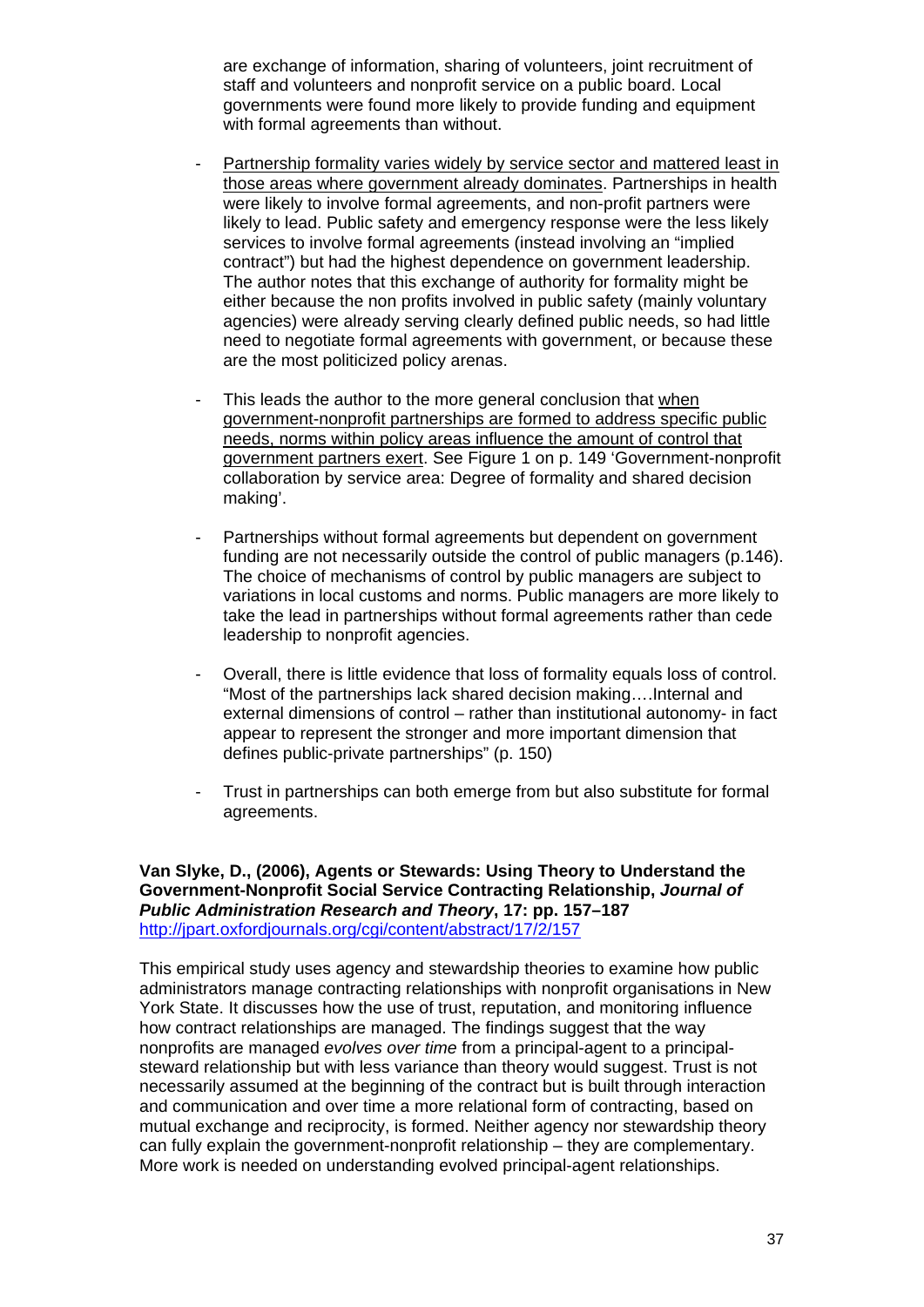Agency theory focuses on correcting for asymmetric information, precontractual opportunism, and moral hazard or post-contractual opportunism. Its starting point is goal divergence. Critics argue it negatively characterises an individual's moral and collective behaviour as self-seeking, neglects how contracts can evolve over time and is an inappropriate framework for understanding relationships that are not easily measured or observed.

Stewardship theory, however, assumes the initial disposition of the agents and principals to be towards goal convergence through shared collective interests and the development of trust. In contrast to the 'agent' in agency theory, stewardship theory places emphasis on collective rather than individual goals. The economic payoff for the principal in a principal-steward contracting relationship is lower transaction costs of contracting out over the longer term as the parties better understand each others motivations and signals. Stewardship theory is an appropriate model to study government-non-profit relationships for delivering social services because there is a high degree of goal convergence and contracts are often incomplete in nature.

The main findings from the study are:

- The initial disposition of public managers in contract relationships is consistent with agency theory. The initial disposition and desire of nonprofit executive directors in contract relationships are consistent with stewardship theory. Over time, public managers develop relationships that are more relaxed versions of a classic principal-agent perspective.
- Reputation is used as a management practice, incentive and sanction, but reputation is more of an incentive to larger providers.
- Formal and informal monitoring mechanisms are used as a management tool, but not as much as desired due to capacity constraints and overall there was no consistency in their application. This is regardless of the evolution of the contract relationship from agent to steward. In cases where client populations were receiving services for which political support had wanted there was less monitoring. There was no variation in monitoring used to oversee trusted versus less trusted providers.

### **Ramanath, R., (2008), Limits to Institutional Isomorphism: Examining Internal Processes in NGO–Government Interactions,** *Nonprofit and Voluntary Sector Quarterly,* **March 2008**

<http://nvs.sagepub.com/cgi/content/abstract/0899764008315181v1>

Abstract: Neo-institutional approaches to the study of nongovernmental organizations (NGOs) suggest that as more NGOs cooperate with the state, they become isomorphic in their structures and processes. Such cooperation is expected to threaten inventiveness of the NGO sector, including its spontaneity, variety, and unpredictability. This article analyzes the internal institutional processes of three leading housing NGOs as they each implemented cooperative strategies with the state in Mumbai, India. It finds that, contrary to customary apprehensions, NGOs use different tactics in response to the same public policy environment. The article argues that pervasive isomorphism is constrained by path dependency and variability in resource environments.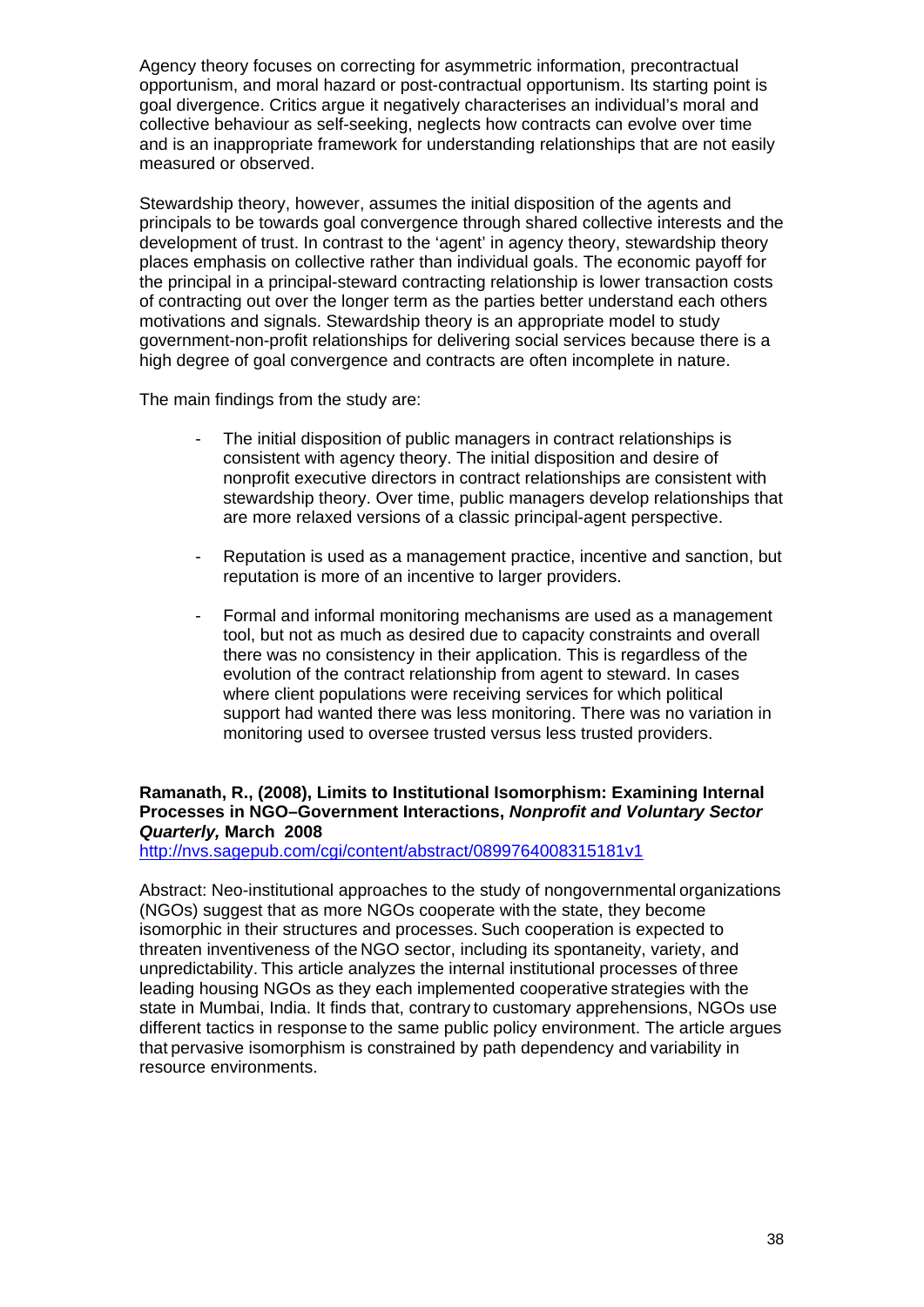**Kim, J., (2006), Between Prescription and Practices in Seoul Metropolitan City: Institutional Constraints and Relational Contracting, International Journal of Public Administration, Volume, Issue 10 & 11 November 2006 , pages 873 - 893**  It was not possible to obtain/review this article, but it is available for purchase online at: [http://www.informaworld.com/smpp/35861947-](http://www.informaworld.com/smpp/35861947-70255070/content%7Econtent=a748819743%7Edb=jour%7Etab=content%7Eorder=page) [70255070/content~content=a748819743~db=jour~tab=content~order=page](http://www.informaworld.com/smpp/35861947-70255070/content%7Econtent=a748819743%7Edb=jour%7Etab=content%7Eorder=page)

Abstract: Public choice theories suggest contracting out as a cure-all for various weaknesses of government bureaucracy and its absence of competition. The transaction cost economics theory challenges these theories, arguing that competitive contracting is appropriate only for hard services like human waste collection while relational contracting is for soft services such as welfare facility management. After examining contracting practices of 25 district governments of Seoul Metropolitan Government, however, this study found that informal institutional constraints led district governments to adopt relational contracting for human waste collection and to adopt competitive contracting for welfare facility management.

#### **Kim, S., (2007), Emerging Patterns of Co-Production in South Korea: Strengthening Democracy and Constructing (Not Complementing) a Welfare State, Paper prepared for Presentation at the 2007 European Group of Public Administration (EGPA)**

**Conference, Madrid, Spain, September 19-22, 2007.**  <http://www.egpa-thirdsector.eu/resources/papers2007/kim.pdf>

Abstract: In recent years, various arrangements of co-management, co-production, and co governance between the state sector and the third sector have been introduced and developed in South Korea. They play an increasingly important role in producing and delivering public services such as childcare, healthcare, care for the aged, library service, waste management, education, and community development. On the surface, the objective and the impact of these co-production arrangements in South Korea appear similar to those of European countries, i.e., redressing the deficiencies of representative democracy and complementing the overburdened welfare state. Upon a closer look, however, the case of South Korea reveals important differences. Co-management, coproduction, and co-governance are being demanded by the public and used by the government to increase the legitimacy of and popular support for a nascent democracy in the country. Furthermore, since South Korea has never had a "welfare state," increasing uses of co-management and co-production are fundamentally transforming the role of the state, removing the lingering legacies of the old developmental state and facilitating a belated transition to a welfare state.

#### **Brown, T., and Potoski, M., (2005), Transaction Costs and Contracting: The Practitioner Perspective,** *Public Performance & Management Review,* **Vol. 28 No. 3**,

[http://www.public.iastate.edu/~potoski/Papers/Brown&PotoskiPPMR05.pdf](http://www.public.iastate.edu/%7Epotoski/Papers/Brown&PotoskiPPMR05.pdf)

Abstract: An important decision confronting public managers is choosing when to contract for service delivery. We focus on two service characteristics that transaction cost theory suggests may influence the chances of contract success. Asset specificity is the extent to which resources applied to delivering a service can be applied to other services, and ease of measurement is the extent to which the quality and quantity of service outcomes and outputs can be easily gauged. Drawing on a survey of public managers' perceptions of these dimensions for 64 common municipal services, we review previous studies of contracting to investigate how these two transaction costs factors influence governments' decisions about whether to contract, how to manage contracts, and when contracting is likely to be successful.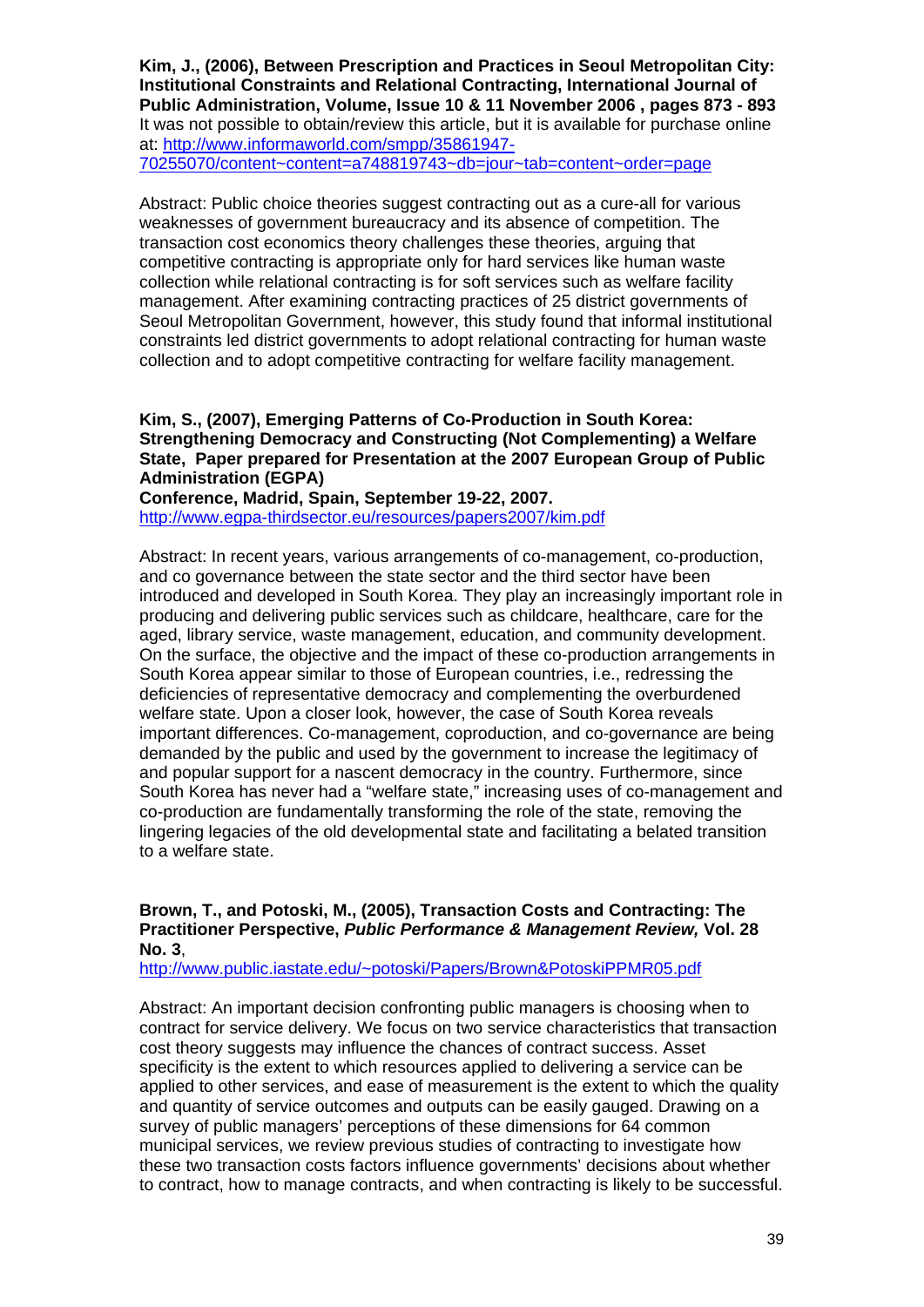Our survey and review shed light on how public managers should manage contracting and how scholars should further investigate this important subject.

## **Lamothe, S., and Meeyoung, L., (2006), The Dynamics of Local Service Delivery Arrangements and the Role of Nonprofits, Department of Political Science, University of Oklahoma, Norman, Oklahoma**

[http://www.fsu.edu/~localgov/publication\\_files/Lamothe&Lamothe\\_IJPA.pdf](http://www.fsu.edu/%7Elocalgov/publication_files/Lamothe&Lamothe_IJPA.pdf)

Abstract: This article examines the relationship between "contract failure" (the bringing "in-house" of previously contracted services) and service characteristics. The connection between contract failure and nonprofit and for-profit status is also explored. The analyses are performed using International City/County Management Association data and three service typologies constructed by previous scholars. The findings indicate that: 1) contract failure is more common than anticipated, and is actually relatively more common than privatization; 2) while service characteristics are associated with the frequency of contract failure, the nexus is tenuous; 3) nonprofit entities are less prone to contract failure than their for-profit counterparts.

#### **Ronnie LaCourse Korosec, (2002), Non-profit contracting from 1982-1997: A Comparison of Sector-based factors, International Journal of Public Administration, Volume Issue 4 March 2002 , pages 423 - 439**

[http://www.informaworld.com/smpp/content~db=all~content=a713645402?words=no](http://www.informaworld.com/smpp/content%7Edb=all%7Econtent=a713645402?words=non*|government*|contracting*) [n\\*|government\\*|contracting\\*](http://www.informaworld.com/smpp/content%7Edb=all%7Econtent=a713645402?words=non*|government*|contracting*)

Abstract: The quest for local governments to provide goods and services to an everexpanding and more demanding public has created an environment which is ripe for alternative service delivery approaches (ASDAs). Although these approaches are commonly grouped under the umbrella term of "privatization", there are many different options which are available to governments which seek these alternatives. The most common form of privatization is service contracting. Even within this specific form of alternative service delivery, governments may opt to contract with different types of firms. While much has been written about the decision to contract out with private firms or another government, there is a relative dearth of knowledge on how non-profit organizations compete within ASDAs. In addition, because nonprofits are fairly new to the contracting scene, there is little understanding on how the choice of providers has changed over the years—based on service sector. This study will replicate and update the 1982 Ferris and Graddy study of service contractingwhich attempted to predict which government services would be contracted to specific service areas. While the Ferris and Graddy study is well-known and respected in the field of public administration, the data contained within it is quite dated. This study will attempt to create a more comprehensive and current model of sector choice in service contracting by looking at the incidence of, and trends in city and county-based contracting over the last sixteen years. By doing so, it will also contribute to a greater understanding of non-profit contracting.

#### **Brown, T., and Potoski, M., (2007), Trust and Contract Completeness in the Public Sector, Local Government Studies, Vol. 33, No. 4, 607 – 623**  [http://www.ingentaconnect.com/content/routledg/lgs/2007/00000033/00000004/art00](http://www.ingentaconnect.com/content/routledg/lgs/2007/00000033/00000004/art00008) [008](http://www.ingentaconnect.com/content/routledg/lgs/2007/00000033/00000004/art00008)

Abstract: In this paper, we identify the implications of different levels of contract completeness for the delivery of public services. While numerous factors influence the effectiveness of more or less complete contracts, achieving a win-win outcome in which both parties to a contract achieve their goals - is in part contingent on the degree of trust between the contracting parties. We explore how varying levels of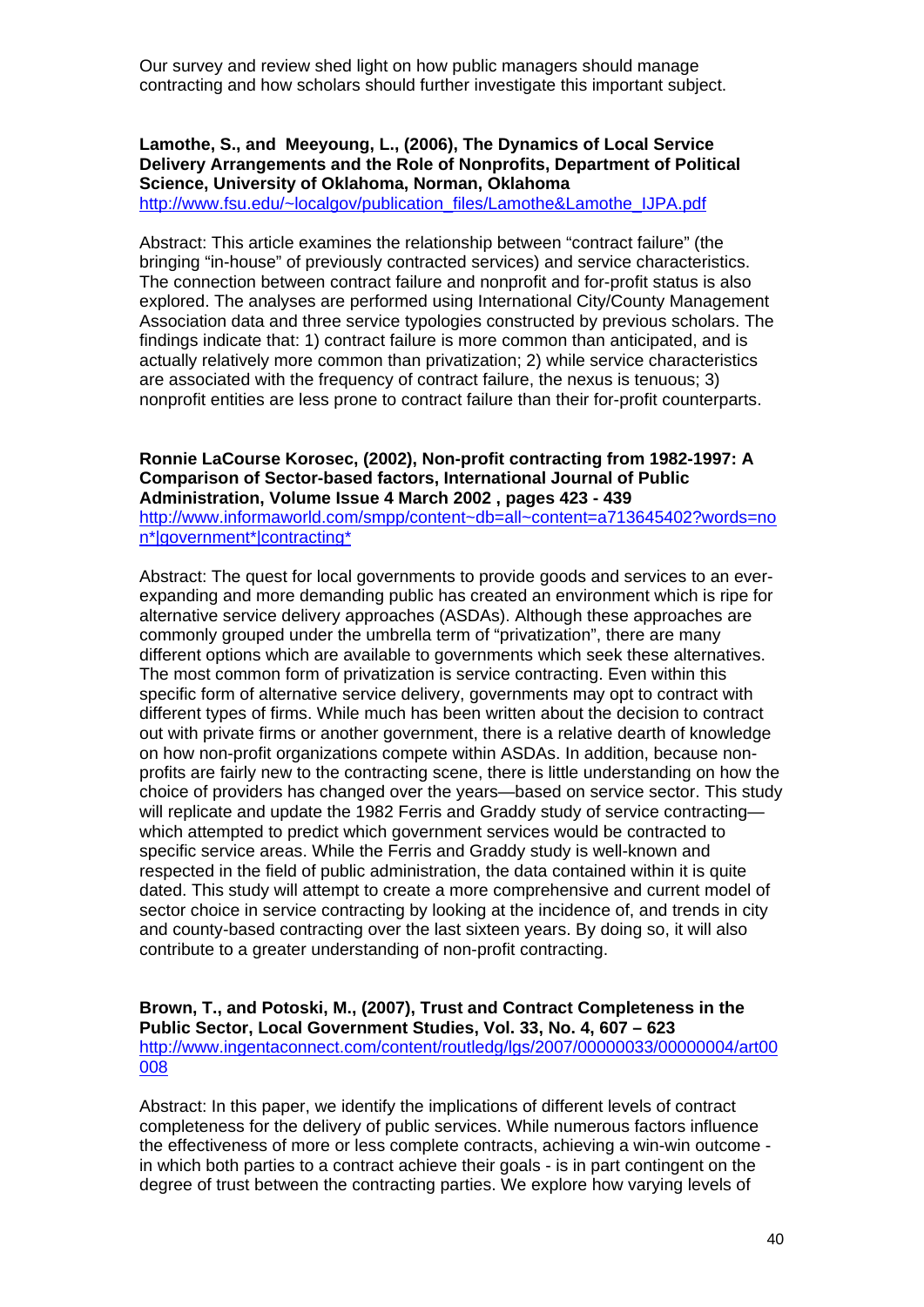trust interact with the degree of contract completeness to influence contract effectiveness across different circumstances. In particular, we draw on examples of two types of commonly contracted, but distinctly different public services - refuse collection and social service provision - to illustrate how contracting governments often adapt contract completeness in response to changes in the level of trust with the vendor. We show how contracts become less complete over time as trust evolves between parties, as well how less complete contracts become more complete when trust deteriorates between parties. As such, we explore when contracting is risky for both governments and vendors and how contract relations can be structured to help create win-win outcomes for both.

### **Brown, L. and Troutt, E. (2004) Funding relations between nonprofits and government: A positive example,** *Nonprofit and Voluntary Sector Quarterly***, Vol. 33, No. 1, pp. 5 – 27**

<http://nvs.sagepub.com/cgi/reprint/33/1/5>

Abstract: This article examines the attributes of a successful contracting model for the financing and support of nonprofit organizations. It describes how, through government initiative, a program can be built in which transaction costs are minimized through a cooperative approach to contracting based on mutual trust. It shows how investment in a long-term, trust-based, cooperative relationship underlined by professional standards and a continuous focus on a common mission by all levels of actors within and without government

can provide the impetus for a system in which high standards of service are maintained, accountability is organic, and organizations feel supported in their mission but not controlled.

The example presented is a provincial government program for the prevention of family violence in Manitoba, Canada, but the features that make it successful can be applied widely.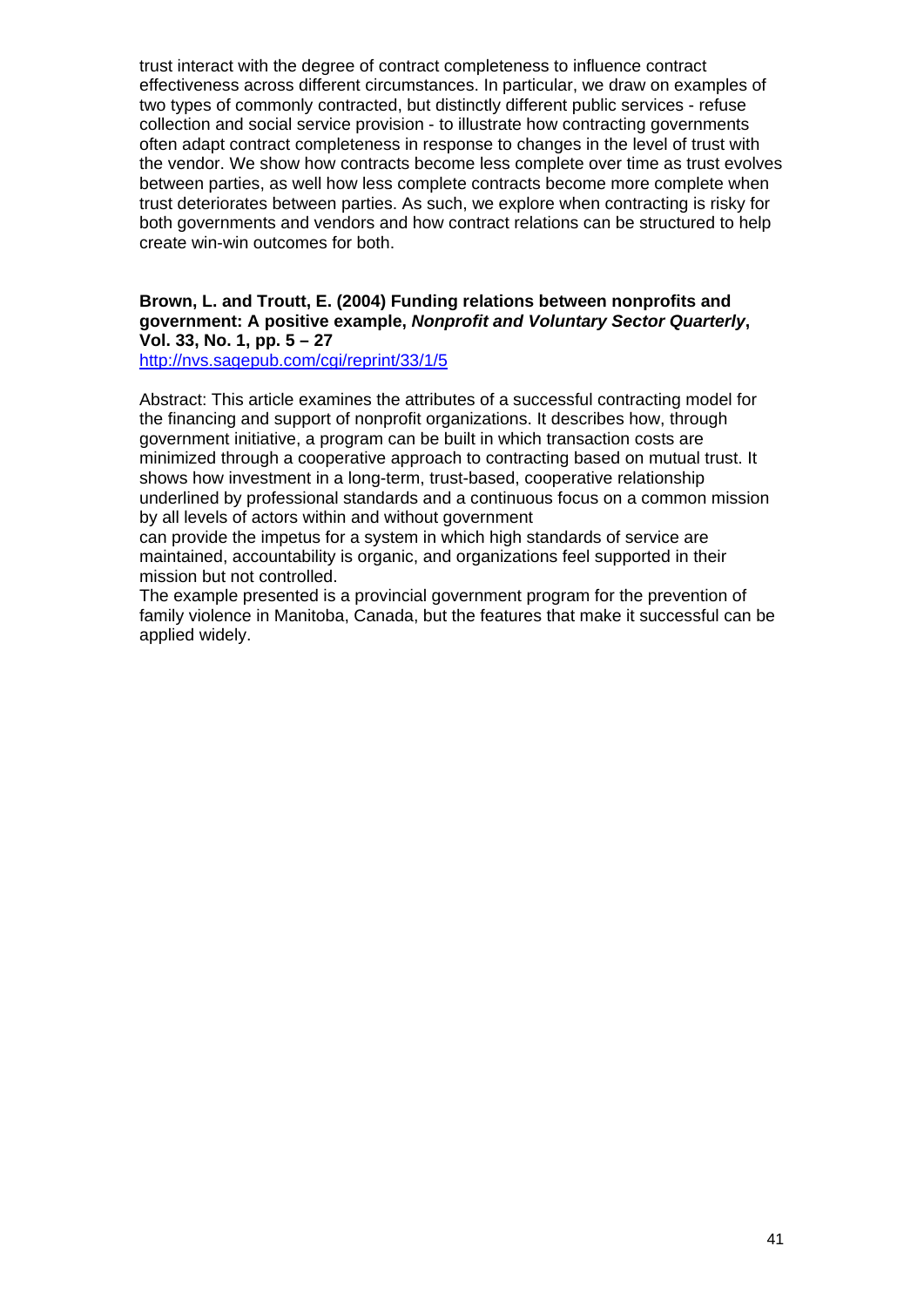## <span id="page-41-0"></span>**7. Selection of websites visited**

## *General*

British Library of Development Studies, Informaworld, Ingentaconnect, INTRAC, Eldis, World Bank, Asian Development Bank, USAID, DFID, CIDA, International Development Research Center, British Library, Commonwealth Secretariat, NORAD, Science Direct, Google, Google Scholar, World Bank, International Development Department (IDD), Institute of Development Studies (IDS), Overseas Development Institute (ODI), United Nations Public Administration Network (UNPAN), African Association for Public Administration and Management (AAPAM).

## *Health-specific*

DFID Health Resource Centre, The Lancet, WHO, Health Policy and Planning, Health Systems 20/20, World Health Organisation, London School of Tropical Hygeine and Medicine, Institute of Tropic Medicine, Center for Global Development Global Health Policy Research Network, MedicusMundi, Abt Associates, Constella Group, US National Institutes of Health, Nuffield Center for International Health and Development, Management Sciences for Heatlh,

## *Sanitation-specific*

Building Partnerships for Development in Water and Sanitation, International Water and Sanitation Center, Wateraid, WELL, ADB Water knowledge Center, Institute of Water and Sanitation Development, International Water Management Institute, Water and Sanitation Programme, Streams of Knowledge.

## *Education-specific*

Comparative, International Development Education Center, Education Resources Information Center, UNESCO, Commonwealth Education Fund, Global Education Reform (World Bank), Program on Education Policy and Governance (Harvard University), EQUIPNET: Educational Quality Improvement Programme (USAID), International Institute for Educational Planning (IIEP), Comparative and International Education Society, Basic Education and Policy Support Activity (BEPS –USAID), Working Group on Non-formal Education (UNESCO), Aga Khan Education, Association for the Development of Education in Africa (ADEA)

## **Contributors**

The following people recommended materials for this bibliography:

Professor Jennifer Brinkerhoff (GWU) Benjamin Loevinsohn (World Bank) April Harding (Center for Global Development) Zoe Wilkinson (INTRAC) Professor Karen Mundy (University of Toronto)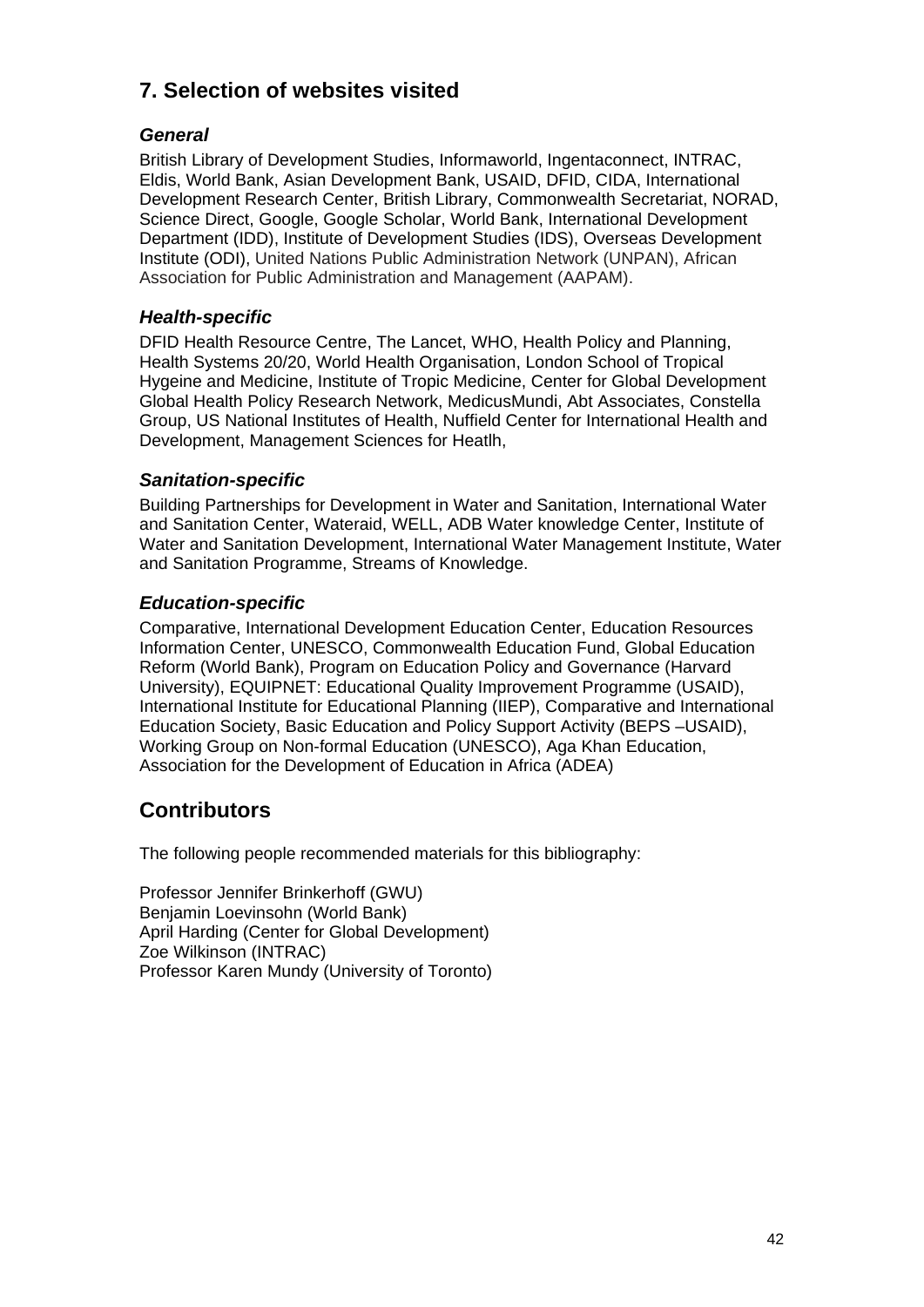## <span id="page-42-0"></span>**Annex A: Selection of materials reviewed for the annotated bibliography**

#### **Primary health**

Allen, P., and Croxson, B., (2002), The use of contracts in the management of infectious disease related risk in the NHS internal market, *Health Policy*, Volume 59, Issue 3, March 2002, Pages 257-281

[http://www.sciencedirect.com/science?\\_ob=ArticleURL&\\_udi=B6V8X-450G97T-](http://www.sciencedirect.com/science?_ob=ArticleURL&_udi=B6V8X-450G97T-6&_user=122868&_origUdi=B6VBF-4FSFXJJ-1&_fmt=high&_coverDate=03%2F31%2F2002&_rdoc=1&_orig=article&_acct=C000010083&_version=1&_urlVersion=0&_userid=122868&md5=273a7a3150212a47a4fcf243b36c9532)[6&\\_user=122868&\\_origUdi=B6VBF-4FSFXJJ-](http://www.sciencedirect.com/science?_ob=ArticleURL&_udi=B6V8X-450G97T-6&_user=122868&_origUdi=B6VBF-4FSFXJJ-1&_fmt=high&_coverDate=03%2F31%2F2002&_rdoc=1&_orig=article&_acct=C000010083&_version=1&_urlVersion=0&_userid=122868&md5=273a7a3150212a47a4fcf243b36c9532)[1&\\_fmt=high&\\_coverDate=03%2F31%2F2002&\\_rdoc=1&\\_orig=article&\\_acct=C000010083&](http://www.sciencedirect.com/science?_ob=ArticleURL&_udi=B6V8X-450G97T-6&_user=122868&_origUdi=B6VBF-4FSFXJJ-1&_fmt=high&_coverDate=03%2F31%2F2002&_rdoc=1&_orig=article&_acct=C000010083&_version=1&_urlVersion=0&_userid=122868&md5=273a7a3150212a47a4fcf243b36c9532) [\\_version=1&\\_urlVersion=0&\\_userid=122868&md5=273a7a3150212a47a4fcf243b36c9532](http://www.sciencedirect.com/science?_ob=ArticleURL&_udi=B6V8X-450G97T-6&_user=122868&_origUdi=B6VBF-4FSFXJJ-1&_fmt=high&_coverDate=03%2F31%2F2002&_rdoc=1&_orig=article&_acct=C000010083&_version=1&_urlVersion=0&_userid=122868&md5=273a7a3150212a47a4fcf243b36c9532) 

Allen, P., (2002), A socio-legal and economic analysis of contracting in the NHS internal market using a case study of contracting for district nursing, *Social Science & Medicine*, Volume 54, Issue 2, January 2002, Pages 255-266

[http://www.sciencedirect.com/science?\\_ob=ArticleURL&\\_udi=B6VBF-44HTGB4-](http://www.sciencedirect.com/science?_ob=ArticleURL&_udi=B6VBF-44HTGB4-8&_user=122868&_origUdi=B6V8X-450G97T-6&_fmt=high&_coverDate=01%2F31%2F2002&_rdoc=1&_orig=article&_version=1&_urlVersion=0&_userid=122868&md5=08d2c3a01b7dc6f7f75ee8ebe2cd224d) [8&\\_user=122868&\\_origUdi=B6V8X-450G97T-](http://www.sciencedirect.com/science?_ob=ArticleURL&_udi=B6VBF-44HTGB4-8&_user=122868&_origUdi=B6V8X-450G97T-6&_fmt=high&_coverDate=01%2F31%2F2002&_rdoc=1&_orig=article&_version=1&_urlVersion=0&_userid=122868&md5=08d2c3a01b7dc6f7f75ee8ebe2cd224d)

[6&\\_fmt=high&\\_coverDate=01%2F31%2F2002&\\_rdoc=1&\\_orig=article&\\_version=1&\\_urlVersi](http://www.sciencedirect.com/science?_ob=ArticleURL&_udi=B6VBF-44HTGB4-8&_user=122868&_origUdi=B6V8X-450G97T-6&_fmt=high&_coverDate=01%2F31%2F2002&_rdoc=1&_orig=article&_version=1&_urlVersion=0&_userid=122868&md5=08d2c3a01b7dc6f7f75ee8ebe2cd224d) [on=0&\\_userid=122868&md5=08d2c3a01b7dc6f7f75ee8ebe2cd224d](http://www.sciencedirect.com/science?_ob=ArticleURL&_udi=B6VBF-44HTGB4-8&_user=122868&_origUdi=B6V8X-450G97T-6&_fmt=high&_coverDate=01%2F31%2F2002&_rdoc=1&_orig=article&_version=1&_urlVersion=0&_userid=122868&md5=08d2c3a01b7dc6f7f75ee8ebe2cd224d) 

Alonso A, and Brugha, R., (2006) Rehabilitating the health system after conflict in East Timor: a shift from NGO to government leadership, *Health Policy and Planning,* 21(3):206-216 <http://heapol.oxfordjournals.org/cgi/content/abstract/21/3/206>

Ashton, T., (2004), Contracting for health services in a public health system: the New Zealand experience, *Health Policy*, Volume 69, Issue 1, July 2004, Pages 21-31 [http://www.sciencedirect.com/science?\\_ob=ArticleURL&\\_udi=B6V8X-4BHCSMY-](http://www.sciencedirect.com/science?_ob=ArticleURL&_udi=B6V8X-4BHCSMY-1&_user=122868&_origUdi=B6V8K-4SJG654-1&_fmt=high&_coverDate=07%2F31%2F2004&_rdoc=1&_orig=article&_acct=C000010083&_version=1&_urlVersion=0&_userid=122868&md5=b614f9add2d4dbde0803c08060ccd195)[1&\\_user=122868&\\_origUdi=B6V8K-4SJG654-](http://www.sciencedirect.com/science?_ob=ArticleURL&_udi=B6V8X-4BHCSMY-1&_user=122868&_origUdi=B6V8K-4SJG654-1&_fmt=high&_coverDate=07%2F31%2F2004&_rdoc=1&_orig=article&_acct=C000010083&_version=1&_urlVersion=0&_userid=122868&md5=b614f9add2d4dbde0803c08060ccd195) [1&\\_fmt=high&\\_coverDate=07%2F31%2F2004&\\_rdoc=1&\\_orig=article&\\_acct=C000010083&](http://www.sciencedirect.com/science?_ob=ArticleURL&_udi=B6V8X-4BHCSMY-1&_user=122868&_origUdi=B6V8K-4SJG654-1&_fmt=high&_coverDate=07%2F31%2F2004&_rdoc=1&_orig=article&_acct=C000010083&_version=1&_urlVersion=0&_userid=122868&md5=b614f9add2d4dbde0803c08060ccd195) [\\_version=1&\\_urlVersion=0&\\_userid=122868&md5=b614f9add2d4dbde0803c08060ccd195](http://www.sciencedirect.com/science?_ob=ArticleURL&_udi=B6V8X-4BHCSMY-1&_user=122868&_origUdi=B6V8K-4SJG654-1&_fmt=high&_coverDate=07%2F31%2F2004&_rdoc=1&_orig=article&_acct=C000010083&_version=1&_urlVersion=0&_userid=122868&md5=b614f9add2d4dbde0803c08060ccd195)

Baqui, A., et. al, (2008), NGO facilitation of a government community-based maternal and neonatal health programme in rural India: improvements in equity, *Health Policy and Planning*  2008 23(4):234-243

<http://heapol.oxfordjournals.org/cgi/content/abstract/23/4/234>

Chalkley, M., and McVicar, D., (2008), Choice of contracts in the British National Health Service: An empirical study, *Journal of Health Economics*, Volume 27, Issue 5, Pages 1155- 1167

[http://www.sciencedirect.com/science?\\_ob=ArticleURL&\\_udi=B6V8K-4SJG654-](http://www.sciencedirect.com/science?_ob=ArticleURL&_udi=B6V8K-4SJG654-1&_user=122868&_coverDate=09%2F30%2F2008&_alid=788714964&_rdoc=59&_fmt=high&_orig=mlkt&_cdi=5873&_sort=v&_st=17&_docanchor=&view=c&_ct=735&_acct=C000010083&_version=1&_urlVersion=0&_userid=122868&md5=c29d0ab6166436b50642f845b0952c85)

[1&\\_user=122868&\\_coverDate=09%2F30%2F2008&\\_alid=788714964&\\_rdoc=59&\\_fmt=high&](http://www.sciencedirect.com/science?_ob=ArticleURL&_udi=B6V8K-4SJG654-1&_user=122868&_coverDate=09%2F30%2F2008&_alid=788714964&_rdoc=59&_fmt=high&_orig=mlkt&_cdi=5873&_sort=v&_st=17&_docanchor=&view=c&_ct=735&_acct=C000010083&_version=1&_urlVersion=0&_userid=122868&md5=c29d0ab6166436b50642f845b0952c85) orig=mlkt&\_cdi=5873&\_sort=v&\_st=17&\_docanchor=&view=c&\_ct=735&\_acct=C000010083 [&\\_version=1&\\_urlVersion=0&\\_userid=122868&md5=c29d0ab6166436b50642f845b0952c85](http://www.sciencedirect.com/science?_ob=ArticleURL&_udi=B6V8K-4SJG654-1&_user=122868&_coverDate=09%2F30%2F2008&_alid=788714964&_rdoc=59&_fmt=high&_orig=mlkt&_cdi=5873&_sort=v&_st=17&_docanchor=&view=c&_ct=735&_acct=C000010083&_version=1&_urlVersion=0&_userid=122868&md5=c29d0ab6166436b50642f845b0952c85)

Courtney, J., (2007), Does partnership and sustainability really happen? A case study of an in-service health education programme implemented in one province in Cambodia, *International Journal of Educational Development*, Volume 27, Issue 6, November 2007, Pages 625-636

[http://www.sciencedirect.com/science?\\_ob=ArticleURL&\\_udi=B6VD7-4NP3P3N-](http://www.sciencedirect.com/science?_ob=ArticleURL&_udi=B6VD7-4NP3P3N-1&_user=122868&_coverDate=11%2F30%2F2007&_alid=788707731&_rdoc=6&_fmt=high&_orig=search&_cdi=5975&_sort=d&_st=4&_docanchor=&_ct=31&_acct=C000010083&_version=1&_urlVersion=0&_userid=122868&md5=39ed90394bde7da24ae7cc031fb66061)

[1&\\_user=122868&\\_coverDate=11%2F30%2F2007&\\_alid=788707731&\\_rdoc=6&\\_fmt=high&\\_](http://www.sciencedirect.com/science?_ob=ArticleURL&_udi=B6VD7-4NP3P3N-1&_user=122868&_coverDate=11%2F30%2F2007&_alid=788707731&_rdoc=6&_fmt=high&_orig=search&_cdi=5975&_sort=d&_st=4&_docanchor=&_ct=31&_acct=C000010083&_version=1&_urlVersion=0&_userid=122868&md5=39ed90394bde7da24ae7cc031fb66061) [orig=search&\\_cdi=5975&\\_sort=d&\\_st=4&\\_docanchor=&\\_ct=31&\\_acct=C000010083&\\_versio](http://www.sciencedirect.com/science?_ob=ArticleURL&_udi=B6VD7-4NP3P3N-1&_user=122868&_coverDate=11%2F30%2F2007&_alid=788707731&_rdoc=6&_fmt=high&_orig=search&_cdi=5975&_sort=d&_st=4&_docanchor=&_ct=31&_acct=C000010083&_version=1&_urlVersion=0&_userid=122868&md5=39ed90394bde7da24ae7cc031fb66061) [n=1&\\_urlVersion=0&\\_userid=122868&md5=39ed90394bde7da24ae7cc031fb66061](http://www.sciencedirect.com/science?_ob=ArticleURL&_udi=B6VD7-4NP3P3N-1&_user=122868&_coverDate=11%2F30%2F2007&_alid=788707731&_rdoc=6&_fmt=high&_orig=search&_cdi=5975&_sort=d&_st=4&_docanchor=&_ct=31&_acct=C000010083&_version=1&_urlVersion=0&_userid=122868&md5=39ed90394bde7da24ae7cc031fb66061)

Gómez-Jauregui, J., (2004), The Feasibility of Government Partnerships with NGOs in the Reproductive Health Field in Mexico, *Reproductive Health Matters*, Volume 12, Issue 24, November 2004, Pages 42-55

[http://www.sciencedirect.com/science?\\_ob=ArticleURL&\\_udi=B73FJ-4DNPKN0-](http://www.sciencedirect.com/science?_ob=ArticleURL&_udi=B73FJ-4DNPKN0-5&_user=122868&_rdoc=1&_fmt=&_orig=search&_sort=d&view=c&_acct=C000010083&_version=1&_urlVersion=0&_userid=122868&md5=0b44739dcc03bbbd095c01de63452fa0) [5&\\_user=122868&\\_rdoc=1&\\_fmt=&\\_orig=search&\\_sort=d&view=c&\\_acct=C000010083&\\_ver](http://www.sciencedirect.com/science?_ob=ArticleURL&_udi=B73FJ-4DNPKN0-5&_user=122868&_rdoc=1&_fmt=&_orig=search&_sort=d&view=c&_acct=C000010083&_version=1&_urlVersion=0&_userid=122868&md5=0b44739dcc03bbbd095c01de63452fa0) [sion=1&\\_urlVersion=0&\\_userid=122868&md5=0b44739dcc03bbbd095c01de63452fa0](http://www.sciencedirect.com/science?_ob=ArticleURL&_udi=B73FJ-4DNPKN0-5&_user=122868&_rdoc=1&_fmt=&_orig=search&_sort=d&view=c&_acct=C000010083&_version=1&_urlVersion=0&_userid=122868&md5=0b44739dcc03bbbd095c01de63452fa0)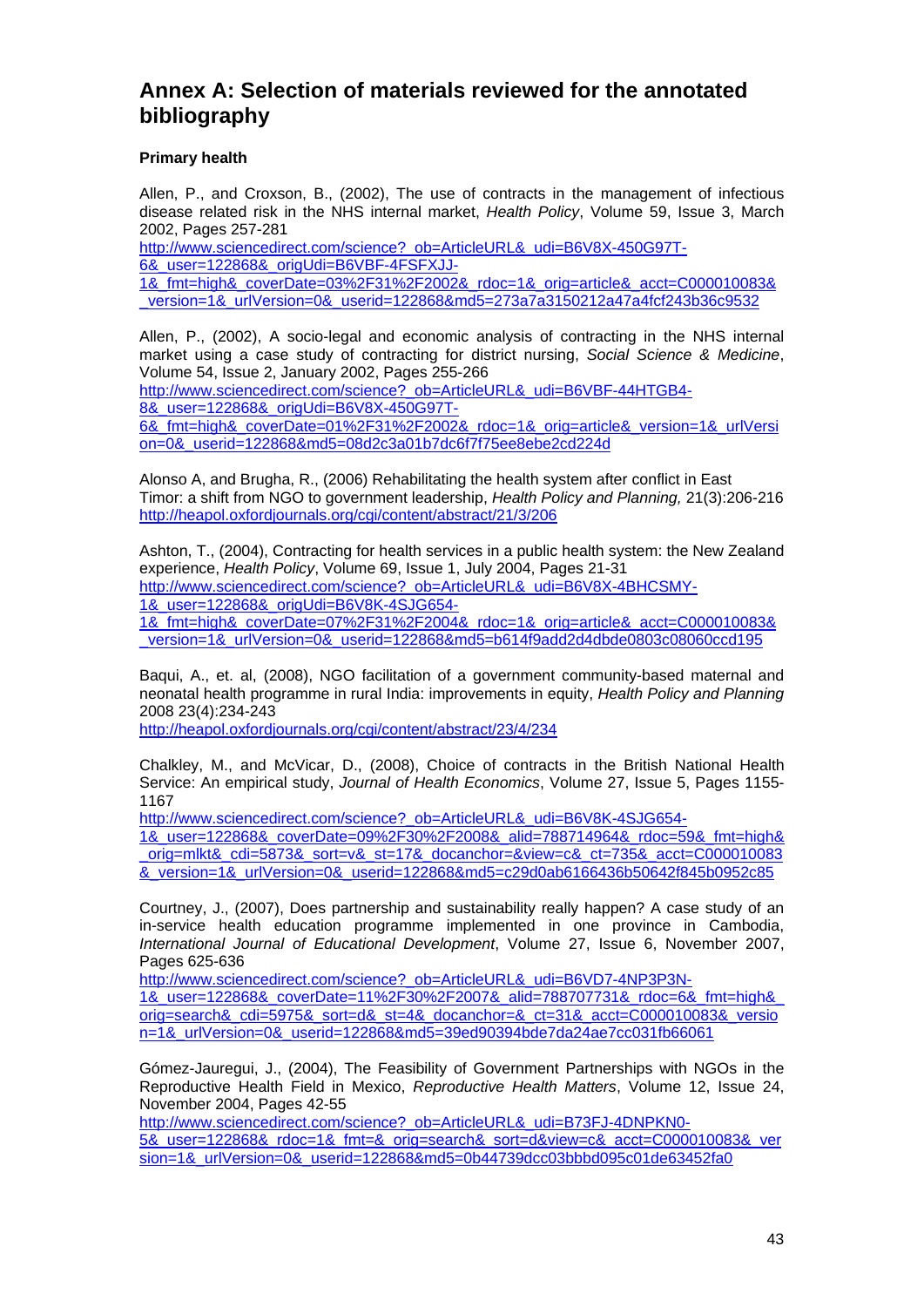Gotsadze, G., Jugeli, L., 2004, Private-public partnership in Georgia: A case study of contracting an NGO to provide specialist health services [http://www.dfidhealthrc.org/publications/health\\_service\\_delivery/Gotsadze\\_Jugeli.pdf](http://www.dfidhealthrc.org/publications/health_service_delivery/Gotsadze_Jugeli.pdf)

Griffiths, L., and Highes, D., (2000), Talking contracts and taking care: managers and professionals in the British National Health Service internal market, *Social Science & Medicine*, Volume 51, Issue 2, 16 July 2000, Pages 209-222 http://www.sciencedirect.com/science? ob=ArticleURL&\_udi=B6VBF-402TNSJ-[5&\\_user=122868&\\_origUdi=B6V8X-450G97T-](http://www.sciencedirect.com/science?_ob=ArticleURL&_udi=B6VBF-402TNSJ-5&_user=122868&_origUdi=B6V8X-450G97T-6&_fmt=high&_coverDate=07%2F16%2F2000&_rdoc=1&_orig=article&_version=1&_urlVersion=0&_userid=122868&md5=676aca54997ec3e074bd3bcb30dd9cfd)

[6&\\_fmt=high&\\_coverDate=07%2F16%2F2000&\\_rdoc=1&\\_orig=article&\\_version=1&\\_urlVersi](http://www.sciencedirect.com/science?_ob=ArticleURL&_udi=B6VBF-402TNSJ-5&_user=122868&_origUdi=B6V8X-450G97T-6&_fmt=high&_coverDate=07%2F16%2F2000&_rdoc=1&_orig=article&_version=1&_urlVersion=0&_userid=122868&md5=676aca54997ec3e074bd3bcb30dd9cfd) [on=0&\\_userid=122868&md5=676aca54997ec3e074bd3bcb30dd9cfd](http://www.sciencedirect.com/science?_ob=ArticleURL&_udi=B6VBF-402TNSJ-5&_user=122868&_origUdi=B6V8X-450G97T-6&_fmt=high&_coverDate=07%2F16%2F2000&_rdoc=1&_orig=article&_version=1&_urlVersion=0&_userid=122868&md5=676aca54997ec3e074bd3bcb30dd9cfd) 

Huff-Rousselle, M., and Pickering, H., (2001), Crossing the public-private sector divide with reproductive health in Cambodia: out-patient services in a local NGO and the national MCH clinic, *The International Journal of Health Planning and Management,* Volume 16 Issue 1, Pages 33 - 46

<http://www3.interscience.wiley.com/journal/78503861/abstract>

Kalk, A., (2003), Cooperation between an NGO and "host" states in the control of leprosy in Latin America, *Cad Saude Publica*, Mar-Apr;19(2):663-6 [http://www.ncbi.nlm.nih.gov/pubmed/12764482?ordinalpos=58&itool=EntrezSystem2.PEntrez](http://www.ncbi.nlm.nih.gov/pubmed/12764482?ordinalpos=58&itool=EntrezSystem2.PEntrez.Pubmed.Pubmed_ResultsPanel.Pubmed_DefaultReportPanel.Pubmed_RVDocSum) [.Pubmed.Pubmed\\_ResultsPanel.Pubmed\\_DefaultReportPanel.Pubmed\\_RVDocSum](http://www.ncbi.nlm.nih.gov/pubmed/12764482?ordinalpos=58&itool=EntrezSystem2.PEntrez.Pubmed.Pubmed_ResultsPanel.Pubmed_DefaultReportPanel.Pubmed_RVDocSum)

Lee, R., (2008), Delivering Maternal Health Care Services in an Internal Conflict Setting in Maguindanao, Philippines, *Reproductive Health Matters*, Volume 16, Issue 31, May 2008, Pages 65-74

[http://www.sciencedirect.com/science?\\_ob=ArticleURL&\\_udi=B73FJ-4SM75FB-](http://www.sciencedirect.com/science?_ob=ArticleURL&_udi=B73FJ-4SM75FB-7&_user=122868&_coverDate=05%2F31%2F2008&_alid=788707731&_rdoc=3&_fmt=high&_orig=search&_cdi=11500&_sort=d&_st=4&_docanchor=&_ct=31&_acct=C000010083&_version=1&_urlVersion=0&_userid=122868&md5=4c91421a4388c51deba4c8eee794bbd2)[7&\\_user=122868&\\_coverDate=05%2F31%2F2008&\\_alid=788707731&\\_rdoc=3&\\_fmt=high&\\_](http://www.sciencedirect.com/science?_ob=ArticleURL&_udi=B73FJ-4SM75FB-7&_user=122868&_coverDate=05%2F31%2F2008&_alid=788707731&_rdoc=3&_fmt=high&_orig=search&_cdi=11500&_sort=d&_st=4&_docanchor=&_ct=31&_acct=C000010083&_version=1&_urlVersion=0&_userid=122868&md5=4c91421a4388c51deba4c8eee794bbd2) [orig=search&\\_cdi=11500&\\_sort=d&\\_st=4&\\_docanchor=&\\_ct=31&\\_acct=C000010083&\\_versi](http://www.sciencedirect.com/science?_ob=ArticleURL&_udi=B73FJ-4SM75FB-7&_user=122868&_coverDate=05%2F31%2F2008&_alid=788707731&_rdoc=3&_fmt=high&_orig=search&_cdi=11500&_sort=d&_st=4&_docanchor=&_ct=31&_acct=C000010083&_version=1&_urlVersion=0&_userid=122868&md5=4c91421a4388c51deba4c8eee794bbd2) [on=1&\\_urlVersion=0&\\_userid=122868&md5=4c91421a4388c51deba4c8eee794bbd2](http://www.sciencedirect.com/science?_ob=ArticleURL&_udi=B73FJ-4SM75FB-7&_user=122868&_coverDate=05%2F31%2F2008&_alid=788707731&_rdoc=3&_fmt=high&_orig=search&_cdi=11500&_sort=d&_st=4&_docanchor=&_ct=31&_acct=C000010083&_version=1&_urlVersion=0&_userid=122868&md5=4c91421a4388c51deba4c8eee794bbd2) 

Leonard, K., (2002), When both states and markets fail: asymmetric information and the role of NGOs in African health care, *[International Review of Law and Economics,](http://www.sciencedirect.com/science/journal/01448188)*  [Volume 22, Issue 1,](http://www.sciencedirect.com/science?_ob=PublicationURL&_tockey=%23TOC%235846%232002%23999779998%23321587%23FLA%23&_cdi=5846&_pubType=J&_auth=y&_acct=C000010083&_version=1&_urlVersion=0&_userid=122868&md5=1ff5ea0dd15f35ac8d554936cbda3d20) July 2002, Pages 61-80

[http://www.sciencedirect.com/science?\\_ob=ArticleURL&\\_udi=B6V7M-45CW8H7-](http://www.sciencedirect.com/science?_ob=ArticleURL&_udi=B6V7M-45CW8H7-3&_user=122868&_rdoc=1&_fmt=&_orig=search&_sort=d&view=c&_acct=C000010083&_version=1&_urlVersion=0&_userid=122868&md5=f497a8217e7e2dffd304382c206d834e#toc8) [3&\\_user=122868&\\_rdoc=1&\\_fmt=&\\_orig=search&\\_sort=d&view=c&\\_acct=C000010083&\\_ver](http://www.sciencedirect.com/science?_ob=ArticleURL&_udi=B6V7M-45CW8H7-3&_user=122868&_rdoc=1&_fmt=&_orig=search&_sort=d&view=c&_acct=C000010083&_version=1&_urlVersion=0&_userid=122868&md5=f497a8217e7e2dffd304382c206d834e#toc8) [sion=1&\\_urlVersion=0&\\_userid=122868&md5=f497a8217e7e2dffd304382c206d834e#toc8](http://www.sciencedirect.com/science?_ob=ArticleURL&_udi=B6V7M-45CW8H7-3&_user=122868&_rdoc=1&_fmt=&_orig=search&_sort=d&view=c&_acct=C000010083&_version=1&_urlVersion=0&_userid=122868&md5=f497a8217e7e2dffd304382c206d834e#toc8)

Lönnroth, K., (2006), Hard gains through soft contracts: productive engagement of private providers in tuberculosis control, Bulletin of the World Health, Organisation, vol.84 no.11 Genebra Nov. 2006 [http://www.scielosp.org/scielo.php?pid=S0042-](http://www.scielosp.org/scielo.php?pid=S0042-96862006001100012&script=sci_arttext&tlng=en) [96862006001100012&script=sci\\_arttext&tlng=en](http://www.scielosp.org/scielo.php?pid=S0042-96862006001100012&script=sci_arttext&tlng=en)

Meessen, B., (2006), Reviewing institutions of rural health centres: the Performance Initiative in Butare, Rwanda, Tropical Medicine and International Health, volume 11 no 8 pp 1303– 1317 august 2006

<http://www3.interscience.wiley.com/cgi-bin/fulltext/118598818/PDFSTART>

Mills, A, Hongoro, C, and Broomberg, J., (1997), Improving the efficiency of district hospitals: is contracting an option?, *Tropical Medicine & International Health*, Volume 2, Number 2, February 1997 , pp. 116-126(11)

[http://www.ingentaconnect.com/search/article?title=NGO+contract&title\\_type=tka&year\\_from](http://www.ingentaconnect.com/search/article?title=NGO+contract&title_type=tka&year_from=1998&year_to=2008&database=1&pageSize=20&index=6) [=1998&year\\_to=2008&database=1&pageSize=20&index=6](http://www.ingentaconnect.com/search/article?title=NGO+contract&title_type=tka&year_from=1998&year_to=2008&database=1&pageSize=20&index=6)

Palmer, N., and Mills, A., (2005), Contracts in the real world: Case studies from Southern Africa, *Social Science & Medicine*, Volume 60, Issue 11, June 2005, Pages 2505-2514 [http://www.sciencedirect.com/science?\\_ob=ArticleURL&\\_udi=B6VBF-4FSFXJJ-](http://www.sciencedirect.com/science?_ob=ArticleURL&_udi=B6VBF-4FSFXJJ-1&_user=122868&_coverDate=06%2F30%2F2005&_alid=788712408&_rdoc=10&_fmt=high&_orig=search&_cdi=5925&_sort=d&_docanchor=&view=c&_ct=58&_acct=C000010083&_version=1&_urlVersion=0&_userid=122868&md5=5df2b303553b0f3fbe8a0fc4b4dc212e)

[1&\\_user=122868&\\_coverDate=06%2F30%2F2005&\\_alid=788712408&\\_rdoc=10&\\_fmt=high&](http://www.sciencedirect.com/science?_ob=ArticleURL&_udi=B6VBF-4FSFXJJ-1&_user=122868&_coverDate=06%2F30%2F2005&_alid=788712408&_rdoc=10&_fmt=high&_orig=search&_cdi=5925&_sort=d&_docanchor=&view=c&_ct=58&_acct=C000010083&_version=1&_urlVersion=0&_userid=122868&md5=5df2b303553b0f3fbe8a0fc4b4dc212e) [\\_orig=search&\\_cdi=5925&\\_sort=d&\\_docanchor=&view=c&\\_ct=58&\\_acct=C000010083&\\_vers](http://www.sciencedirect.com/science?_ob=ArticleURL&_udi=B6VBF-4FSFXJJ-1&_user=122868&_coverDate=06%2F30%2F2005&_alid=788712408&_rdoc=10&_fmt=high&_orig=search&_cdi=5925&_sort=d&_docanchor=&view=c&_ct=58&_acct=C000010083&_version=1&_urlVersion=0&_userid=122868&md5=5df2b303553b0f3fbe8a0fc4b4dc212e) [ion=1&\\_urlVersion=0&\\_userid=122868&md5=5df2b303553b0f3fbe8a0fc4b4dc212e](http://www.sciencedirect.com/science?_ob=ArticleURL&_udi=B6VBF-4FSFXJJ-1&_user=122868&_coverDate=06%2F30%2F2005&_alid=788712408&_rdoc=10&_fmt=high&_orig=search&_cdi=5925&_sort=d&_docanchor=&view=c&_ct=58&_acct=C000010083&_version=1&_urlVersion=0&_userid=122868&md5=5df2b303553b0f3fbe8a0fc4b4dc212e)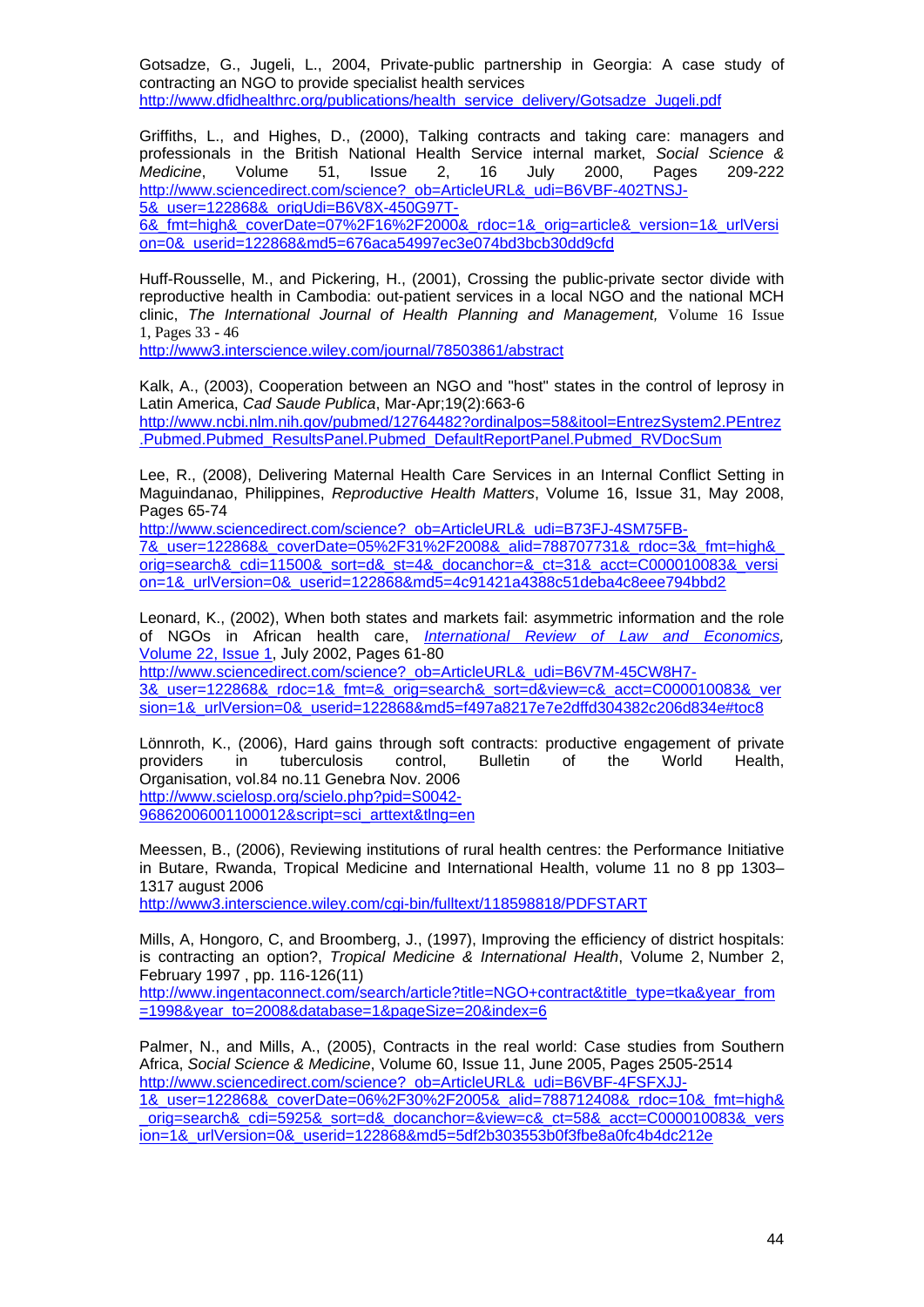Pfeiffer, J., (2003), International NGOs and primary health care in Mozambique: the need for a new model of collaboration, *Social Science & Medicine*, Volume 56, Issue 4, February 2003, Pages 725-738

[http://www.sciencedirect.com/science?\\_ob=ArticleURL&\\_udi=B6VBF-458P7TG-](http://www.sciencedirect.com/science?_ob=ArticleURL&_udi=B6VBF-458P7TG-6&_user=122868&_coverDate=02%2F28%2F2003&_alid=788711064&_rdoc=16&_fmt=high&_orig=search&_cdi=5925&_sort=d&_docanchor=&view=c&_ct=36&_acct=C000010083&_version=1&_urlVersion=0&_userid=122868&md5=3b5571934f49292206e177353e791ac0)

[6&\\_user=122868&\\_coverDate=02%2F28%2F2003&\\_alid=788711064&\\_rdoc=16&\\_fmt=high&](http://www.sciencedirect.com/science?_ob=ArticleURL&_udi=B6VBF-458P7TG-6&_user=122868&_coverDate=02%2F28%2F2003&_alid=788711064&_rdoc=16&_fmt=high&_orig=search&_cdi=5925&_sort=d&_docanchor=&view=c&_ct=36&_acct=C000010083&_version=1&_urlVersion=0&_userid=122868&md5=3b5571934f49292206e177353e791ac0) [\\_orig=search&\\_cdi=5925&\\_sort=d&\\_docanchor=&view=c&\\_ct=36&\\_acct=C000010083&\\_vers](http://www.sciencedirect.com/science?_ob=ArticleURL&_udi=B6VBF-458P7TG-6&_user=122868&_coverDate=02%2F28%2F2003&_alid=788711064&_rdoc=16&_fmt=high&_orig=search&_cdi=5925&_sort=d&_docanchor=&view=c&_ct=36&_acct=C000010083&_version=1&_urlVersion=0&_userid=122868&md5=3b5571934f49292206e177353e791ac0) [ion=1&\\_urlVersion=0&\\_userid=122868&md5=3b5571934f49292206e177353e791ac0](http://www.sciencedirect.com/science?_ob=ArticleURL&_udi=B6VBF-458P7TG-6&_user=122868&_coverDate=02%2F28%2F2003&_alid=788711064&_rdoc=16&_fmt=high&_orig=search&_cdi=5925&_sort=d&_docanchor=&view=c&_ct=36&_acct=C000010083&_version=1&_urlVersion=0&_userid=122868&md5=3b5571934f49292206e177353e791ac0) 

Rangan, S., et al., (2003), The Mumbai experience in building field level partnerships for DOTS implementation, *Tuberculosis*, Volume 83, Issues 1-3, February 2003, Pages 165-172 [http://www.sciencedirect.com/science?\\_ob=ArticleURL&\\_udi=B6WXK-48HXWMS-](http://www.sciencedirect.com/science?_ob=ArticleURL&_udi=B6WXK-48HXWMS-1&_user=122868&_coverDate=02%2F28%2F2003&_alid=788707731&_rdoc=21&_fmt=high&_orig=search&_cdi=7161&_sort=d&_st=4&_docanchor=&_ct=31&_acct=C000010083&_version=1&_urlVersion=0&_userid=122868&md5=6ef5800bd43685d243e3ad8fff932dba)[1&\\_user=122868&\\_coverDate=02%2F28%2F2003&\\_alid=788707731&\\_rdoc=21&\\_fmt=high&](http://www.sciencedirect.com/science?_ob=ArticleURL&_udi=B6WXK-48HXWMS-1&_user=122868&_coverDate=02%2F28%2F2003&_alid=788707731&_rdoc=21&_fmt=high&_orig=search&_cdi=7161&_sort=d&_st=4&_docanchor=&_ct=31&_acct=C000010083&_version=1&_urlVersion=0&_userid=122868&md5=6ef5800bd43685d243e3ad8fff932dba) [\\_orig=search&\\_cdi=7161&\\_sort=d&\\_st=4&\\_docanchor=&\\_ct=31&\\_acct=C000010083&\\_versi](http://www.sciencedirect.com/science?_ob=ArticleURL&_udi=B6WXK-48HXWMS-1&_user=122868&_coverDate=02%2F28%2F2003&_alid=788707731&_rdoc=21&_fmt=high&_orig=search&_cdi=7161&_sort=d&_st=4&_docanchor=&_ct=31&_acct=C000010083&_version=1&_urlVersion=0&_userid=122868&md5=6ef5800bd43685d243e3ad8fff932dba) [on=1&\\_urlVersion=0&\\_userid=122868&md5=6ef5800bd43685d243e3ad8fff932dba](http://www.sciencedirect.com/science?_ob=ArticleURL&_udi=B6WXK-48HXWMS-1&_user=122868&_coverDate=02%2F28%2F2003&_alid=788707731&_rdoc=21&_fmt=high&_orig=search&_cdi=7161&_sort=d&_st=4&_docanchor=&_ct=31&_acct=C000010083&_version=1&_urlVersion=0&_userid=122868&md5=6ef5800bd43685d243e3ad8fff932dba) 

Ridde, V., (2002), Performance-based partnership agreements in Afghanistan, *International Review of Law and Economics*, Volume 360, Issue 9349, 14 December 2002, Pages 1976- 1977

[http://www.sciencedirect.com/science?\\_ob=ArticleURL&\\_udi=B6T1B-47F6W3G-](http://www.sciencedirect.com/science?_ob=ArticleURL&_udi=B6T1B-47F6W3G-1J&_user=122868&_rdoc=1&_fmt=&_orig=search&_sort=d&view=c&_acct=C000010083&_version=1&_urlVersion=0&_userid=122868&md5=e5199817cbc3d648648cda98a2f0aa0a)[1J&\\_user=122868&\\_rdoc=1&\\_fmt=&\\_orig=search&\\_sort=d&view=c&\\_acct=C000010083&\\_ve](http://www.sciencedirect.com/science?_ob=ArticleURL&_udi=B6T1B-47F6W3G-1J&_user=122868&_rdoc=1&_fmt=&_orig=search&_sort=d&view=c&_acct=C000010083&_version=1&_urlVersion=0&_userid=122868&md5=e5199817cbc3d648648cda98a2f0aa0a) [rsion=1&\\_urlVersion=0&\\_userid=122868&md5=e5199817cbc3d648648cda98a2f0aa0a](http://www.sciencedirect.com/science?_ob=ArticleURL&_udi=B6T1B-47F6W3G-1J&_user=122868&_rdoc=1&_fmt=&_orig=search&_sort=d&view=c&_acct=C000010083&_version=1&_urlVersion=0&_userid=122868&md5=e5199817cbc3d648648cda98a2f0aa0a)

Rosenberg, A., Hartwig, K., and Merson, M., (2008), Government–NGO collaboration and sustainability of orphans and vulnerable children projects in southern Africa, *Evaluation and Program Planning*, Volume 31, Issue 1, February 2008, Pages 51-60

[http://www.sciencedirect.com/science?\\_ob=ArticleURL&\\_udi=B6V7V-4PHSC6P-](http://www.sciencedirect.com/science?_ob=ArticleURL&_udi=B6V7V-4PHSC6P-1&_user=122868&_coverDate=02%2F29%2F2008&_alid=788707731&_rdoc=4&_fmt=high&_orig=search&_cdi=5852&_sort=d&_st=4&_docanchor=&_ct=31&_acct=C000010083&_version=1&_urlVersion=0&_userid=122868&md5=2842e0ee8896b905321a2c41046fdb0c)[1&\\_user=122868&\\_coverDate=02%2F29%2F2008&\\_alid=788707731&\\_rdoc=4&\\_fmt=high&\\_](http://www.sciencedirect.com/science?_ob=ArticleURL&_udi=B6V7V-4PHSC6P-1&_user=122868&_coverDate=02%2F29%2F2008&_alid=788707731&_rdoc=4&_fmt=high&_orig=search&_cdi=5852&_sort=d&_st=4&_docanchor=&_ct=31&_acct=C000010083&_version=1&_urlVersion=0&_userid=122868&md5=2842e0ee8896b905321a2c41046fdb0c) [orig=search&\\_cdi=5852&\\_sort=d&\\_st=4&\\_docanchor=&\\_ct=31&\\_acct=C000010083&\\_versio](http://www.sciencedirect.com/science?_ob=ArticleURL&_udi=B6V7V-4PHSC6P-1&_user=122868&_coverDate=02%2F29%2F2008&_alid=788707731&_rdoc=4&_fmt=high&_orig=search&_cdi=5852&_sort=d&_st=4&_docanchor=&_ct=31&_acct=C000010083&_version=1&_urlVersion=0&_userid=122868&md5=2842e0ee8896b905321a2c41046fdb0c) [n=1&\\_urlVersion=0&\\_userid=122868&md5=2842e0ee8896b905321a2c41046fdb0c](http://www.sciencedirect.com/science?_ob=ArticleURL&_udi=B6V7V-4PHSC6P-1&_user=122868&_coverDate=02%2F29%2F2008&_alid=788707731&_rdoc=4&_fmt=high&_orig=search&_cdi=5852&_sort=d&_st=4&_docanchor=&_ct=31&_acct=C000010083&_version=1&_urlVersion=0&_userid=122868&md5=2842e0ee8896b905321a2c41046fdb0c)

Sinanovic, E. and Kumaranayake, L. (2006), Quality of tuberculosis care provided in different models of public-private partnerships in South Africa, *The International Journal of Tuberculosis and Lung Disease*, Volume 10, Number 7, July 2006 , pp. 795-801(7) [http://www.ingentaconnect.com/search/article?title=ngo+partnership&title\\_type=tka&year\\_fro](http://www.ingentaconnect.com/search/article?title=ngo+partnership&title_type=tka&year_from=1998&year_to=2008&database=1&pageSize=20&index=11) [m=1998&year\\_to=2008&database=1&pageSize=20&index=11](http://www.ingentaconnect.com/search/article?title=ngo+partnership&title_type=tka&year_from=1998&year_to=2008&database=1&pageSize=20&index=11) 

Smith, K., (1989), Non-governmental organizations in the health field: Collaboration, integration and contrasting aims, *Social Science & Medicine*, Volume 29, Issue 3, 1989, Pages 395-402

[http://www.sciencedirect.com/science?\\_ob=ArticleURL&\\_udi=B6VBF-4692PRP-](http://www.sciencedirect.com/science?_ob=ArticleURL&_udi=B6VBF-4692PRP-61&_user=122868&_coverDate=12%2F31%2F1989&_alid=788711064&_rdoc=35&_fmt=high&_orig=search&_cdi=5925&_sort=d&_docanchor=&view=c&_ct=36&_acct=C000010083&_version=1&_urlVersion=0&_userid=122868&md5=d210528b80082299eca58e3b836edfd4)

[61&\\_user=122868&\\_coverDate=12%2F31%2F1989&\\_alid=788711064&\\_rdoc=35&\\_fmt=high](http://www.sciencedirect.com/science?_ob=ArticleURL&_udi=B6VBF-4692PRP-61&_user=122868&_coverDate=12%2F31%2F1989&_alid=788711064&_rdoc=35&_fmt=high&_orig=search&_cdi=5925&_sort=d&_docanchor=&view=c&_ct=36&_acct=C000010083&_version=1&_urlVersion=0&_userid=122868&md5=d210528b80082299eca58e3b836edfd4) [&\\_orig=search&\\_cdi=5925&\\_sort=d&\\_docanchor=&view=c&\\_ct=36&\\_acct=C000010083&\\_ve](http://www.sciencedirect.com/science?_ob=ArticleURL&_udi=B6VBF-4692PRP-61&_user=122868&_coverDate=12%2F31%2F1989&_alid=788711064&_rdoc=35&_fmt=high&_orig=search&_cdi=5925&_sort=d&_docanchor=&view=c&_ct=36&_acct=C000010083&_version=1&_urlVersion=0&_userid=122868&md5=d210528b80082299eca58e3b836edfd4) [rsion=1&\\_urlVersion=0&\\_userid=122868&md5=d210528b80082299eca58e3b836edfd4](http://www.sciencedirect.com/science?_ob=ArticleURL&_udi=B6VBF-4692PRP-61&_user=122868&_coverDate=12%2F31%2F1989&_alid=788711064&_rdoc=35&_fmt=high&_orig=search&_cdi=5925&_sort=d&_docanchor=&view=c&_ct=36&_acct=C000010083&_version=1&_urlVersion=0&_userid=122868&md5=d210528b80082299eca58e3b836edfd4) 

Soeters, R., Griffiths, F (2003), Improving government health services through contract management: a case from Cambodia, *Health Policy and Planning*; 18(1): 74-83 <http://heapol.oxfordjournals.org/cgi/content/abstract/18/1/74>

Soeters, R., Habineza, C., and Peerenboomc, B., (2006), Performance-based financing and changing the district health system: experience from Rwanda, *Bulletin of the World Health Organization* 2006;84:884-889.

<https://www.who.int/bulletin/volumes/84/11/06-029991.pdf>

USAID, 2006, NGO Service Delivery Program (NSDP) Evaluation Report, USAID, Washington

[http://www.usaid.gov/bd/files/nsdp\\_eval.pdf](http://www.usaid.gov/bd/files/nsdp_eval.pdf) 

#### **Education**

Billett, S., et al., (2007), Collaborative Working and Contested Practices: Forming, Developing and Sustaining Social Partnerships in Education, *Journal of Education Policy*, Volume [http://www.informaworld.com/smpp/title~content=t713693402~db=all~tab=issueslist~branche](http://www.informaworld.com/smpp/title~content=t713693402~db=all~tab=issueslist~branches=22#v22) [s=22 - v222](http://www.informaworld.com/smpp/title~content=t713693402~db=all~tab=issueslist~branches=22#v22)2, Issue 6 November 2007 , pages 637 - 656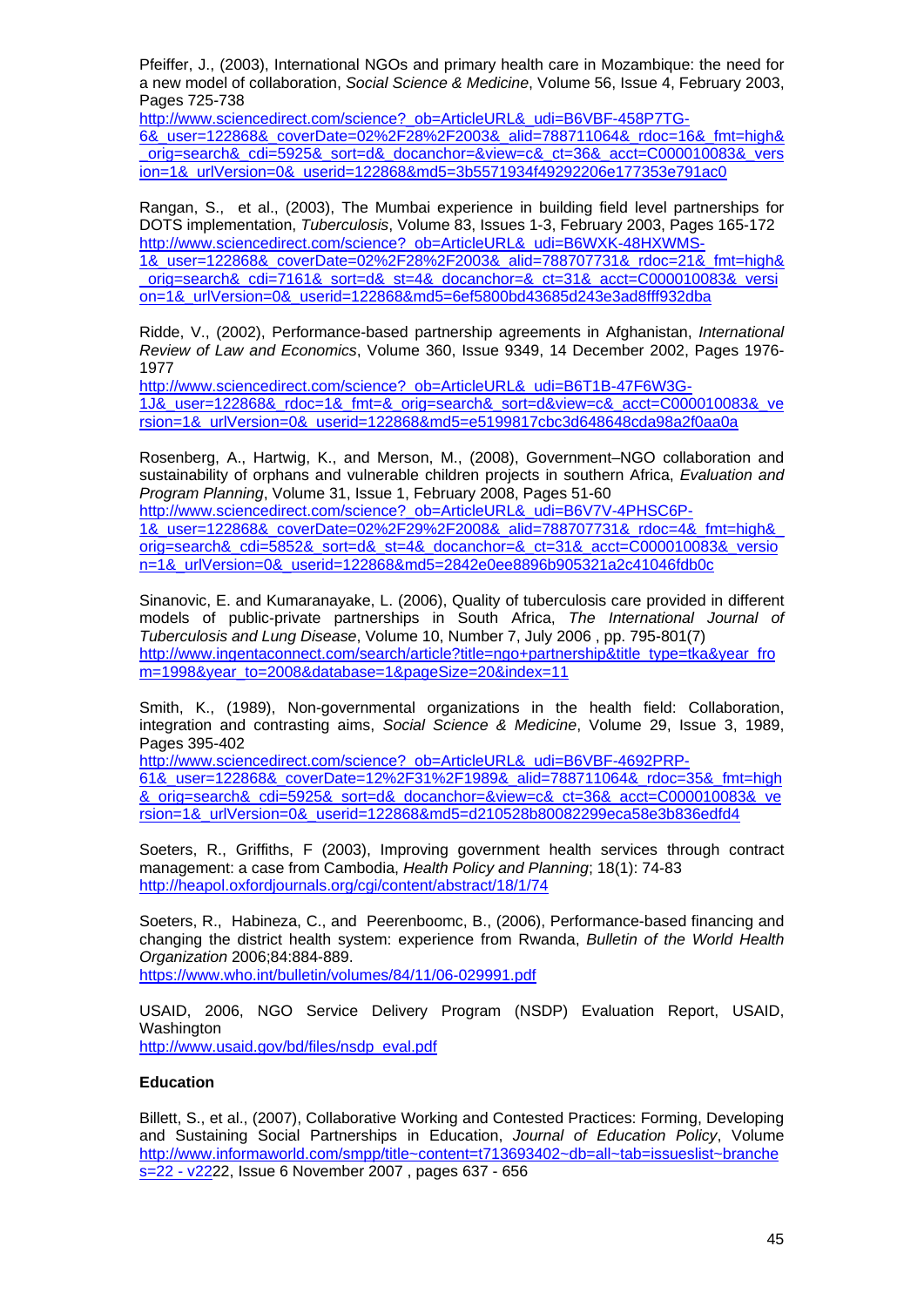[http://www.eric.ed.gov:80/ERICWebPortal/Home.portal?\\_nfpb=true&ERICExtSearch\\_Search](http://www.eric.ed.gov/ERICWebPortal/Home.portal?_nfpb=true&ERICExtSearch_SearchValue_0=partnerships+in+education&searchtype=basic&ERICExtSearch_SearchType_0=kw&_pageLabel=RecordDetails&objectId=0900019b802217cc&accno=EJ778271&_nfls=false) [Value\\_0=partnerships+in+education&searchtype=basic&ERICExtSearch\\_SearchType\\_0=kw](http://www.eric.ed.gov/ERICWebPortal/Home.portal?_nfpb=true&ERICExtSearch_SearchValue_0=partnerships+in+education&searchtype=basic&ERICExtSearch_SearchType_0=kw&_pageLabel=RecordDetails&objectId=0900019b802217cc&accno=EJ778271&_nfls=false) [&\\_pageLabel=RecordDetails&objectId=0900019b802217cc&accno=EJ778271&\\_nfls=false](http://www.eric.ed.gov/ERICWebPortal/Home.portal?_nfpb=true&ERICExtSearch_SearchValue_0=partnerships+in+education&searchtype=basic&ERICExtSearch_SearchType_0=kw&_pageLabel=RecordDetails&objectId=0900019b802217cc&accno=EJ778271&_nfls=false) 

Brock-Utne, Z.A. and Desai, M., (2006) Opportunities and constraints for education development non-governmental organisations: Lessons from South Africa in Focus on fresh data on the language of instruction debate in Tanzania and South Africa, African Minds <http://books.google.co.uk/books?id=MXxIMxGJ3S8C>

Caddell, M., (2006), Private schools as battlefields: contested visions of learning and livelihood in Nepal, Compare: A journal of comparative education, Volume 36, Issue 4 December 2006 , pages 463 – 479

[http://www.informaworld.com/smpp/content~content=a767853704?words=public%7cprivate%](http://www.informaworld.com/smpp/content%7Econtent=a767853704?words=public%7cprivate%7cpartnership%7cngo%7chealth&hash=1291207551) [7cpartnership%7cngo%7chealth&hash=1291207551](http://www.informaworld.com/smpp/content%7Econtent=a767853704?words=public%7cprivate%7cpartnership%7cngo%7chealth&hash=1291207551)

Jagannathan, S., (2000), The Role of Nongovernmental Organizations in Primary Education: A Study of Six NGOs in India, European Commission, Delegation to India, Bhutan, Nepal, and the Maldives, November 2000

<http://ideas.repec.org/p/wbk/wbrwps/2530.html>

Nordtveit, B., (2008), Poverty alleviation and integrated service delivery: Literacy, early child development and health, *International Journal of Educational Development*, Volume 28, Issue 4, July 2008, Pages 405-418

[http://www.sciencedirect.com/science?\\_ob=ArticleURL&\\_udi=B6VD7-4RWHXB4-](http://www.sciencedirect.com/science?_ob=ArticleURL&_udi=B6VD7-4RWHXB4-1&_user=122868&_coverDate=07%2F31%2F2008&_alid=788707731&_rdoc=1&_fmt=high&_orig=search&_cdi=5975&_sort=d&_st=4&_docanchor=&_ct=31&_acct=C000010083&_version=1&_urlVersion=0&_userid=122868&md5=e2683ffd9e375708acedffb005cc5354) [1&\\_user=122868&\\_coverDate=07%2F31%2F2008&\\_alid=788707731&\\_rdoc=1&\\_fmt=high&\\_](http://www.sciencedirect.com/science?_ob=ArticleURL&_udi=B6VD7-4RWHXB4-1&_user=122868&_coverDate=07%2F31%2F2008&_alid=788707731&_rdoc=1&_fmt=high&_orig=search&_cdi=5975&_sort=d&_st=4&_docanchor=&_ct=31&_acct=C000010083&_version=1&_urlVersion=0&_userid=122868&md5=e2683ffd9e375708acedffb005cc5354) [orig=search&\\_cdi=5975&\\_sort=d&\\_st=4&\\_docanchor=&\\_ct=31&\\_acct=C000010083&\\_versio](http://www.sciencedirect.com/science?_ob=ArticleURL&_udi=B6VD7-4RWHXB4-1&_user=122868&_coverDate=07%2F31%2F2008&_alid=788707731&_rdoc=1&_fmt=high&_orig=search&_cdi=5975&_sort=d&_st=4&_docanchor=&_ct=31&_acct=C000010083&_version=1&_urlVersion=0&_userid=122868&md5=e2683ffd9e375708acedffb005cc5354) [n=1&\\_urlVersion=0&\\_userid=122868&md5=e2683ffd9e375708acedffb005cc5354](http://www.sciencedirect.com/science?_ob=ArticleURL&_udi=B6VD7-4RWHXB4-1&_user=122868&_coverDate=07%2F31%2F2008&_alid=788707731&_rdoc=1&_fmt=high&_orig=search&_cdi=5975&_sort=d&_st=4&_docanchor=&_ct=31&_acct=C000010083&_version=1&_urlVersion=0&_userid=122868&md5=e2683ffd9e375708acedffb005cc5354)

O'Sullivan, M., (2008), Effective International Non-Governmental Organisation (INGO) and Local Non-Governmental Organisation (LNGO) partnerships in education programmes: a case study of an Irish INGO and its partner LNGOs in Ethiopia, Irish Educational Studies, Volume 27, Issue 2 June 2008 , pages 159 – 176 [http://www.informaworld.com/smpp/content~content=a792194132?words=education%7cpartn](http://www.informaworld.com/smpp/content%7Econtent=a792194132?words=education%7cpartnership&hash=1360504037) [ership&hash=1360504037](http://www.informaworld.com/smpp/content%7Econtent=a792194132?words=education%7cpartnership&hash=1360504037) 

Pick, S., Givaudan, M., and Reich, M., (2008), NGO-government partnerships for scaling up: sexuality education in Mexico, *Development in Practice*, Volume 18, Number 2, April 2008 [http://www.informaworld.com/smpp/content~db=all~content=a791553691?words=education\\*|](http://www.informaworld.com/smpp/content%7Edb=all%7Econtent=a791553691?words=education*|ngo*) [ngo\\*](http://www.informaworld.com/smpp/content%7Edb=all%7Econtent=a791553691?words=education*|ngo*)

Rafi Khan, S., Kazmi, R., Latif, S., (2005) A Comparative Institutional Analysis of Government, NGO and Private Rural Primary Schooling in Pakistan, The European Journal of Development Research, Volume17, Issue 2 June 2005 , pages 199 – 223 [http://www.informaworld.com/smpp/content~content=a714000491?words=ngo%7ccontract%7](http://www.informaworld.com/smpp/content%7Econtent=a714000491?words=ngo%7ccontract%7cservice%7cdelivery&hash=2228596665) [cservice%7cdelivery&hash=2228596665](http://www.informaworld.com/smpp/content%7Econtent=a714000491?words=ngo%7ccontract%7cservice%7cdelivery&hash=2228596665)

USAID, (2002) A Literature review of Community Schools in Africa, USAID, Washington <http://www.aed.org/Publications/upload/CommunitySchoolsLiteratureReview.pdf>

World Bank, (2006), Colombia: Contracting Education Services, World Bank, Colombia [http://www](http://www-wds.worldbank.org/external/default/WDSContentServer/WDSP/IB/2006/08/30/000160016_20060830092836/Rendered/PDF/318410CO.pdf)[wds.worldbank.org/external/default/WDSContentServer/WDSP/IB/2006/08/30/000160016\\_20](http://www-wds.worldbank.org/external/default/WDSContentServer/WDSP/IB/2006/08/30/000160016_20060830092836/Rendered/PDF/318410CO.pdf) [060830092836/Rendered/PDF/318410CO.pdf](http://www-wds.worldbank.org/external/default/WDSContentServer/WDSP/IB/2006/08/30/000160016_20060830092836/Rendered/PDF/318410CO.pdf)

#### **Basic sanitation**

ADB, (2006), Serving the Rural Poor: A Review of Civil-Society Led Initiatitves in Rural Water and Sanitation, Asian Development Bank, Quezon City, Philippines <http://www.adb.org/Water/Topics/Rural-WSS/Final-Paper-July06.pdf#page=20>

Allison, M.C., (2002), Balancing responsibility for sanitation, School of Health and Social Studies, The University of Warwick, Coventry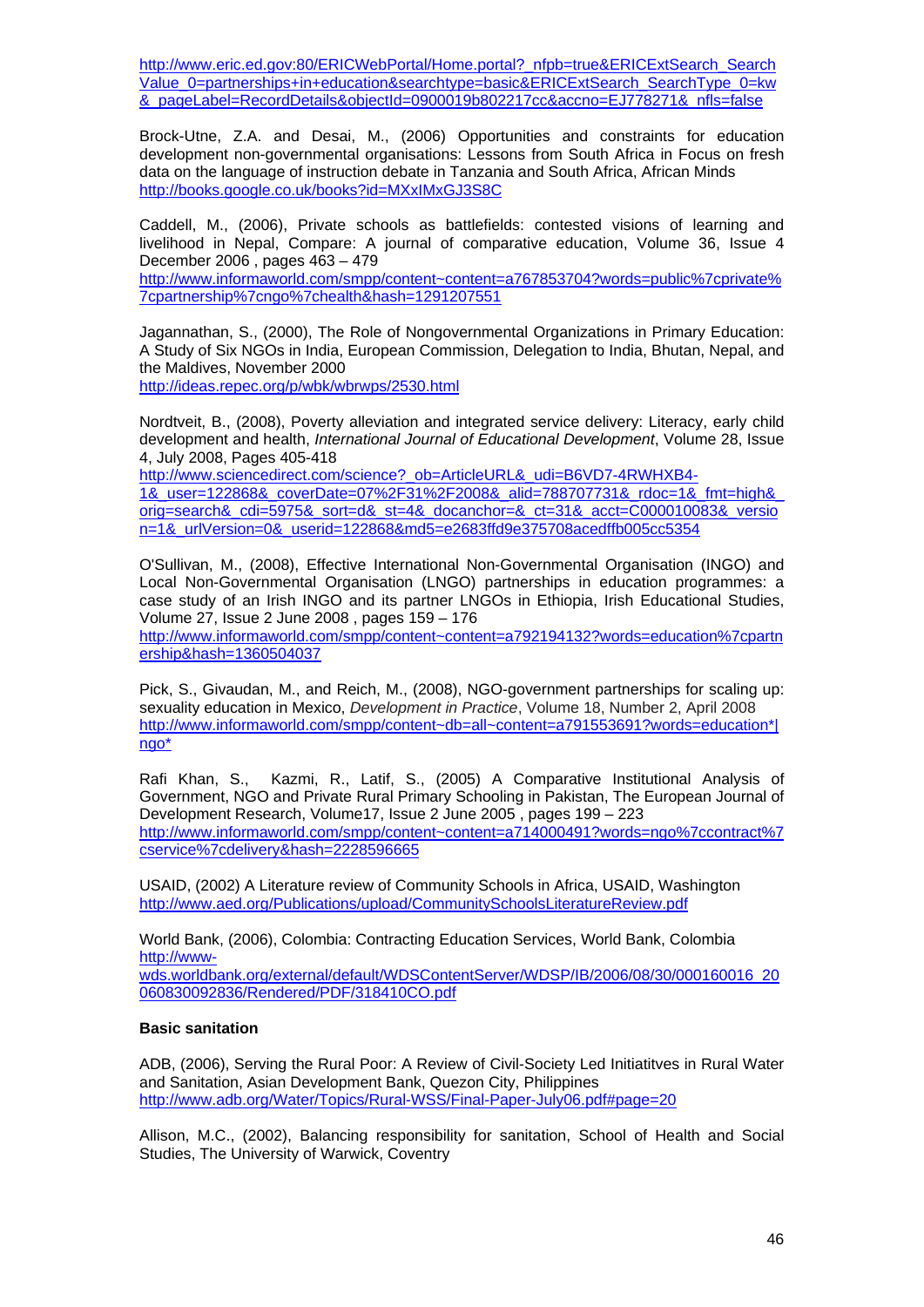http://www.sciencedirect.com/science? ob=ArticleURL&\_udi=B6VBF-46SW158-[5&\\_user=122868&\\_rdoc=1&\\_fmt=&\\_orig=search&\\_sort=d&view=c&\\_acct=C000010083&\\_ver](http://www.sciencedirect.com/science?_ob=ArticleURL&_udi=B6VBF-46SW158-5&_user=122868&_rdoc=1&_fmt=&_orig=search&_sort=d&view=c&_acct=C000010083&_version=1&_urlVersion=0&_userid=122868&md5=a46afda5a7da5eea838dbebc34b21a2b) [sion=1&\\_urlVersion=0&\\_userid=122868&md5=a46afda5a7da5eea838dbebc34b21a2b](http://www.sciencedirect.com/science?_ob=ArticleURL&_udi=B6VBF-46SW158-5&_user=122868&_rdoc=1&_fmt=&_orig=search&_sort=d&view=c&_acct=C000010083&_version=1&_urlVersion=0&_userid=122868&md5=a46afda5a7da5eea838dbebc34b21a2b)

Brocklehurst, C., and Janssens, J., (2004), Innovative Contracts, Sound Relationships: Urban Water Sector Reform in Senegal, The World Bank, Washington [http://www.worldbank.org/html/fpd/water/pdf/WSS\\_Senegal.pdf](http://www.worldbank.org/html/fpd/water/pdf/WSS_Senegal.pdf) 

Burra, S., (2001), Slum Sanitation in Pune: A Case Study, Society for Promotion of Area Resource Centres (SPARC), UCL, London [http://www.ucl.ac.uk/dpu](http://www.ucl.ac.uk/dpu-projects/drivers_urb_change/urb_infrastructure/pdf_public_private_services/W_SPARC_Sundar_Sanitation_Pune.pdf)[projects/drivers\\_urb\\_change/urb\\_infrastructure/pdf\\_public\\_private\\_services/W\\_SPARC\\_Sund](http://www.ucl.ac.uk/dpu-projects/drivers_urb_change/urb_infrastructure/pdf_public_private_services/W_SPARC_Sundar_Sanitation_Pune.pdf) [ar\\_Sanitation\\_Pune.pdf](http://www.ucl.ac.uk/dpu-projects/drivers_urb_change/urb_infrastructure/pdf_public_private_services/W_SPARC_Sundar_Sanitation_Pune.pdf)

Caplan, K., et al., (2001), Flexibility by Design: Lessons from Multi-Sector Partnerships in Water and Sanitation Projects, BPD Water and Sanitation Cluster, London [http://www.bpdwaterandsanitation.org/bpd/web/d/doc\\_27.pdf?statsHandlerDone=1](http://www.bpdwaterandsanitation.org/bpd/web/d/doc_27.pdf?statsHandlerDone=1)

Clayton, A., (1999), Contracts or Partnerships: Working through local NGOs in Ghana and Nepal: How local NGOs have been engaged in the provision of rural water and sanitation at community level in Ghana and Nepal, WaterAid, London [http://www.wateraid.org/documents/plugin\\_documents/contractspartners.pdf](http://www.wateraid.org/documents/plugin_documents/contractspartners.pdf) 

Collingnon, B. and Vézina, M. (2000), Independent Water and Sanitation Providers in African Cities: Full Report of a Ten-Country Study, World Bank Water and Sanitation Programme, Washington DC, USA

[http://www.wsp.org/publications/af\\_providers.pdf](http://www.wsp.org/publications/af_providers.pdf)

Danert, K., et al., (2003), The private sector in rural water and sanitation services in Uganda: understanding the context and developing support strategies, *Journal of International Development*, Volume 15 Issue 8, Pages 1099 - 1114 <http://www3.interscience.wiley.com/journal/106563307/abstract>

Franceys, R., and Weitz, A., (2003), Policy Arena Public-private community partnerships in infrastructure for the poor, *Journal of International Development*, Volume 15 Issue 8, Pages 1083 - 1098

<http://www3.interscience.wiley.com/journal/106563319/abstract>

Franceys R., (2003), Private sector participation in water supply and sanitation, Waterlines, Volume 21, Number 3, 1 January 2003 , pp. 2-4(3) <http://www.ingentaconnect.com/content/itpub/wtl/2003/00000021/00000003/art00001>

Haider, I., Development of communitybased sanitation infrastructure in Hasanpura, Wateraid, Faisalabad

[http://www.wateraid.org/documents/development\\_of\\_community\\_based\\_sanitation\\_infrastruct](http://www.wateraid.org/documents/development_of_community_based_sanitation_infrastructure_in_hasanpura_faisalabad.pdf) ure in hasanpura faisalabad.pdf

Hanchett, S., et al., (2003), Water, sanitation and hygiene in Bangladeshi slums: an evaluation of the WaterAid– Bangladesh urban programme, *Environment and Urbanization*  2003; 15; 43

<http://eau.sagepub.com/cgi/reprint/15/2/43>

Hardoy, A., (2005), Governance for water and sanitation services in low-income settlements: experiences with partnership-based management in Moreno, Buenos Aires, Environment and Urbanization, Vol. 17, No. 1, 183-200 <http://eau.sagepub.com/cgi/content/abstract/17/1/183>

Hobson, J., (2000), Sustainable sanitation: experiences in Pune with a municipal-NGOcommunity partnership, Environment and Urbanization, Vol. 12, No. 2, 53-62 (2000) <http://eau.sagepub.com/cgi/content/abstract/12/2/53>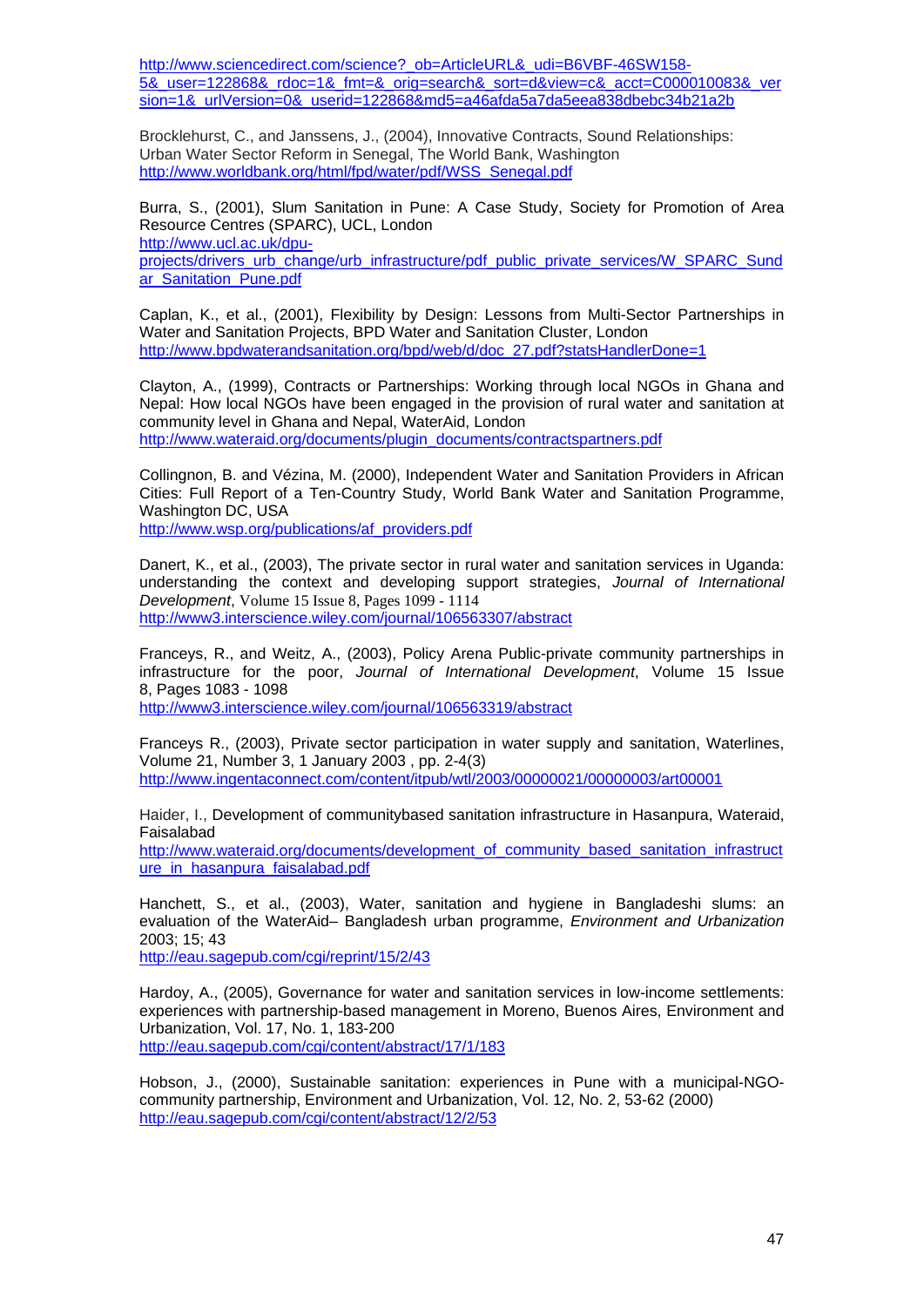Khalifa, N, Essaouabi, D., (2003), Public-Private Partnership: Which Strategy for the Drinking Water and Sanitation Sector in Morocco?, *International Journal of Water Resources Development*, Volume

[http://www.informaworld.com/smpp/title~content=t713426247~db=all~tab=issueslist~branche](http://www.informaworld.com/smpp/title%7Econtent=t713426247%7Edb=all%7Etab=issueslist%7Ebranches=19%20-%20v19) [s=19 - v191](http://www.informaworld.com/smpp/title%7Econtent=t713426247%7Edb=all%7Etab=issueslist%7Ebranches=19%20-%20v19)9, Issue 2 June 2003 , pages 131 - 138

[http://www.informaworld.com/smpp/content~content=a713672740?words=sanitation%7cpartn](http://www.informaworld.com/smpp/content%7Econtent=a713672740?words=sanitation%7cpartnership%7ccontract&hash=45842226) [ership%7ccontract&hash=45842226](http://www.informaworld.com/smpp/content%7Econtent=a713672740?words=sanitation%7cpartnership%7ccontract&hash=45842226)

Sandoval-Minero, R., (2005) Participation of the Private Sector in Water and Sanitation Services: Assessment of Guanajuato, Mexico, International Journal of Water Resources Development, Volume 21, Issue 1 March 2005 , pages 181 – 197

[http://www.informaworld.com/smpp/content~content=a713995150?words=sanitation%7cpartn](http://www.informaworld.com/smpp/content%7Econtent=a713995150?words=sanitation%7cpartnership%7ccontract&hash=45842226) [ership%7ccontract&hash=45842226](http://www.informaworld.com/smpp/content%7Econtent=a713995150?words=sanitation%7cpartnership%7ccontract&hash=45842226) 

Sansom , K., (2006), Government engagement with non-state providers of water and sanitation services, *Public Administration and Development,* Volume 26 Issue 3, Pages 207 - 217

<http://www3.interscience.wiley.com/journal/112728831/abstract>

Solo, T.M., (1999), Small-scale entrepreneurs in the urban water and sanitation market, *Environment and Urbanization*, Vol. 11, No. 1, 117-132 (1999) <http://eau.sagepub.com/cgi/content/abstract/11/1/117>

Stewart, A., (2006), The authenticity of 'type two' Multistakeholder partnerships for water and sanitation in Africa: When is a Stakeholder a partner?, Environmental Politics, Volume15, Issue 3 June 2006 , pages 362 – 378

[http://www.informaworld.com/smpp/content~content=a745977543?words=ngo%7ccso%7csa](http://www.informaworld.com/smpp/content%7Econtent=a745977543?words=ngo%7ccso%7csanitation%7cpartnership%7ccontract&hash=1757610659) [nitation%7cpartnership%7ccontract&hash=1757610659](http://www.informaworld.com/smpp/content%7Econtent=a745977543?words=ngo%7ccso%7csanitation%7cpartnership%7ccontract&hash=1757610659)

Waddell, S., (2001), Emerging Models for Developing Water Systems for the Rural Poor: From Contracts to Co-Production, BPD Water and Sanitation Cluster, WaterAid, London [http://www.instituteforstrategicclarity.org/Publications/BPD%20-](http://www.instituteforstrategicclarity.org/Publications/BPD%20-%20Contracts%20to%20Coproduction.PDF) [%20Contracts%20to%20Coproduction.PDF](http://www.instituteforstrategicclarity.org/Publications/BPD%20-%20Contracts%20to%20Coproduction.PDF)

Welle, K., (2001), Contending Discourses on 'Partnership'. A Comparative Analysis of the Rural Water and Sanitation Sector in Ghana, Occasional Paper No 40, Water Issues Study Group, School of Oriental and African Studies (SOAS), London [http://www.soas.ac.uk/research/our\\_research/projects/waterissues/papers/38383.pdf](http://www.soas.ac.uk/research/our_research/projects/waterissues/papers/38383.pdf)

WSP-Africa (2005), Understanding Small Scale Providers of Sanitation Services: A Case Study of Kiber*a*, Field Note 33062, June 2005, Water and Sanitation Program-Africa, Nairobi, Kenya

http://www.wsp.org/publications/Understanding%20Small%20Scale%20Providers%20of%20S anitation%20Services-

A%20Case%20Study%20of%20Kibera.pdf

WSP-Africa (2002), The Mvula Trust in South Africa: An Independent Partner to the Government, Blue-Gold Field Note 14, August 2002, Water and Sanitation Program-Africa, Nairobi, Kenya

http://www-

wds.worldbank.org/servlet/WDS\_IBank\_Servlet?pcont=details&eid=000090341\_2003082913 3309

WSP-South Asia (2005), Scaling-Up Rural Sanitation in South Asia: Lessons Learned from Bangladesh, India and Pakistan, Report, May 2005, Water and Sanitation Program-South Asia, New Delhi, India

http://www-

wds.worldbank.org/servlet/WDS\_IBank\_Servlet?pcont=details&eid=000090341\_2006011210 1103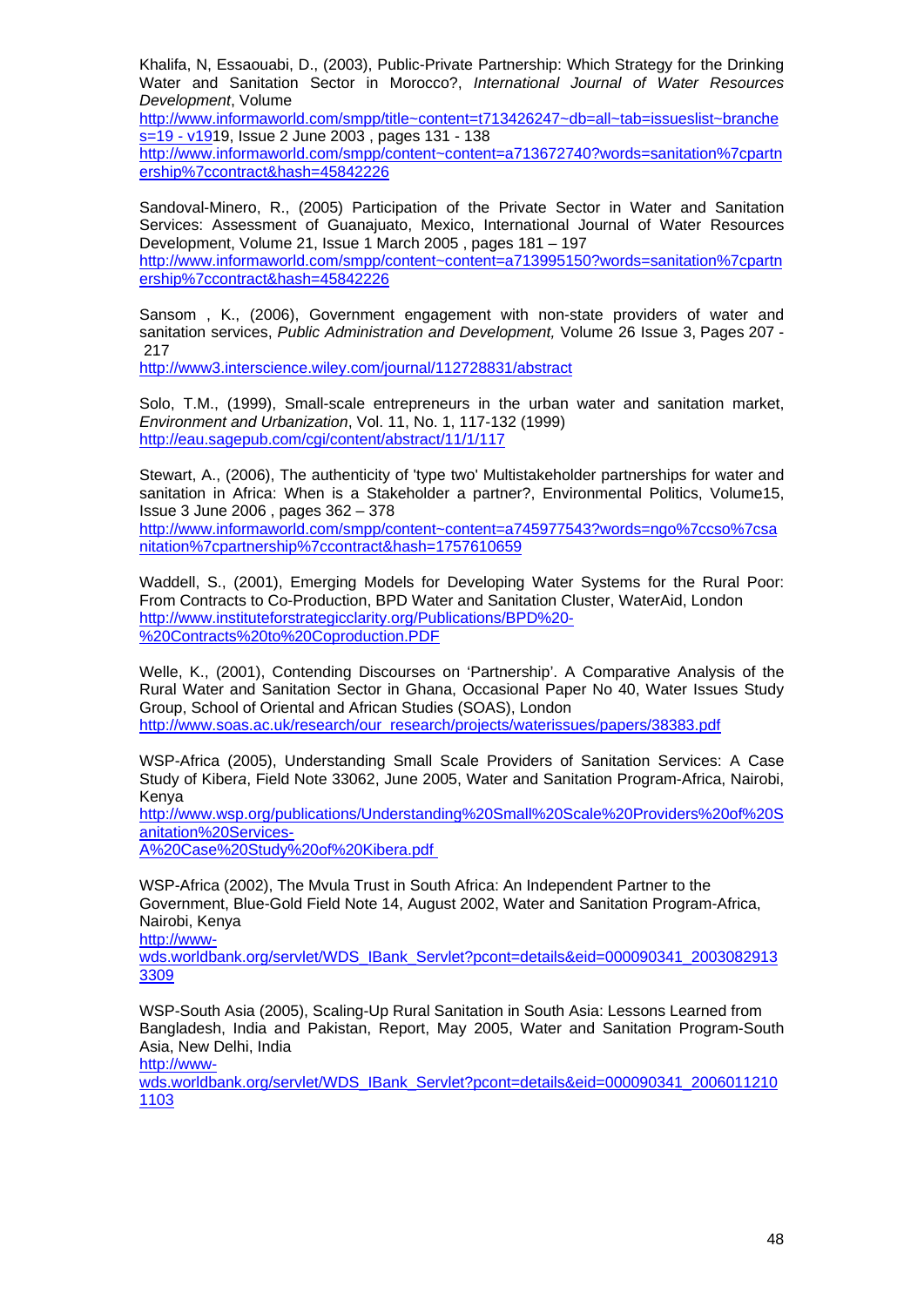#### **Other sectors**

Baulderstone, J., (2005), Changing Relationship with Government: Contracts or Partnerships in the Delivery of Community Services, in The Role of Public Administration in Building a Harmonious Society, Selected Proceedings from the Annual Conference of the Network of Asia-Pacific Schools and Institutes of Public Administration and Governance (NAPSIPAG), Beijing, People's Republic of China 5–7 December 2005

http://unpan1.un.org/intr [adoc/groups/public/documents/ADB/UNPAN025048.pdf#page=158](http://unpan1.un.org/intradoc/groups/public/documents/ADB/UNPAN025048.pdf#page=158) 

Bebbington, A., Farrington, J., and Lewis, (1993), Reluctant Partnerships, Hostile Confrontations, or Productive Synergies? Possibilities for NGO-State Interactions [http://www.informaworld.com/smpp/content~content=a727908553?words=ngo%7ccso%7cco](http://www.informaworld.com/smpp/content%7Econtent=a727908553?words=ngo%7ccso%7ccontract&hash=2624506555) [ntract&hash=2624506555](http://www.informaworld.com/smpp/content%7Econtent=a727908553?words=ngo%7ccso%7ccontract&hash=2624506555) 

Berardo, K., (1999), Institutional Actors in the Brazilian Amazon: Possibilities for NGO and Public Sector Collaboration in Rural Agriculture, *Journal of Comparative Policy Analysis*, Volume 1, Number 3, 1 December 1999 , pp. 243-267(25) [http://www.ingentaconnect.com/search/article?title=ngo+partnership&title\\_type=tka&year\\_fro](http://www.ingentaconnect.com/search/article?title=ngo+partnership&title_type=tka&year_from=1998&year_to=2008&database=1&pageSize=20&index=39) [m=1998&year\\_to=2008&database=1&pageSize=20&index=39](http://www.ingentaconnect.com/search/article?title=ngo+partnership&title_type=tka&year_from=1998&year_to=2008&database=1&pageSize=20&index=39) 

Brinkerhoff, J., (2003), Donor-Funded Government–NGO Partnership for Public Service Improvement: Cases from India and Pakistan, Voluntas: International Journal of Voluntary and Nonprofit Organizations, Volume 14, Number 1, March 2003 , pp. 105-122(18) [http://www.ingentaconnect.com/search/article?title=ngo+partnership&title\\_type=tka&year\\_fro](http://www.ingentaconnect.com/search/article?title=ngo+partnership&title_type=tka&year_from=1998&year_to=2008&database=1&pageSize=20&index=25) [m=1998&year\\_to=2008&database=1&pageSize=20&index=25](http://www.ingentaconnect.com/search/article?title=ngo+partnership&title_type=tka&year_from=1998&year_to=2008&database=1&pageSize=20&index=25) 

Brown, L. and Troutt, E. (2004) Funding relations between nonprofits and government: A positive example, *Nonprofit and Voluntary Sector Quarterly*, Vol. 33, No. 1, pp. 5 – 27 <http://nvs.sagepub.com/cgi/reprint/33/1/5>

Capistrano, A., (1997), Experience of partnership models for the co-management of Bangladesh fisheries, *Fisheries Management & Ecology*, Volume 4, Number 3, June 1997 , pp. 233-248(16)

[http://www.ingentaconnect.com/search/article?title=ngo+partnership&title\\_type=tka&year\\_fro](http://www.ingentaconnect.com/search/article?title=ngo+partnership&title_type=tka&year_from=1998&year_to=2008&database=1&pageSize=20&index=47) [m=1998&year\\_to=2008&database=1&pageSize=20&index=47](http://www.ingentaconnect.com/search/article?title=ngo+partnership&title_type=tka&year_from=1998&year_to=2008&database=1&pageSize=20&index=47) 

Colon, M., and Fawcett, B., (2006), Community-based household waste management: Lessons learnt from EXNORA's 'zero waste management' scheme in two South Indian cities, *Habitat International*, Volume 30, Issue 4, December 2006, Pages 916-931 [http://www.sciencedirect.com/science?\\_ob=ArticleURL&\\_udi=B6V9H-4GG8VBX-](http://www.sciencedirect.com/science?_ob=ArticleURL&_udi=B6V9H-4GG8VBX-2&_user=122868&_coverDate=12%2F31%2F2006&_alid=788706369&_rdoc=3&_fmt=high&_orig=search&_cdi=5899&_sort=d&_st=4&_docanchor=&_ct=5&_acct=C000010083&_version=1&_urlVersion=0&_userid=122868&md5=999b1e118741a86fc81a7c8e23a7f540)[2&\\_user=122868&\\_coverDate=12%2F31%2F2006&\\_alid=788706369&\\_rdoc=3&\\_fmt=high&\\_](http://www.sciencedirect.com/science?_ob=ArticleURL&_udi=B6V9H-4GG8VBX-2&_user=122868&_coverDate=12%2F31%2F2006&_alid=788706369&_rdoc=3&_fmt=high&_orig=search&_cdi=5899&_sort=d&_st=4&_docanchor=&_ct=5&_acct=C000010083&_version=1&_urlVersion=0&_userid=122868&md5=999b1e118741a86fc81a7c8e23a7f540) [orig=search&\\_cdi=5899&\\_sort=d&\\_st=4&\\_docanchor=&\\_ct=5&\\_acct=C000010083&\\_version](http://www.sciencedirect.com/science?_ob=ArticleURL&_udi=B6V9H-4GG8VBX-2&_user=122868&_coverDate=12%2F31%2F2006&_alid=788706369&_rdoc=3&_fmt=high&_orig=search&_cdi=5899&_sort=d&_st=4&_docanchor=&_ct=5&_acct=C000010083&_version=1&_urlVersion=0&_userid=122868&md5=999b1e118741a86fc81a7c8e23a7f540) [=1&\\_urlVersion=0&\\_userid=122868&md5=999b1e118741a86fc81a7c8e23a7f540](http://www.sciencedirect.com/science?_ob=ArticleURL&_udi=B6V9H-4GG8VBX-2&_user=122868&_coverDate=12%2F31%2F2006&_alid=788706369&_rdoc=3&_fmt=high&_orig=search&_cdi=5899&_sort=d&_st=4&_docanchor=&_ct=5&_acct=C000010083&_version=1&_urlVersion=0&_userid=122868&md5=999b1e118741a86fc81a7c8e23a7f540)

Heinrich, C., (2007), Performance-Based Contracting in Social Welfare Programs, The American Review of Public Administration, Vol. 37, No. 4, 409-435 <http://arp.sagepub.com/cgi/content/abstract/37/4/409>

Jarman, J., and Johnson, C., (1996), Collaboration or collision course? NGO/government partnership in Tanzania, *Waterlines*, Volume 15, Number 2, October 1996 , pp. 7-10(4) [http://www.ingentaconnect.com/search/article?title=ngo+partnership&title\\_type=tka&year\\_fro](http://www.ingentaconnect.com/search/article?title=ngo+partnership&title_type=tka&year_from=1998&year_to=2008&database=1&pageSize=20&index=50) [m=1998&year\\_to=2008&database=1&pageSize=20&index=50](http://www.ingentaconnect.com/search/article?title=ngo+partnership&title_type=tka&year_from=1998&year_to=2008&database=1&pageSize=20&index=50) 

Keese, J., (2006), Decentralisation and NGO-municipal government collaboration in Ecuador, *Development in Practice*, Volume 16, Issue 2 April 2006 , pages 114 - 127 [http://www.informaworld.com/smpp/content~content=a743759771?words=public%7cprivate%](http://www.informaworld.com/smpp/content%7Econtent=a743759771?words=public%7cprivate%7cpartnership%7cngo%7chealth&hash=1291207551) [7cpartnership%7cngo%7chealth&hash=1291207551](http://www.informaworld.com/smpp/content%7Econtent=a743759771?words=public%7cprivate%7cpartnership%7cngo%7chealth&hash=1291207551)

Kim, S., (2007), Emerging Patterns of Co-Production in South Korea: Strengthening Democracy and Constructing (Not Complementing) a Welfare State, Department of Public Administration, Korea University

<http://www.egpa-thirdsector.eu/resources/papers2007/kim.pdf>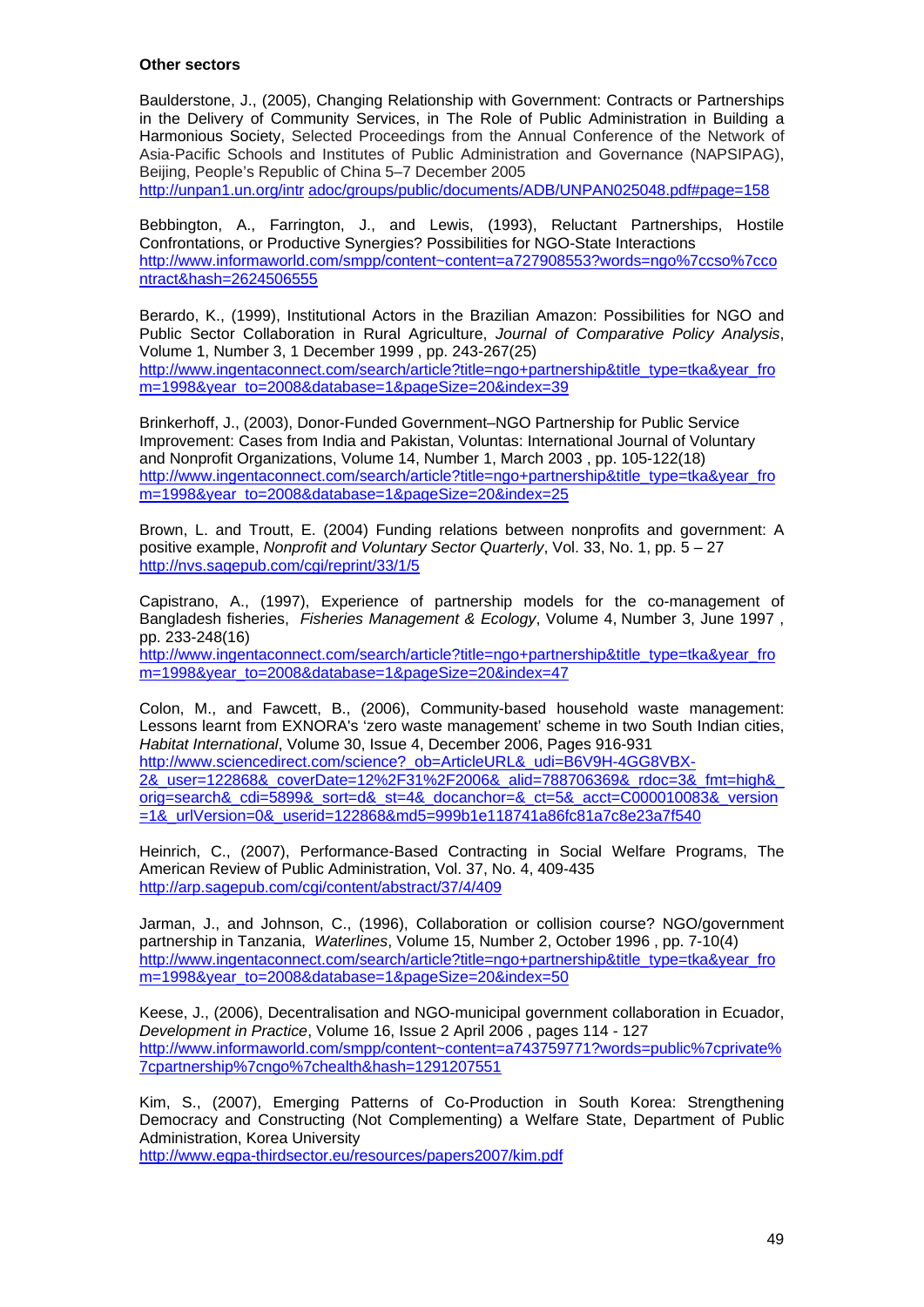Mayhew, S., (2005), Hegemony, Politics and Ideology: the Role of Legislation in NGO-Government Relations in Asia, Journal of Development Studies, Volume41, Issue 5 July 2005 , pages 727 - 758

[http://www.informaworld.com/smpp/content~content=a714003696?words=ngo%7ccso%7cser](http://www.informaworld.com/smpp/content%7Econtent=a714003696?words=ngo%7ccso%7cservice%7cgovernment&hash=2978292954) [vice%7cgovernment&hash=2978292954](http://www.informaworld.com/smpp/content%7Econtent=a714003696?words=ngo%7ccso%7cservice%7cgovernment&hash=2978292954)

Osborne, S., (2005), Government/non-profit Partnerships, Public Services Delivery, and Civil Society in the Transitional Nations of Eastern Europe: Lessons from the Hungarian Experience, International Journal of Public Administration, Volume 28, Issue 9 & 10 September 2005 , pages 767 – 786

[http://www.informaworld.com/smpp/content~content=a725710149?words=civil%7csociety%7](http://www.informaworld.com/smpp/content%7Econtent=a725710149?words=civil%7csociety%7cpartnership%7cservice%7cdelivery&hash=2064574224) [cpartnership%7cservice%7cdelivery&hash=2064574224](http://www.informaworld.com/smpp/content%7Econtent=a725710149?words=civil%7csociety%7cpartnership%7cservice%7cdelivery&hash=2064574224) 

Romzek, B.S. & Johnston, J.M. (2005) State social services contracting: exploring the determinants of effective contract accountability, *Public Administration Review*, 65(4), pp.436–449. <http://www3.interscience.wiley.com/journal/118688493/abstract>

Tayler, K., (2005), An institutional approach to service-provision partnerships in South Asia, Development in Practice, Volume15, Issue 3 & 4 June 2005 , pages 337 – 348 [http://www.informaworld.com/smpp/content~content=a713993812?words=ngo%7ccontract%7](http://www.informaworld.com/smpp/content%7Econtent=a713993812?words=ngo%7ccontract%7cservice%7cdelivery&hash=2228596665) [cservice%7cdelivery&hash=2228596665](http://www.informaworld.com/smpp/content%7Econtent=a713993812?words=ngo%7ccontract%7cservice%7cdelivery&hash=2228596665)

#### **Contract theory**

Brown, T., Potoski, M., and Van Slyke, P., (2006), Managing Public Service Contracts: Aligning Values, Institutions, and Markets, *Public Administration Review*, Volume 66 Issue 3, Pages 323 - 331

<http://www3.interscience.wiley.com/journal/118561391/abstract>

Caers, R., Du Bois, C., De Gieter, S., and Schepers, C., (2006), Principal-Agent Relationships on the Stewardship-Agency Axis*, Non-profit Management and Leadership,* vol. 17, no. 1, Fall 2006

<http://www3.interscience.wiley.com/cgi-bin/fulltext/113346844/PDFSTART>

Colombo, F., and Merzoni, G., (2006), In praise of rigidity: The bright side of long-term contracts in repeated trust games, *Journal of Economic Behavior & Organization,* Volume 59, Issue 3, March 2006, Pages 349-373

[http://www.sciencedirect.com/science?\\_ob=ArticleURL&\\_udi=B6V8F-4GDK9H1-](http://www.sciencedirect.com/science?_ob=ArticleURL&_udi=B6V8F-4GDK9H1-1&_user=122868&_coverDate=03%2F31%2F2006&_alid=788714964&_rdoc=48&_fmt=high&_orig=mlkt&_cdi=5869&_sort=v&_st=17&_docanchor=&view=c&_ct=735&_acct=C000010083&_version=1&_urlVersion=0&_userid=122868&md5=be457683800a29e1dfa61e4686b4b117)

[1&\\_user=122868&\\_coverDate=03%2F31%2F2006&\\_alid=788714964&\\_rdoc=48&\\_fmt=high&](http://www.sciencedirect.com/science?_ob=ArticleURL&_udi=B6V8F-4GDK9H1-1&_user=122868&_coverDate=03%2F31%2F2006&_alid=788714964&_rdoc=48&_fmt=high&_orig=mlkt&_cdi=5869&_sort=v&_st=17&_docanchor=&view=c&_ct=735&_acct=C000010083&_version=1&_urlVersion=0&_userid=122868&md5=be457683800a29e1dfa61e4686b4b117) [\\_orig=mlkt&\\_cdi=5869&\\_sort=v&\\_st=17&\\_docanchor=&view=c&\\_ct=735&\\_acct=C000010083](http://www.sciencedirect.com/science?_ob=ArticleURL&_udi=B6V8F-4GDK9H1-1&_user=122868&_coverDate=03%2F31%2F2006&_alid=788714964&_rdoc=48&_fmt=high&_orig=mlkt&_cdi=5869&_sort=v&_st=17&_docanchor=&view=c&_ct=735&_acct=C000010083&_version=1&_urlVersion=0&_userid=122868&md5=be457683800a29e1dfa61e4686b4b117) [&\\_version=1&\\_urlVersion=0&\\_userid=122868&md5=be457683800a29e1dfa61e4686b4b117](http://www.sciencedirect.com/science?_ob=ArticleURL&_udi=B6V8F-4GDK9H1-1&_user=122868&_coverDate=03%2F31%2F2006&_alid=788714964&_rdoc=48&_fmt=high&_orig=mlkt&_cdi=5869&_sort=v&_st=17&_docanchor=&view=c&_ct=735&_acct=C000010083&_version=1&_urlVersion=0&_userid=122868&md5=be457683800a29e1dfa61e4686b4b117)

Demougin, D., and Fluet, C., (2001), Monitoring versus incentives, European Economic Review, Volume 45, Issue 9, October 2001, Pages 1741-1764 [http://www.sciencedirect.com/science?\\_ob=ArticleURL&\\_udi=B6V64-43SV5BB-](http://www.sciencedirect.com/science?_ob=ArticleURL&_udi=B6V64-43SV5BB-9&_user=122868&_origUdi=B6V8F-4GDK9H1-1&_fmt=high&_coverDate=10%2F31%2F2001&_rdoc=1&_orig=article&_acct=C000010083&_version=1&_urlVersion=0&_userid=122868&md5=b4449a437e6c66e3c727894c21f76673)9& user=122868& origUdi=B6V8F-4GDK9H1-

[1&\\_fmt=high&\\_coverDate=10%2F31%2F2001&\\_rdoc=1&\\_orig=article&\\_acct=C000010083&](http://www.sciencedirect.com/science?_ob=ArticleURL&_udi=B6V64-43SV5BB-9&_user=122868&_origUdi=B6V8F-4GDK9H1-1&_fmt=high&_coverDate=10%2F31%2F2001&_rdoc=1&_orig=article&_acct=C000010083&_version=1&_urlVersion=0&_userid=122868&md5=b4449a437e6c66e3c727894c21f76673) [\\_version=1&\\_urlVersion=0&\\_userid=122868&md5=b4449a437e6c66e3c727894c21f76673](http://www.sciencedirect.com/science?_ob=ArticleURL&_udi=B6V64-43SV5BB-9&_user=122868&_origUdi=B6V8F-4GDK9H1-1&_fmt=high&_coverDate=10%2F31%2F2001&_rdoc=1&_orig=article&_acct=C000010083&_version=1&_urlVersion=0&_userid=122868&md5=b4449a437e6c66e3c727894c21f76673)

Dequiedt, V., and Martimort, D., (2004), Delegated monitoring versus arm's-length contracting, International Journal of Industrial Organization, Volume 22, Issue 7, September 2004, Pages 951-981

[http://www.sciencedirect.com/science?\\_ob=ArticleURL&\\_udi=B6V8P-4CVV8VV-](http://www.sciencedirect.com/science?_ob=ArticleURL&_udi=B6V8P-4CVV8VV-1&_user=122868&_origUdi=B6V64-43SV5BB-9&_fmt=high&_coverDate=09%2F30%2F2004&_rdoc=1&_orig=article&_acct=C000010083&_version=1&_urlVersion=0&_userid=122868&md5=be5a6b6510427a8361855119c0e78b7b)[1&\\_user=122868&\\_origUdi=B6V64-43SV5BB-](http://www.sciencedirect.com/science?_ob=ArticleURL&_udi=B6V8P-4CVV8VV-1&_user=122868&_origUdi=B6V64-43SV5BB-9&_fmt=high&_coverDate=09%2F30%2F2004&_rdoc=1&_orig=article&_acct=C000010083&_version=1&_urlVersion=0&_userid=122868&md5=be5a6b6510427a8361855119c0e78b7b)[9&\\_fmt=high&\\_coverDate=09%2F30%2F2004&\\_rdoc=1&\\_orig=article&\\_acct=C000010083&](http://www.sciencedirect.com/science?_ob=ArticleURL&_udi=B6V8P-4CVV8VV-1&_user=122868&_origUdi=B6V64-43SV5BB-9&_fmt=high&_coverDate=09%2F30%2F2004&_rdoc=1&_orig=article&_acct=C000010083&_version=1&_urlVersion=0&_userid=122868&md5=be5a6b6510427a8361855119c0e78b7b)

Entwistle, T., and Martin, S., (2005), From Competition to Collaboration in Public Service Delivery: A New Agenda for Research, *Public Administration*, Volume 83 Issue 1, Pages 233 - 242

[\\_version=1&\\_urlVersion=0&\\_userid=122868&md5=be5a6b6510427a8361855119c0e78b7b](http://www.sciencedirect.com/science?_ob=ArticleURL&_udi=B6V8P-4CVV8VV-1&_user=122868&_origUdi=B6V64-43SV5BB-9&_fmt=high&_coverDate=09%2F30%2F2004&_rdoc=1&_orig=article&_acct=C000010083&_version=1&_urlVersion=0&_userid=122868&md5=be5a6b6510427a8361855119c0e78b7b) 

<http://www3.interscience.wiley.com/journal/118648235/abstract>